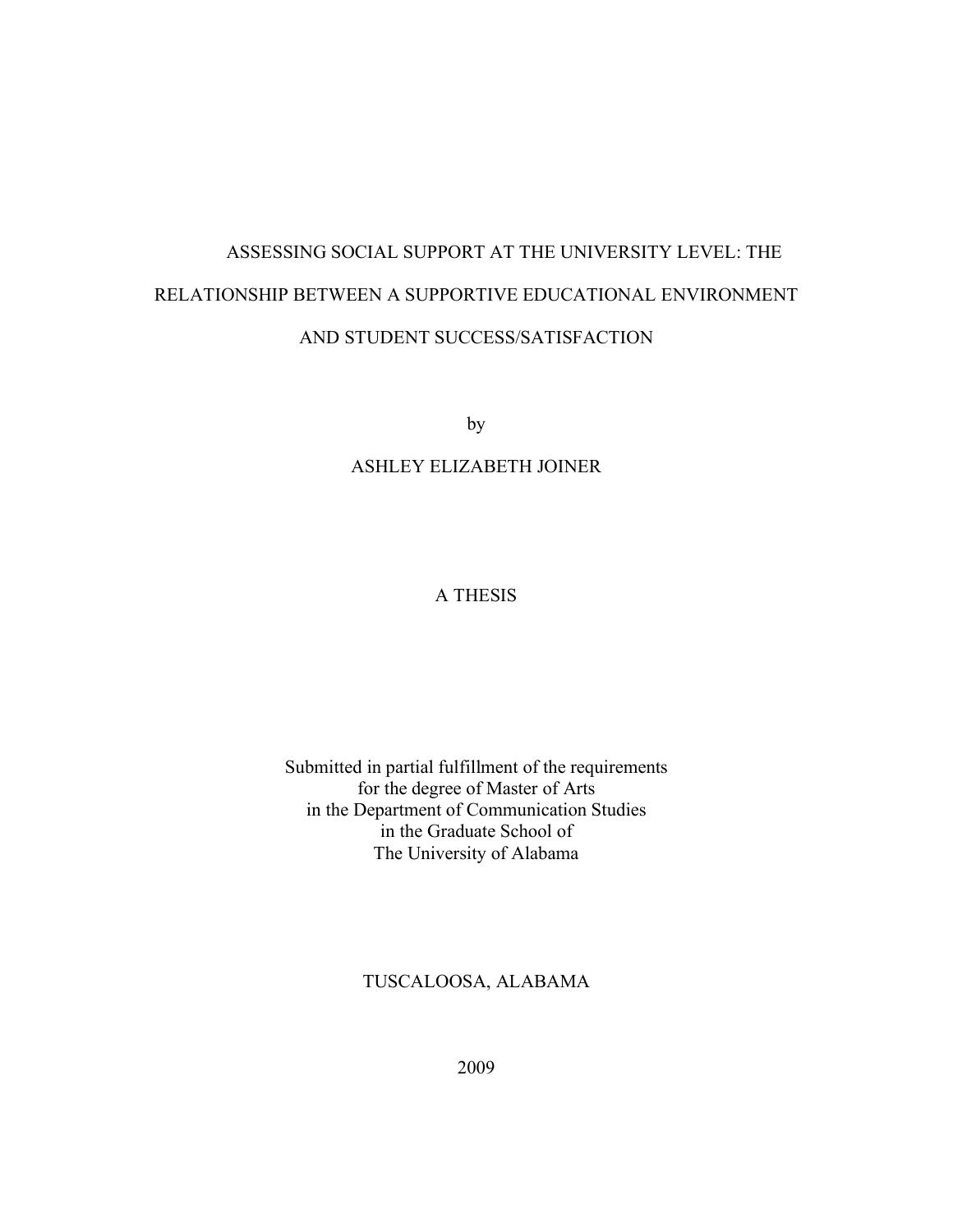Copyright Ashley Elizabeth Joiner 2009 ALL RIGHTS RESERVED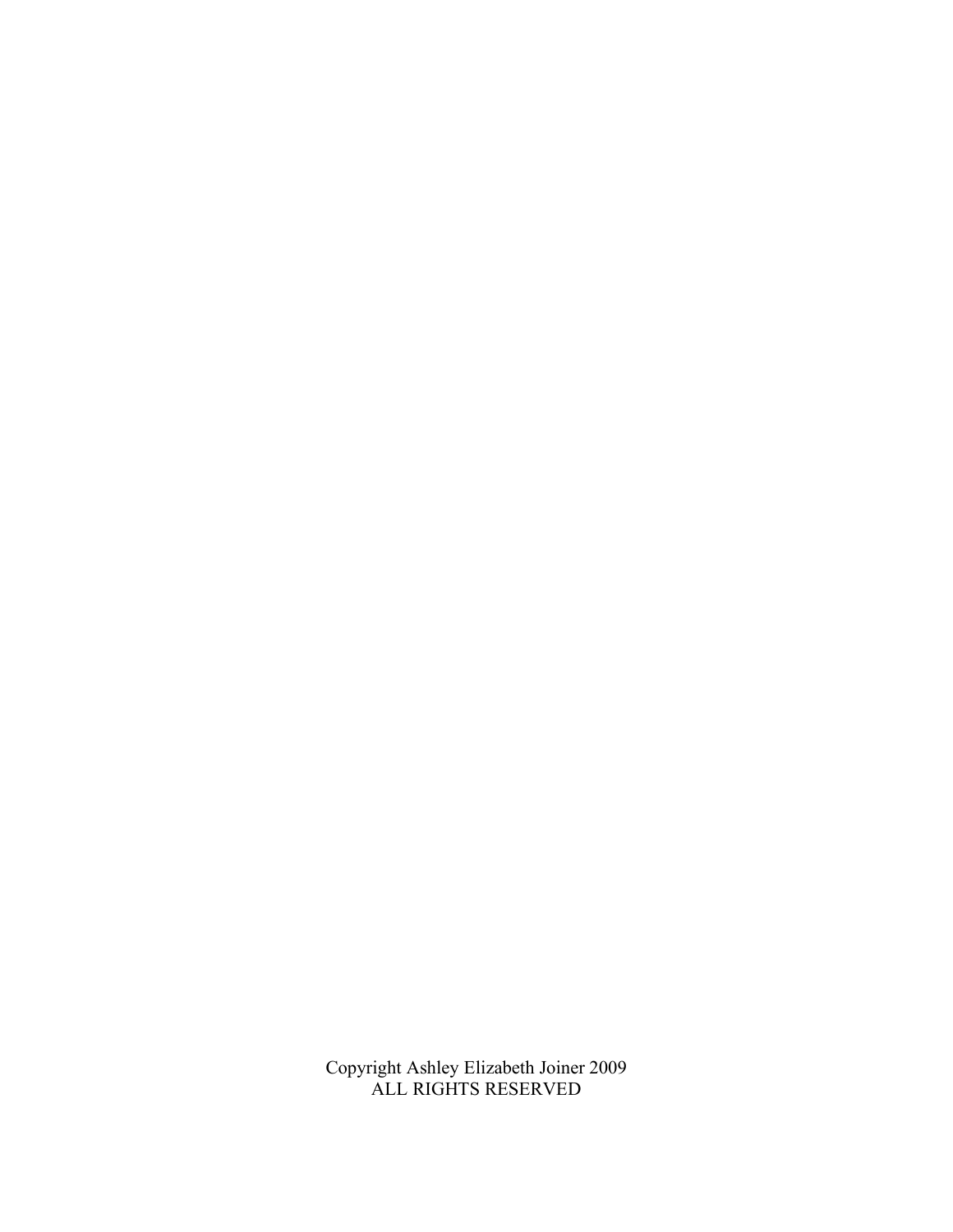#### **ABSTRACT**

Social support is a widely studied topic among communication scholars, and one environment in which it deems even more attention is the classroom. In this study, I aim to uncover how prevalent perceived available social support is among university instructors (as perceived by students) as well as factors that affect a student's willingness to seek support from a given instructor. Also, I will uncover whether or not a student's perception (or lack thereof) of available social support from an instructor indicates his or her success in the classroom and/or overall satisfaction with his or her college experience. Moreover, I will explore the relationships among variables such as teacher caring, teacher support, teacher credibility, willingness of students to seek support, students' success in the classroom, and students' satisfaction with their university experience.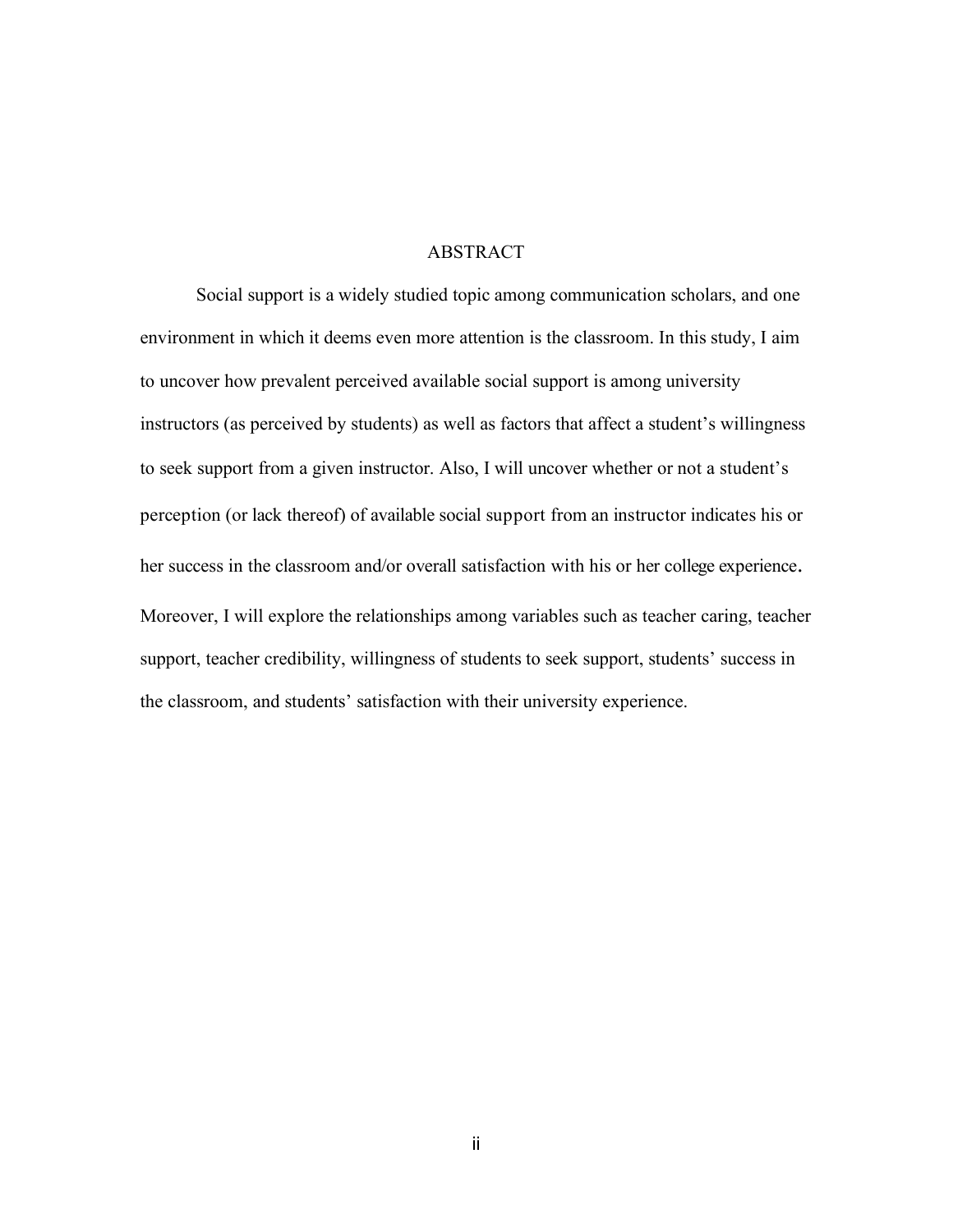# DEDICATION

This thesis is dedicated to my parents, who have always been a source of encouragement to me, who have instilled in me the value of education from a very young age, and who have, through their support, helped me to develop this idea into a reality.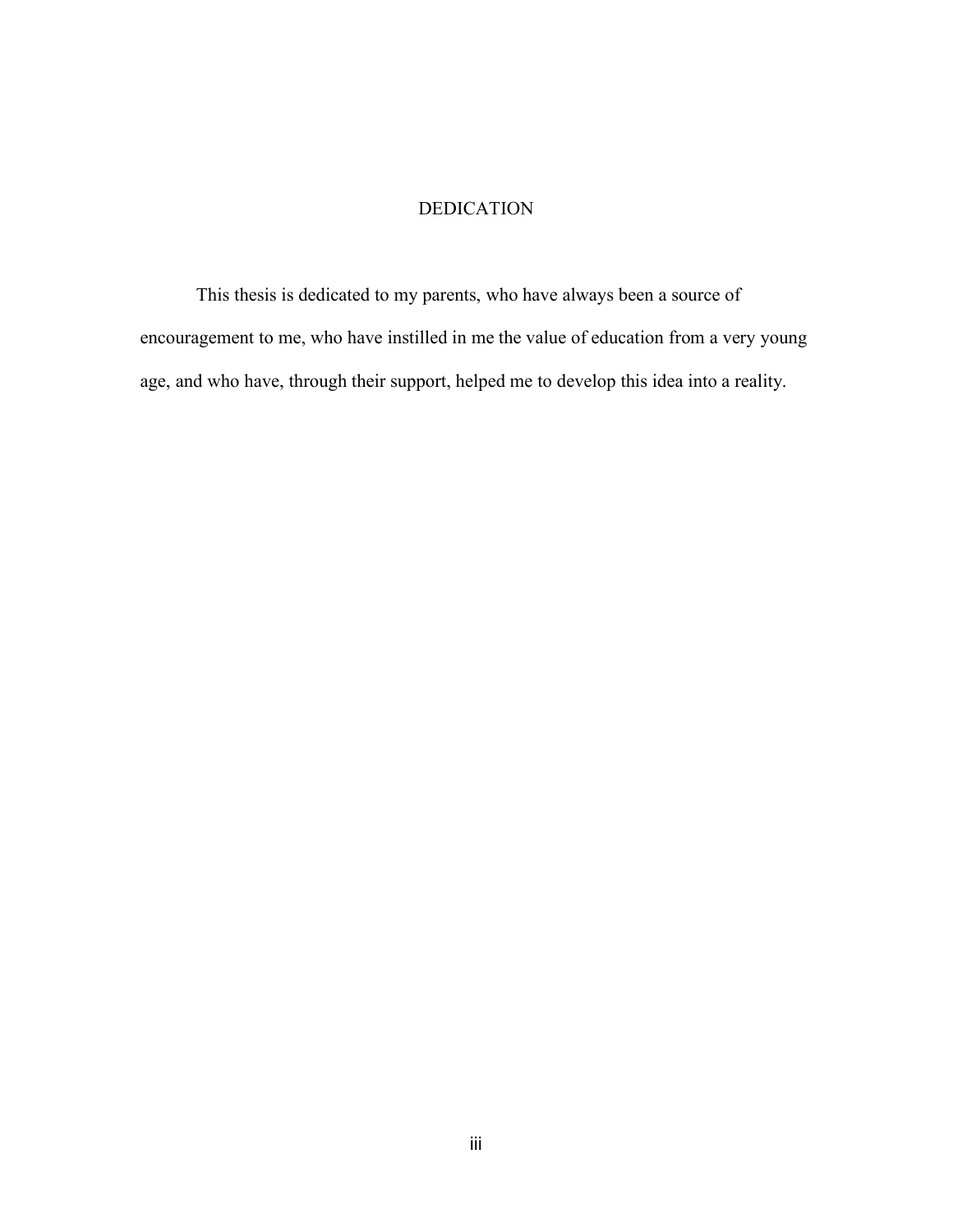# LIST OF ABBREVIATIONS AND SYMBOLS

## ANOVA Analysis of variance

- *df* Degree of freedom
- *F* Fisher's *F* ratio
- *M* Mean (Arithmetic average)
- *N* Number in the total sample
- *n* Number in a subsample
- *p* Probability associated with the occurrence under the null hypothesis of a value as extreme as or more extreme than the observed value
- *SD* Standard Deviation
- *r* Pearson product-moment correlation
- *R<sup>2</sup>* Proportion of variability
- *RQ* Research Question
- *t* Computed value of t-test
- $\alpha$  Alpha; probability of a type 1 error; Cronbach's index of internal consistency
- $\beta$  Beta weight (standardized slope)
- < Less than
- $=$  Equal to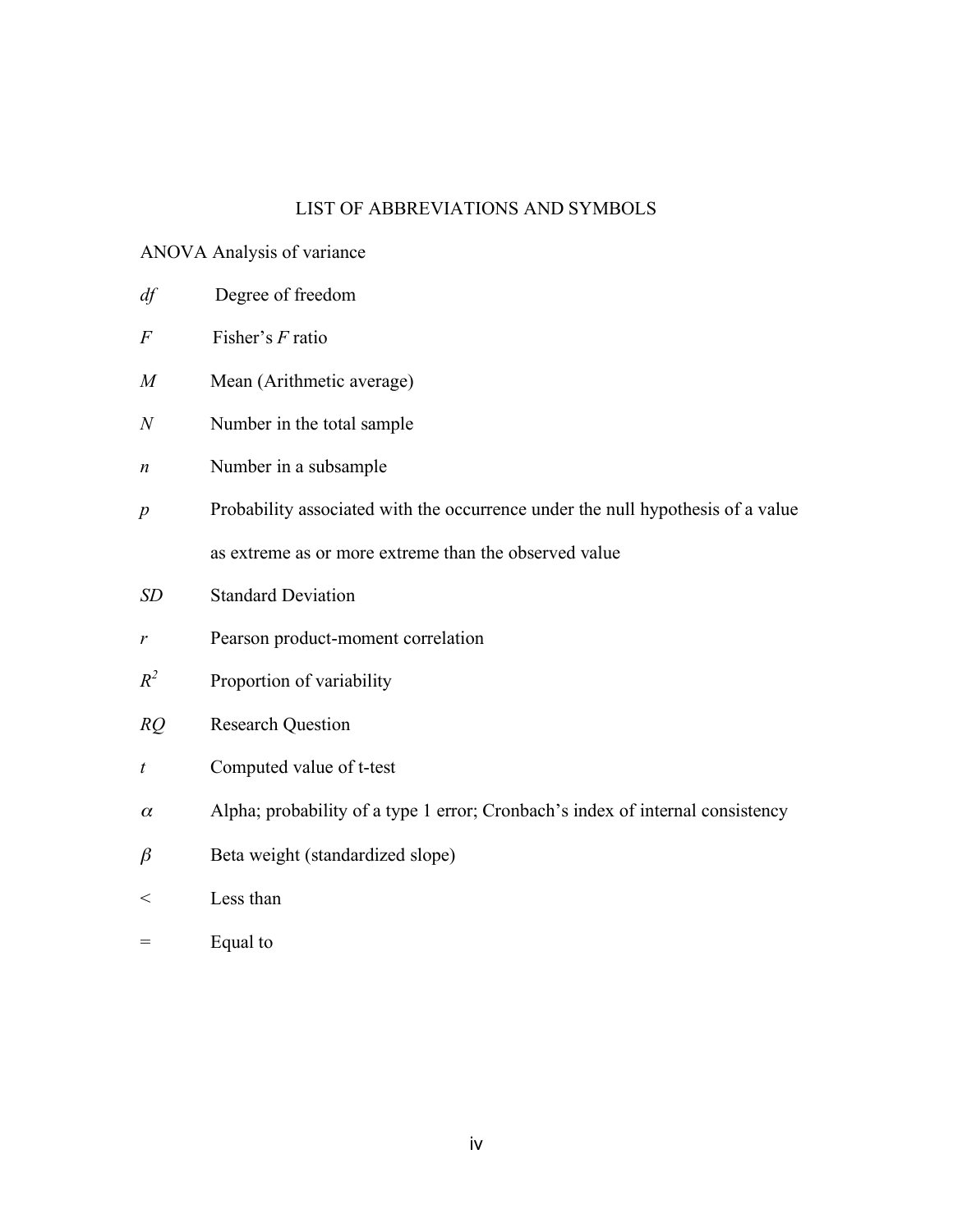#### ACKNOWLEDGMENTS

I will be forever indebted to those who have guided me along the way in the process of creating this project. First, I would like to thank the Lord, who has given me a passion for learning. Also, I would like to thank my family who has listened to my ideas and always encouraged me to pursue my endeavors. I would like to especially thank my wonderful fiancé for the endless support he has provided along the way.

And finally, I would like to offer sincere gratitude to the faculty members, colleagues, and friends who have supported me throughout this process. I am so grateful for Dr. Carol Mills who has not only served as my advisor, but as a mentor and guide as well. She has poured so many hours into my graduate career and especially this project, and this thesis would not have been at all possible without her. A huge thank you also goes to my committee members, Dr. Carol Mills, Dr. Jason Black, Dr. Nance Riffe, Dr. Gary Copeland and Dr. Sherry Nichols who have invested their expertise and time into helping me to make this project complete.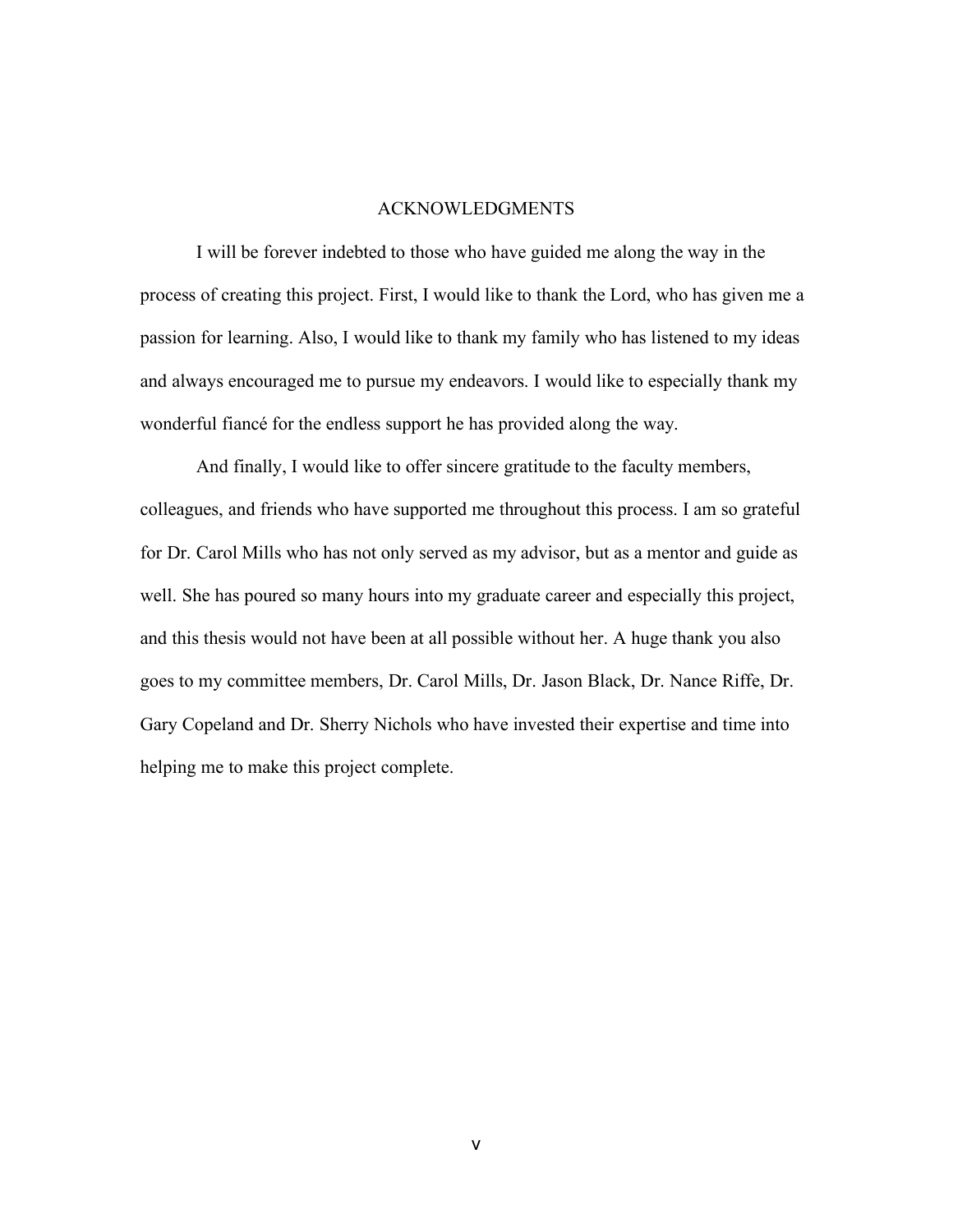# **CONTENTS**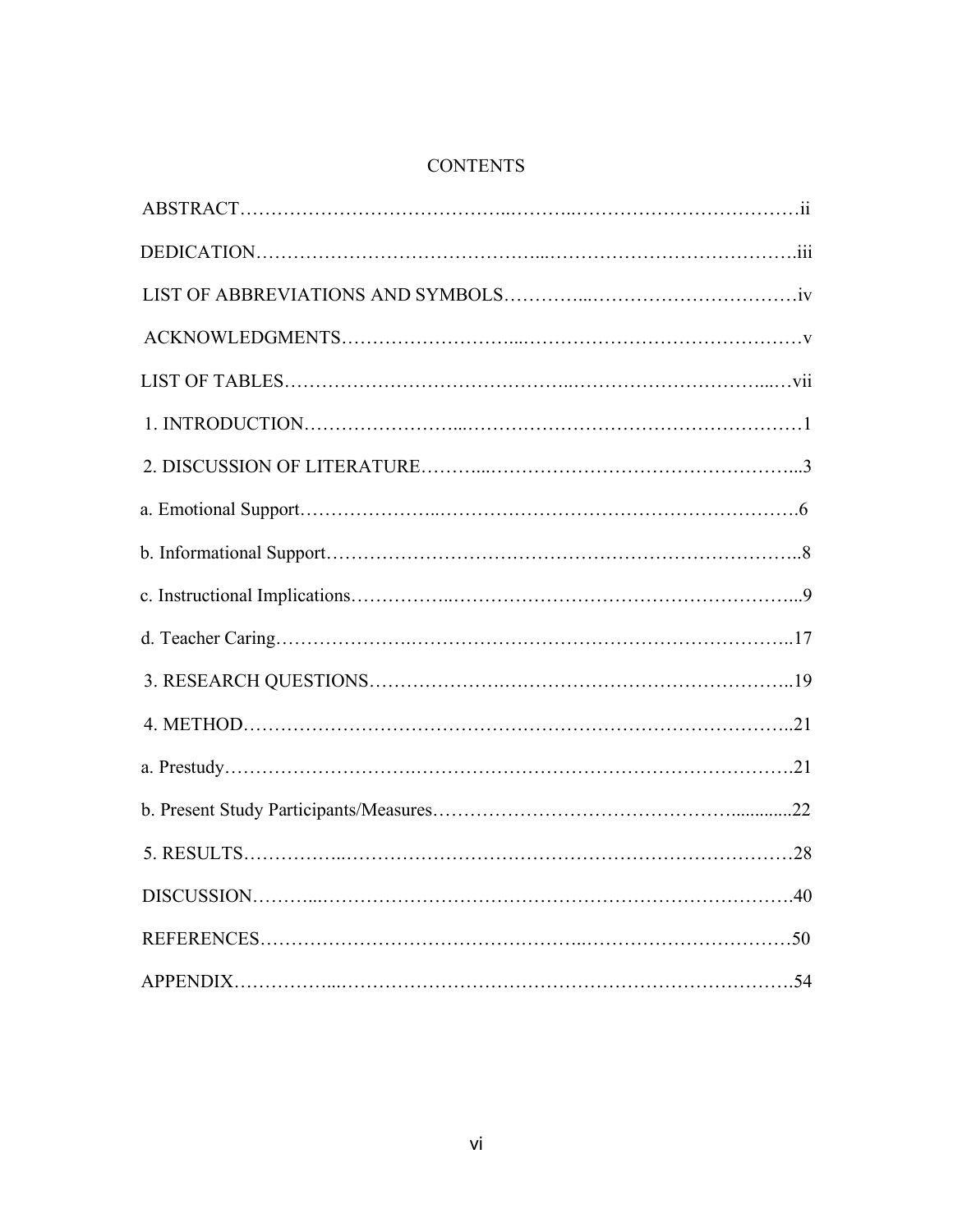# LIST OF TABLES

| 1. Correlation comparing between teacher support and willingness to seek support30 |  |
|------------------------------------------------------------------------------------|--|
|                                                                                    |  |
|                                                                                    |  |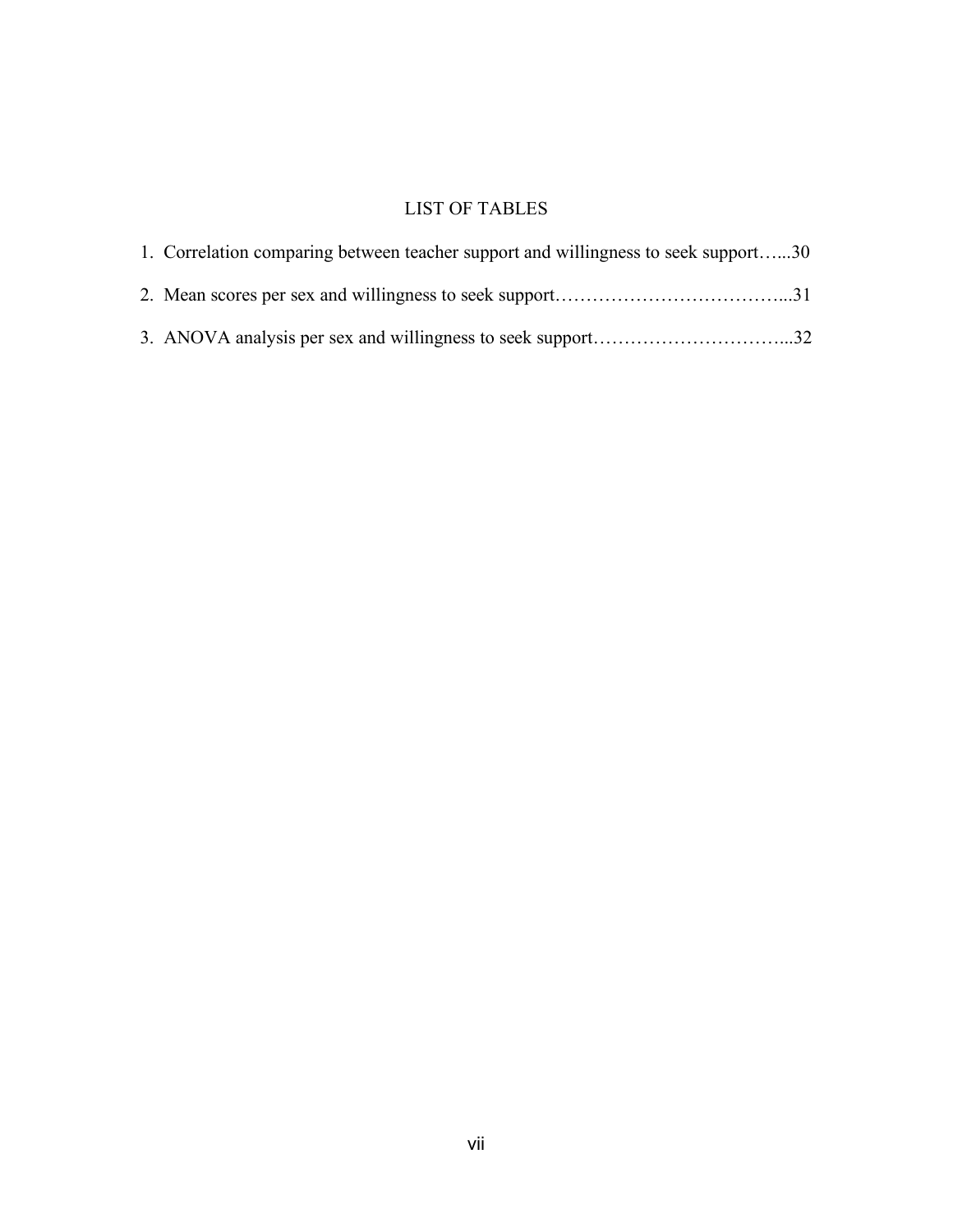#### INTRODUCTION

Going to college can be a very stressful transition for many students. In fact, D'Zurilla and Sheedy (1991) explained that the first year of college can be particularly stressful "because it is a life change experience that involves many new academic, social, and emotional demands that may severely test a student's coping resources" (p. 842). There are several factors that can be involved in this level of stress. Ross, Niebling, and Heckert explained that college students undergo a great deal of stress related to the transition to college, because they are adjusting to being away from home, maintaining their academics, and adjusting socially. Plus, they pointed out that many of them are also dealing with stress as it relates to potentially finding a life partner and/or starting a career (1999). Towbes and Cohen examined these adjustments and transitions and suggest that people who are in a transitional period of their lives are especially prone to stress (Cohen et al., 1987). There are at least four major developmental tasks that confront late adolescent college students: (a) achieving emotional independence from family, (b) choosing and preparing for a career, (c) preparing for relationship commitment and family life, and (d) developing an ethical system (Chickering and Havighurst, 1988). These tasks require the college student to develop new social roles and modify old ones, changes that can result in role strain, a major aspect of chronic stress (Pearlin, 1989, p. 200). For many students, the beginning of their college career marks the first time that they have ever lived away from their parents, and for those students who do not find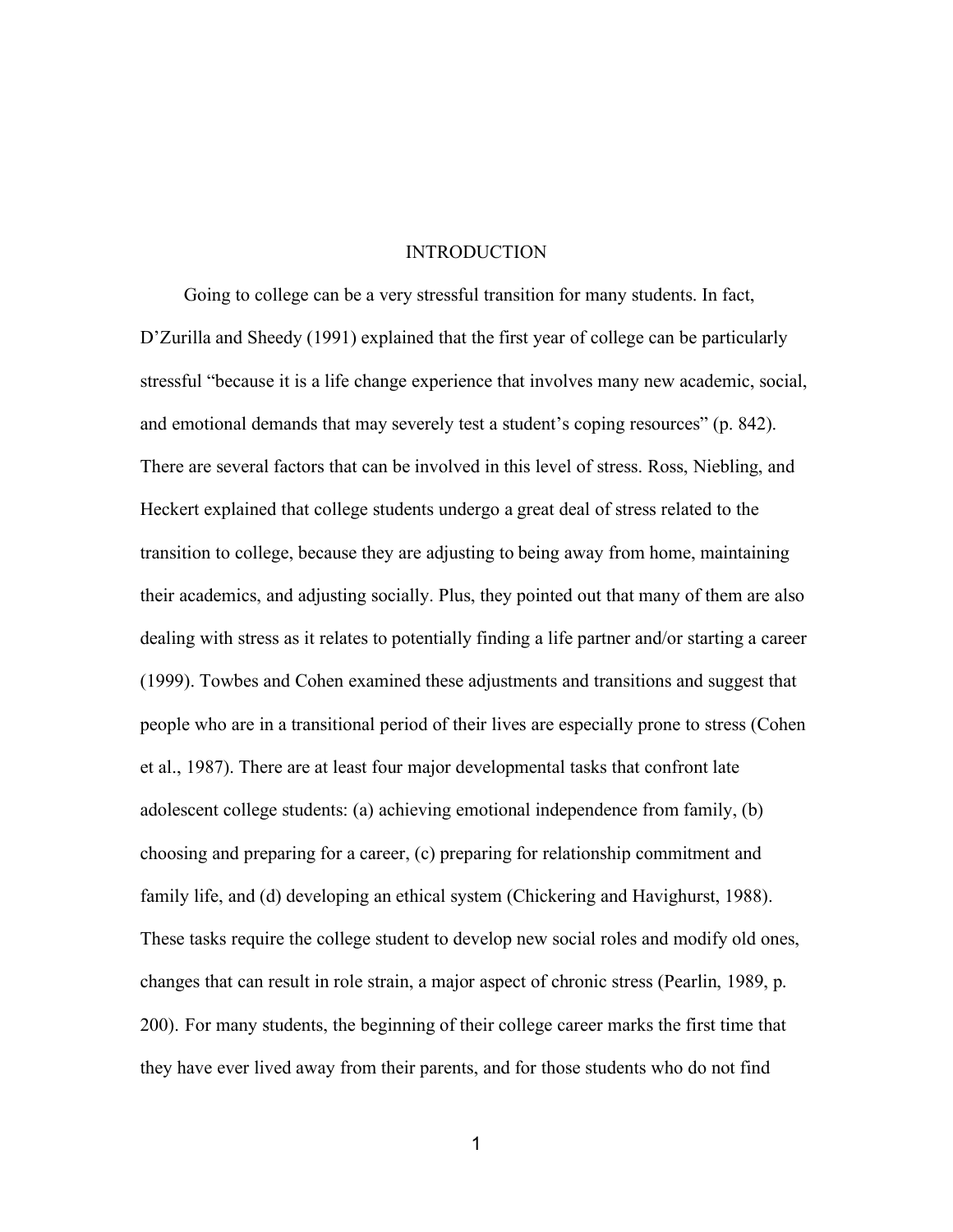leaving their parents to be difficult, it can still mean leaving one's hometown, or everything that is comfortable to him or her. These factors, and many more, can lead to stressful situations.

So, where does the university fit into this stressful equation? Does the university have an obligation to help students find balance in their lives? Turman and Schrodt stated, "Most college students are reflecting on, and further developing, their adult identities, and one small, but influential part of this process is the interpersonal feedback they receive from their instructors" (2006, p. 265). According to this research, we know that teachers can have a role in this transition. Scholars seem to agree that instructors have a huge influence on students' success in college, and the importance of teacher support is extremely prominent. While a student may find support from several different sources during their college experience, as Turman and Schrodt pointed out, we cannot overlook the fact that support from their instructors is incredibly influential as they develop during their college experience.

In this paper, I discuss social support as experienced in the relationships among university instructors and students. I discuss current research on social support, the benefits of it, its role in the instructional context, and I present a study on the relationships among social support in the context of instructor/student relationships and a student's success in the classroom, as well as a student's overall satisfaction with his or her college experience.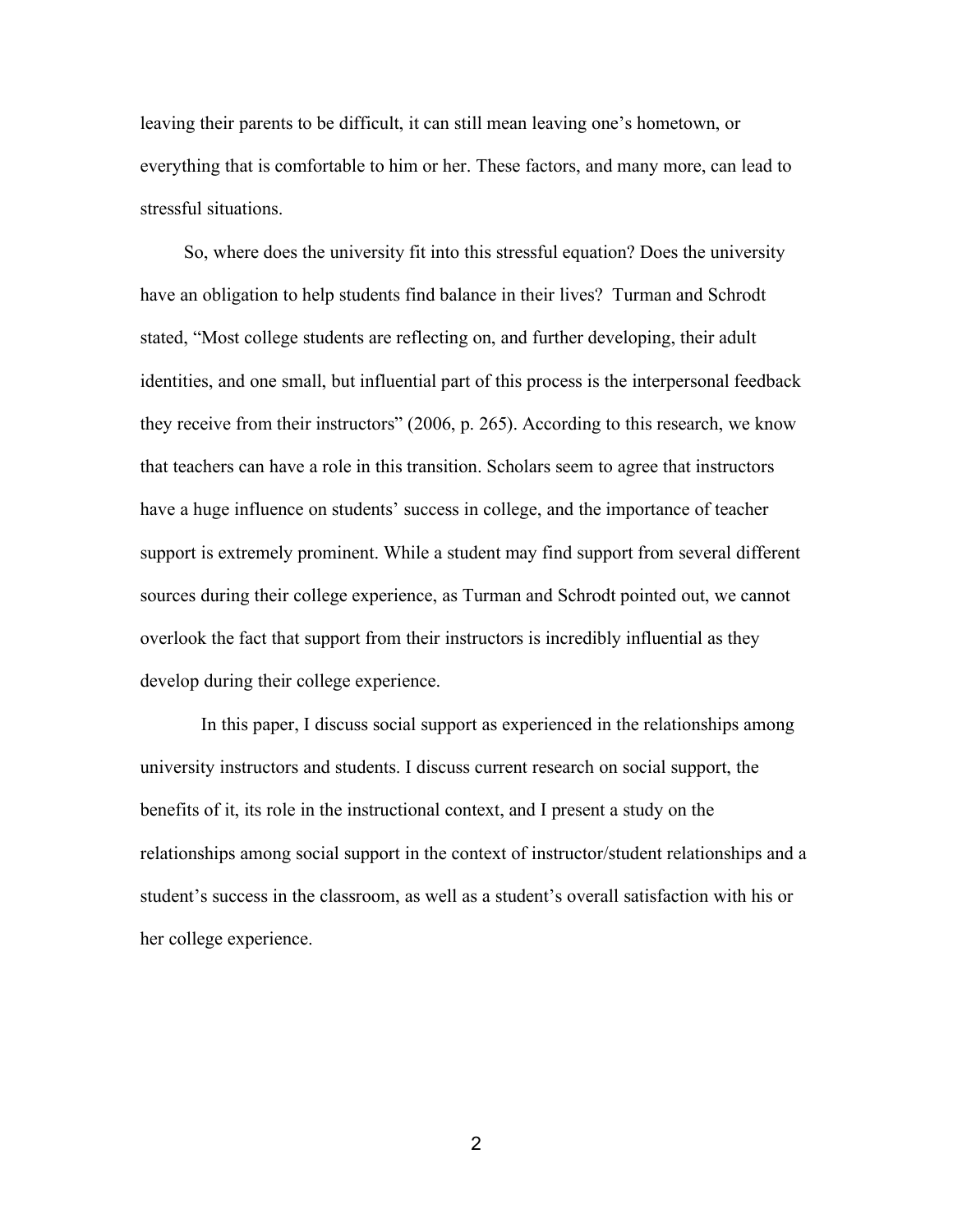#### DISCUSSION OF LITERATUREi

#### *Social Support*

When defining social support, scholars typically include several key components. Rittenour and Martin (2008) explained several ways to identify social support: "social support, as it is labeled in the field of communication, involves empathy, sympathy, concern, compassion, validation of feelings, and encouragement towards another" (p. 235). In fact, Edwards et al. (2008) pointed to both social support and loneliness as key components to the social well-being of an individual (p. 447). They alluded to the fact that these elements' relationship with one another make up a big part of who we are as well as our overall social development. They even referred to other studies that have suggested that health and social functioning are positively impacted by increased amounts of social support (Edwards et al., p. 447). Furthermore, Eisenberg et. al (2007) explained that supportive communication is highly effective in organizations and companies, even more effective for organizational leaders than openness can be (p. 288).

As Wills (2000) pointed out, there exist four different dimensions of social support: emotional support, informational support, instrumental support, and companionship support (p. 88). Wills (2000) described emotional support as "the availability of one or more persons who can listen sympathetically when an individual is having problems and can provide indications of caring and acceptance" (p. 88). Instrumental support is described as support that incorporates practical help when it is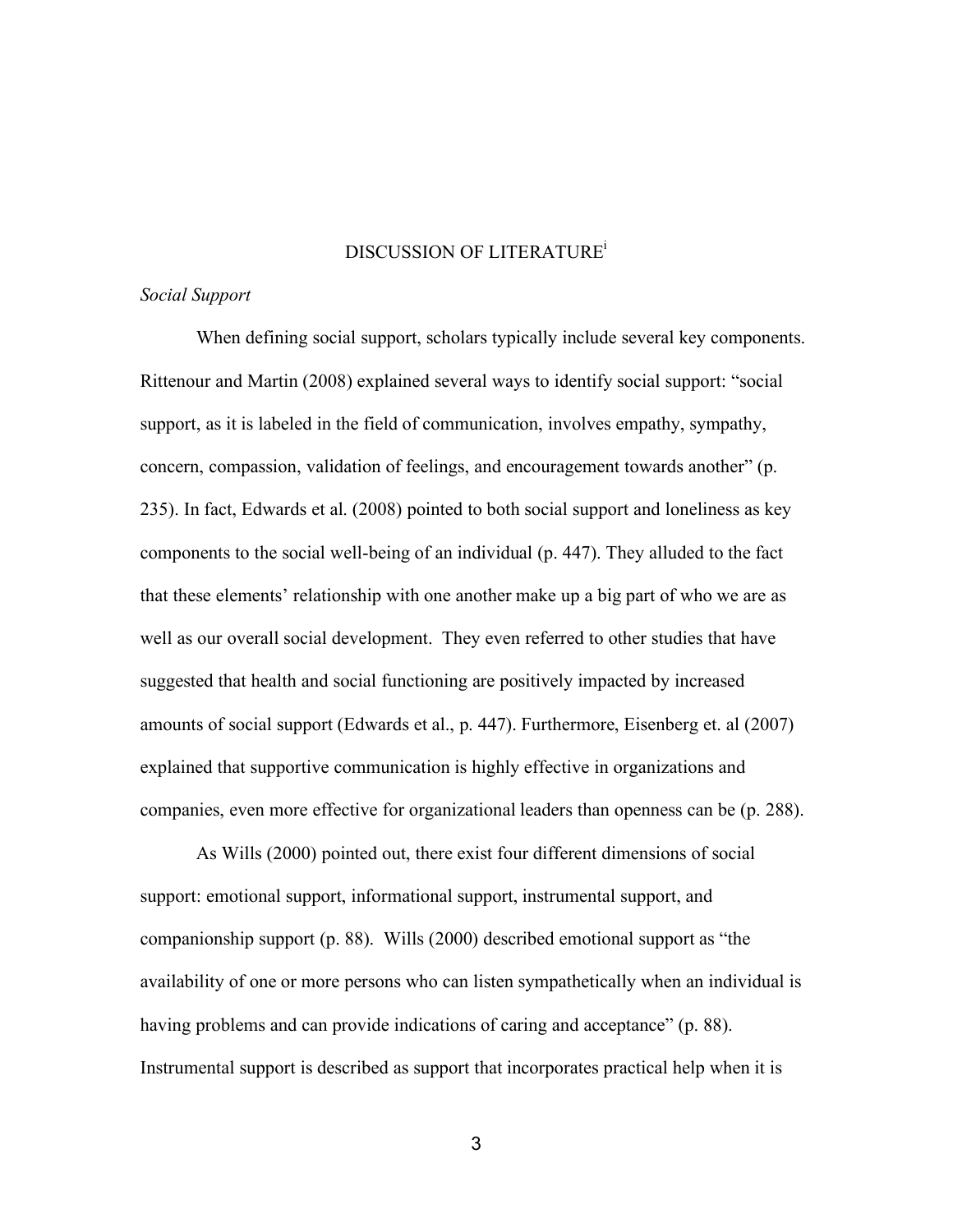needed, involving such things as helping with chores and child care, providing transportation, lending money, etc. (p. 88). Furthermore, informational support "is defined as providing knowledge that is useful for solving problems, such as providing information about community resources and services or providing advice and guidance about alternative courses of action," while Wills explained that companionship support involves people making themselves available to an individual to participate in leisure and social activities. This could involve things such as parties, recreational activities (such as sports), trips, or cultural activities (p. 88). Wills also explained, "A dimension variously termed *feedback, validation,* or *social comparison* is based on the concept that social relationships can provide information about the appropriateness or normativeness of behavior" (2000, p. 88). In this study, I specifically focus on two dimensions of social support (emotional and informational support), as those hold the most value for the present study.

Wethington and Kessler (1986) explained one of the controversies among scientists who study social support. They described the controversy in terms of availability versus actuality. In essence, they argued that some believe social support should be defined as a person perceiving that social support is available to him or her if he or she were to need it, while some believe that it should be defined as the actual transfer of supportive behavior (p. 78). Furthermore, Aquino et. al asserted that social support can be considered quantitatively (by the number and type of social contacts) or qualitatively (to what extent one feels that social support is available to him or her) (1996, p. 480). Essentially, they were outlining the question that exists among scholars as to whether social support should be defined as one's perception that social support is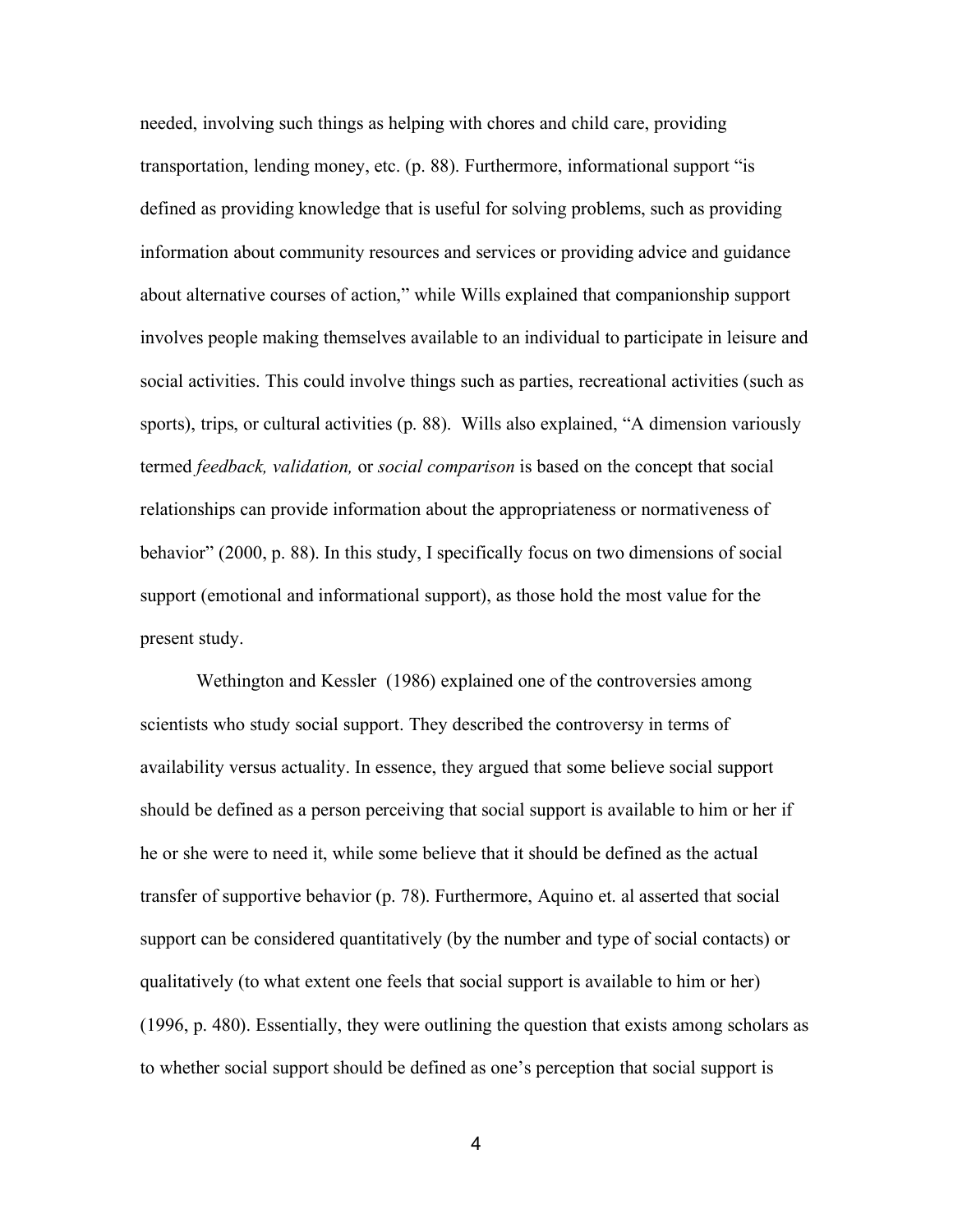available to an individual or the actual support that takes place. This question seems to be a popular one. Some have suggested that perceived social support can actually be more beneficial to an individual than actual, mobilized social support (Taylor et. al 2004). In fact, Taylor et. al (2004) asserted, "Considerable literature has implied…that social support need not be activated to be helpful" (p. 355). Wethington and Kessler (1986) explained that whether or not a person perceived social support was available was in fact a stronger predictor of how someone was able to cope with life's stressful events than received support was (p. 85). In this study, I highlight the impact that simply perceiving that social support is available from an instructor can have on a student's experience in the classroom and on their college experience as a whole.

Social support has been reported as important in many different areas of life. In fact, it has even been proven to be exceedingly beneficial in one's overall quality of life and/or health. Sherbourne, Meredith, Rogers, and Ware (1992) suggested that it may play a large role in a person maintaining his or her health and that it could be related to decreasing impacts of illness (p. 235). Furthermore, a study conducted by these researchers (1992) supported this notion. They explained that their findings supported the notion that social support carried with it health-related benefits that positively impacted the quality of life (p. 241). They also reported that patients who experienced high levels of support experienced higher levels of physical functioning as well as their emotional well-being. Also, they noted that these levels of physical functioning were *significantly* better (p. 241).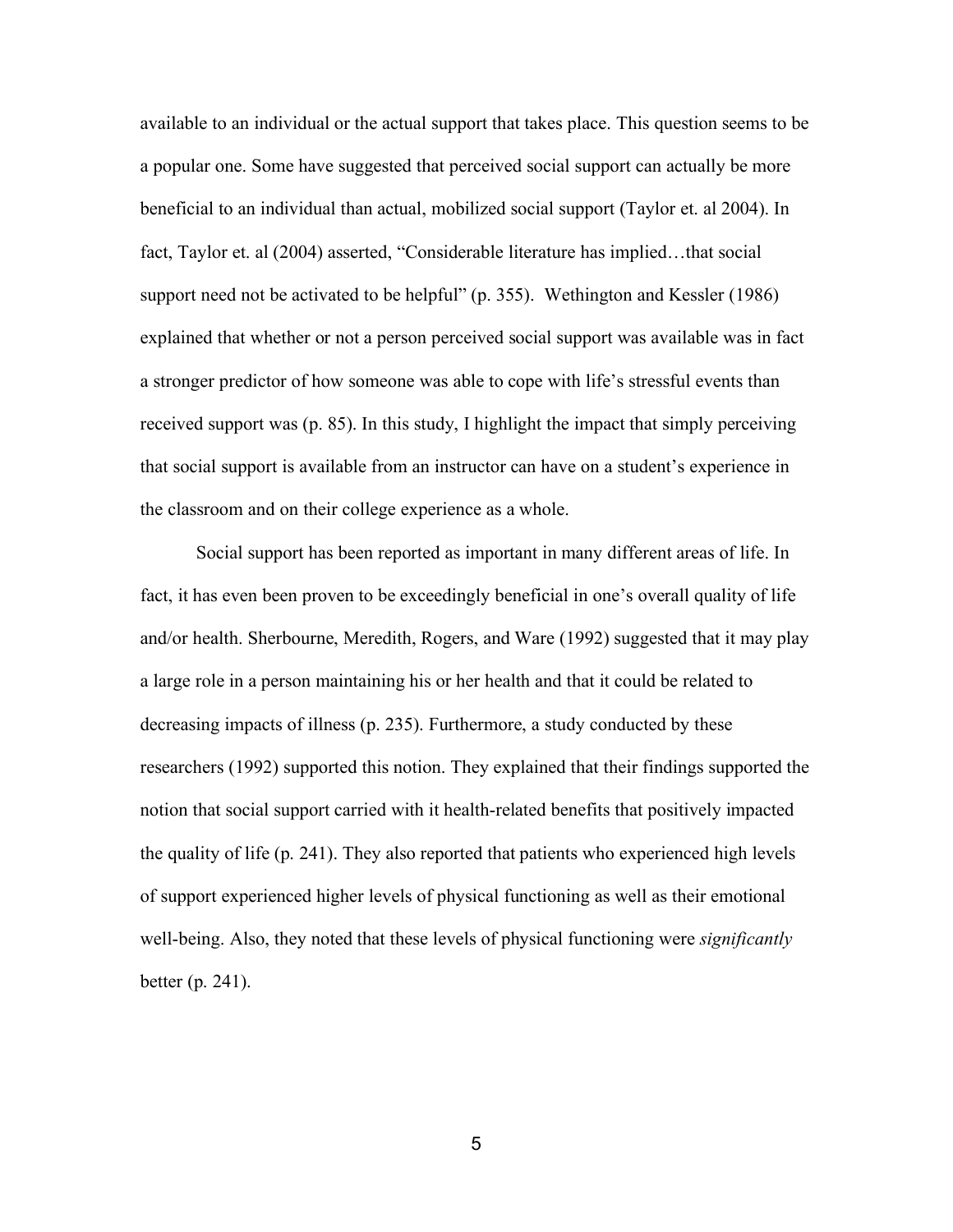### *Emotional Support*

Emotional support is a pivotal aspect of social support. It is a widely studied topic in the field of communication and is almost universally applicable to a wide variety of settings. Rittenour and Martin (2008) expounded upon the fact that emotional support crosses disciplinary boundaries and explained that researchers from many different disciplines have studied emotional support and the role it plays in humans' interactions (p. 235). MacGeorge, Samter, and Gilliahn (2005) maintained that communication-based emotional support is being both supportive and an outcome of communication networks. Rittenour and Martin also validated the importance of emotional support because of its role in the development of interpersonal relationships (p. 235). In a study performed by Xu and Burleson (2004), they found that when studying support within the context of marriages, emotional support was the strongest predictor of marital satisfaction than any other type of support (p.140).

#### *Display of Emotional Support and its Benefits*

Burleson (2003) defined the primary feature of emotional support as "the internal effort by a helper to assist a target in coping with a perceived state of affective distress" (p. 552). He asserted, "it is useful to view emotional support as *specific lines of communicative behavior enacted by one party with the intent of helping another cope effectively with emotional distress*" (Burleson 2003, p. 552). In addition, according to Burleson (2003), the availability of adequate emotional support has positive psychological, physical, and relational outcomes for individuals (p. 554). Jones and Wirtz (2007) pointed out that there are many advantages to emotional support that is displayed adequately. They explained that when people display positive emotional support to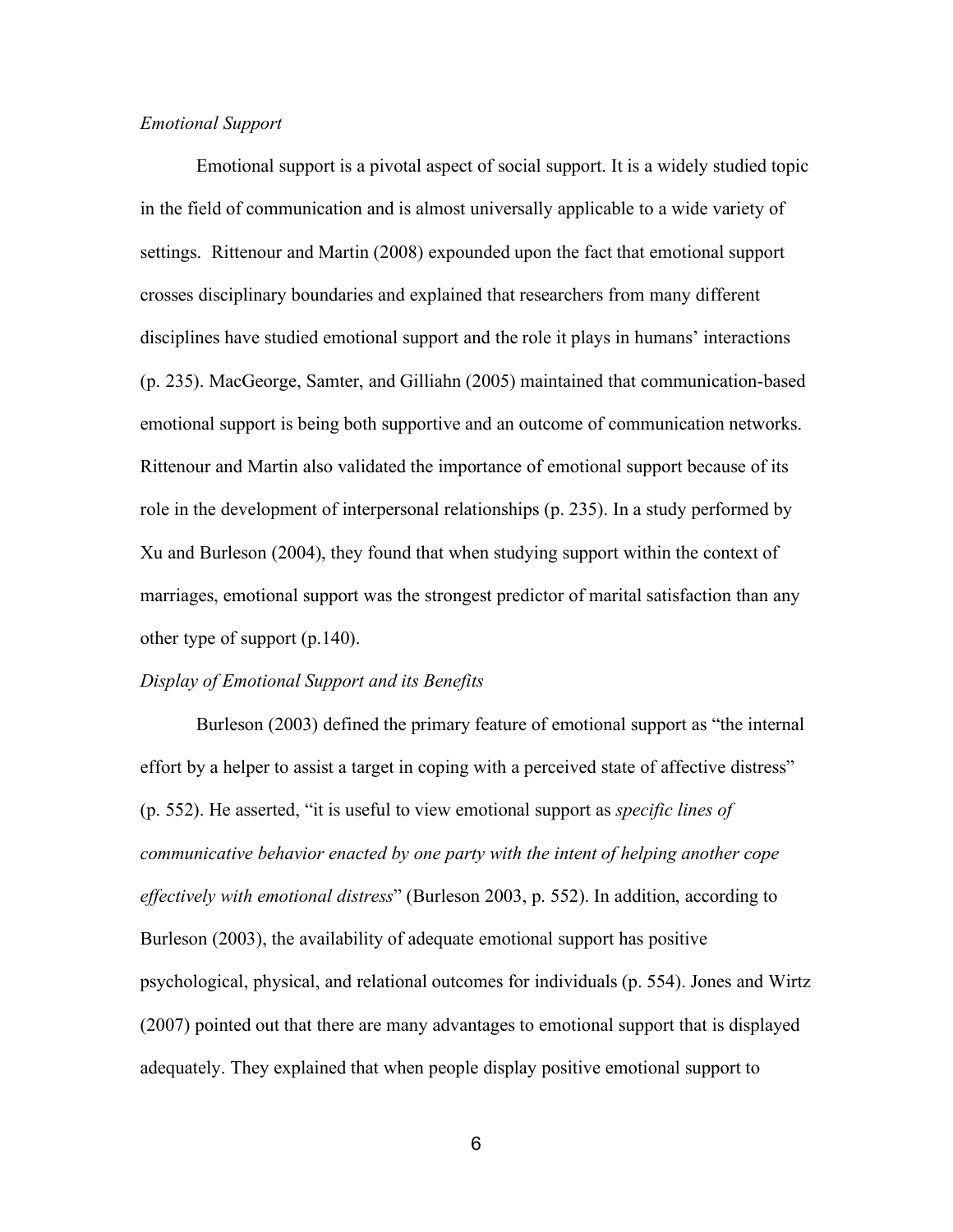another individual, it can in fact improve that individual's coping skills as well as improve that individual's overall physical and mental health (Jones and Wirtz, 2007, p.72). It is important to note, however, that because social and emotional support can be such significant factors in social development, they need to be a part of our lives on a regular basis. Burleson (2003) explained that this support is necessary not just in times of crisis, but also in everyday minor events. These minor events, as opposed to lifechanging events such as the death of a parent or diagnosis of a chronic illness, are, according to Burleson (2003), the major determinates for an individual's psychological well-being (p. 554).

It is also important to note that the manner in which an individual displays emotional support can have significant effects on how that support is received and whether that support is seen as effective. Jones and Wirtz (2007) reference a study performed by Miczo and Burgoon (2004) in which they investigated the emotional support process and conversational involvement of the process (p. 72). They reported that those who interacted with high levels of involvement behaviors were able to see better outcomes regarding their conversational partner's satisfaction. Those who were engaged in a conversation in which there were higher levels of involvement behaviors were more satisfied overall with the interaction (Jones and Wirtz, p. 72). This would certainly lead one to believe that the manner in which emotional support is presented has a great deal to do with the effectiveness of the supportive interaction and satisfaction of the individual with the supportive behaviors.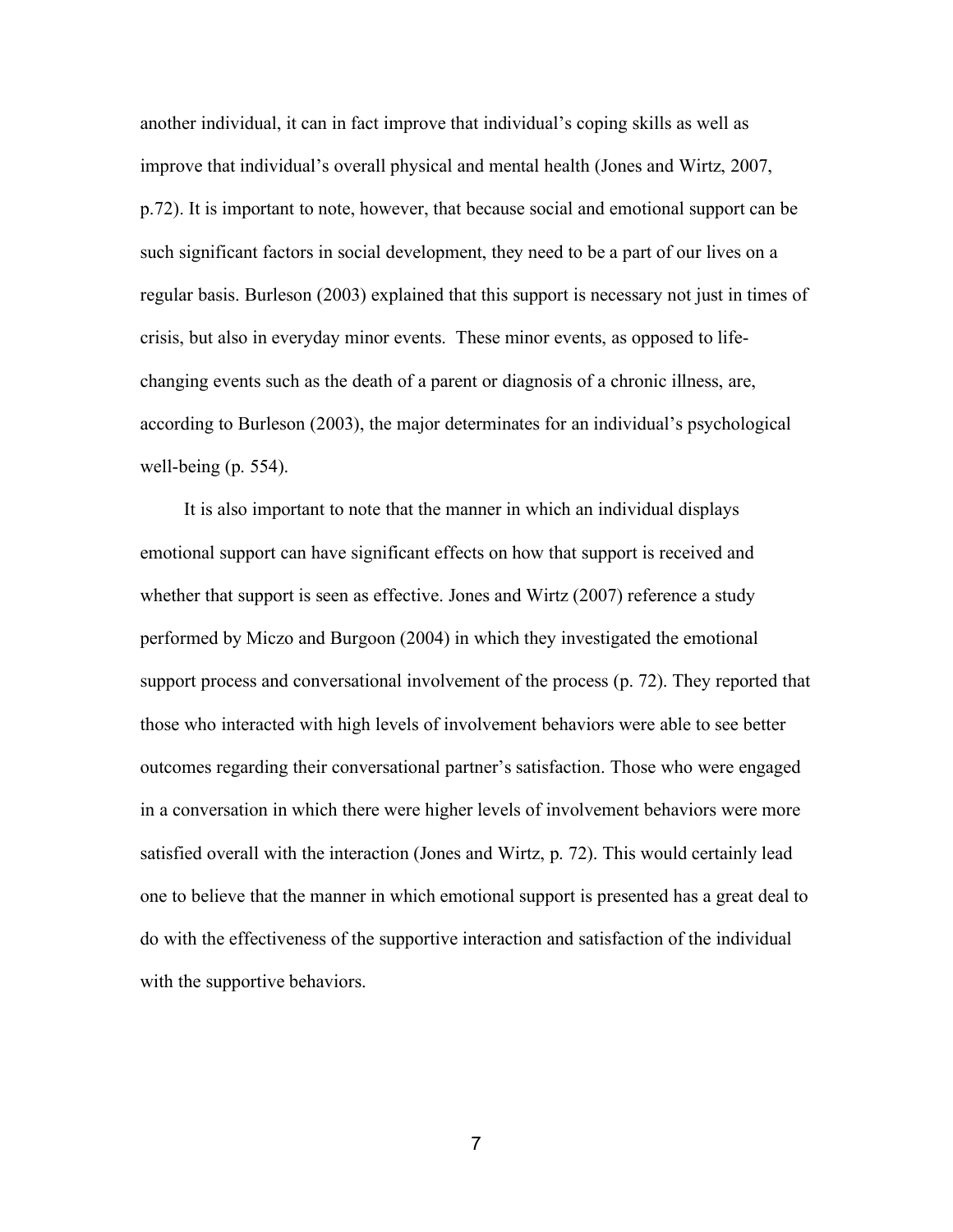## *Informational Support*

There are many times during a person's life when he or she is in need of advice about which steps to take next, his or her future career path, or when he or she is simply information-seeking. During those times (and many others), he or she will potentially seek someone for informational support. As mentioned previously, Wills (2000) explained that informational support "is defined as providing knowledge that is useful for solving problems, such as providing information about community resources and services or providing advice and guidance about alternative courses of action," (p. 88). MacGeorge et. al (2005) added, "informational support (e.g., information, advice) appears to assist with problem-solving efforts" (p. 366). Thus, this type of supportive behavior can be identified as beneficial to people in countless types of circumstances.

Informational support also seems to be a very helpful tool in the university setting, particularly as it relates to relationships among teachers and students. In fact, MacGeorge et. al (2005) conducted a study that measured the relationship between academic stress and supportive communication, and they found that while academic stress may encourage symptoms such as depression, informational support such as advice-seeking may deter such symptoms (p. 369). For this reason, it is important to identify what types of support are available in academic contexts. Furthermore, it is important to uncover whether or not a student's perception of this type of support being available relates to a student's success and/or satisfaction during their college career.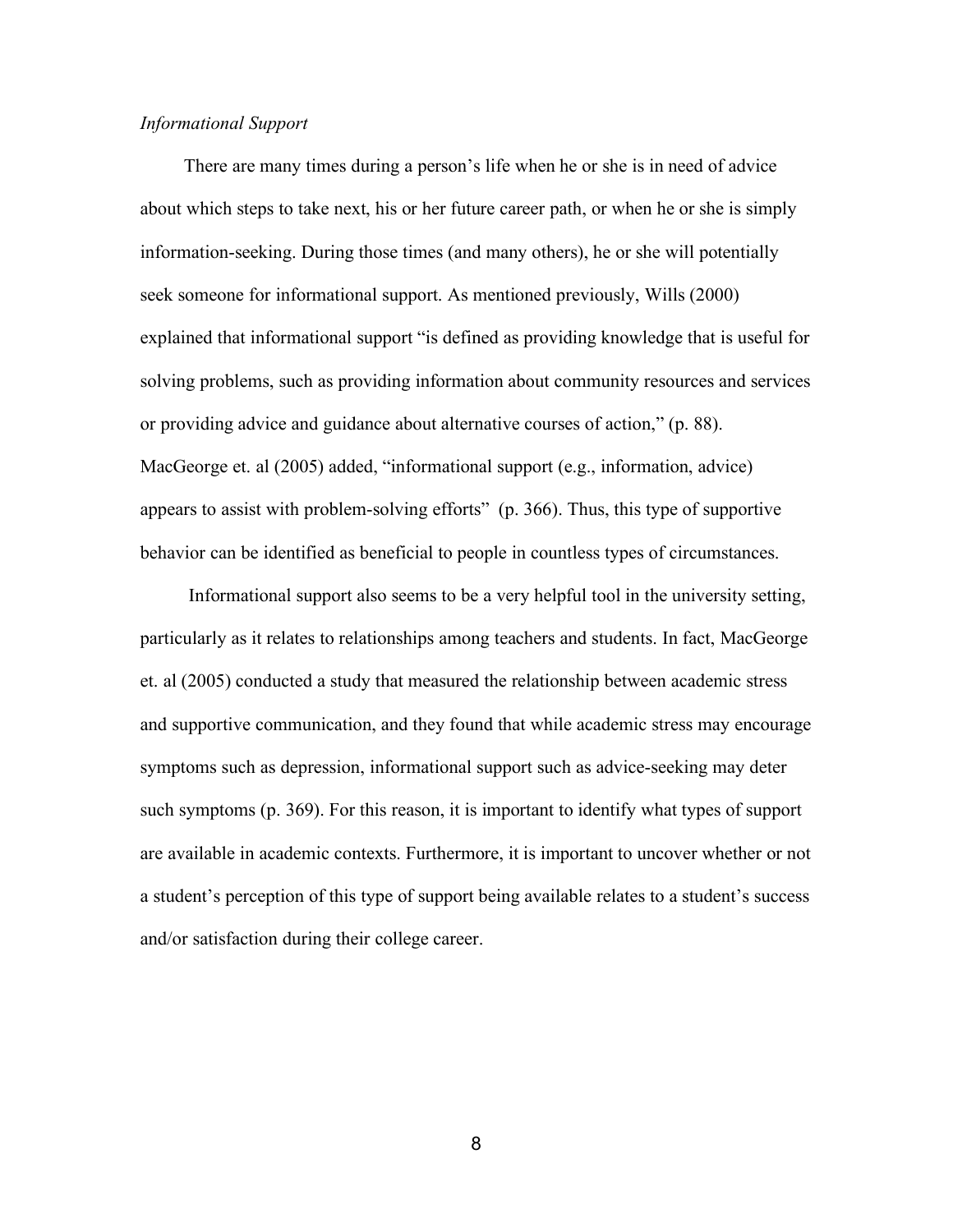#### *Instructional Implications/Role in the Educational Context*

Given the research that social support is vital to people's quality of life, health, and organizational functioning, we know that it must be of the utmost importance in the place where children, adolescents, and young adults spend a vast amount of time learning and developing: the classroom. One context in which social support (and particularly emotional support) research is particularly useful is education. There is a wide range of supporting literature that shows not only the importance of social support in general, but also the importance of emotional support to the well-being of students. Given that going to college can be a very stressful situation for students, particularly the first year, (D'Zurilla and Sheedy, 1991), being away from home for the first time is probably a major factor in this stress. It may be that students experience stress, because they do not know how to create boundaries for themselves away from home. It could also be that some students feel that many aspects of their transition to college are not as they expected, and thus, they have a difficult time adjusting during this transition. Whatever it is that catalyzes stress for individual students, we know that simply experiencing a transitional period in life can cause a great deal of stressors for individuals (Cohen et. al., 1987), and we certainly know that college students are typically facing a very influential transitional period in their lives. During this period, social support, and particularly emotional support, can be pivotal in helping them to make it through these transitional periods successfully. Burleson (2003) noted that emotional support contributes to psychological adjustment, self-esteem, and a sense of social inclusion (p. 554), all of which can be important aspects of a student's experience in the classroom, regardless of age. Burleson (2003) also stated that emotional support is not a given; it is a skill that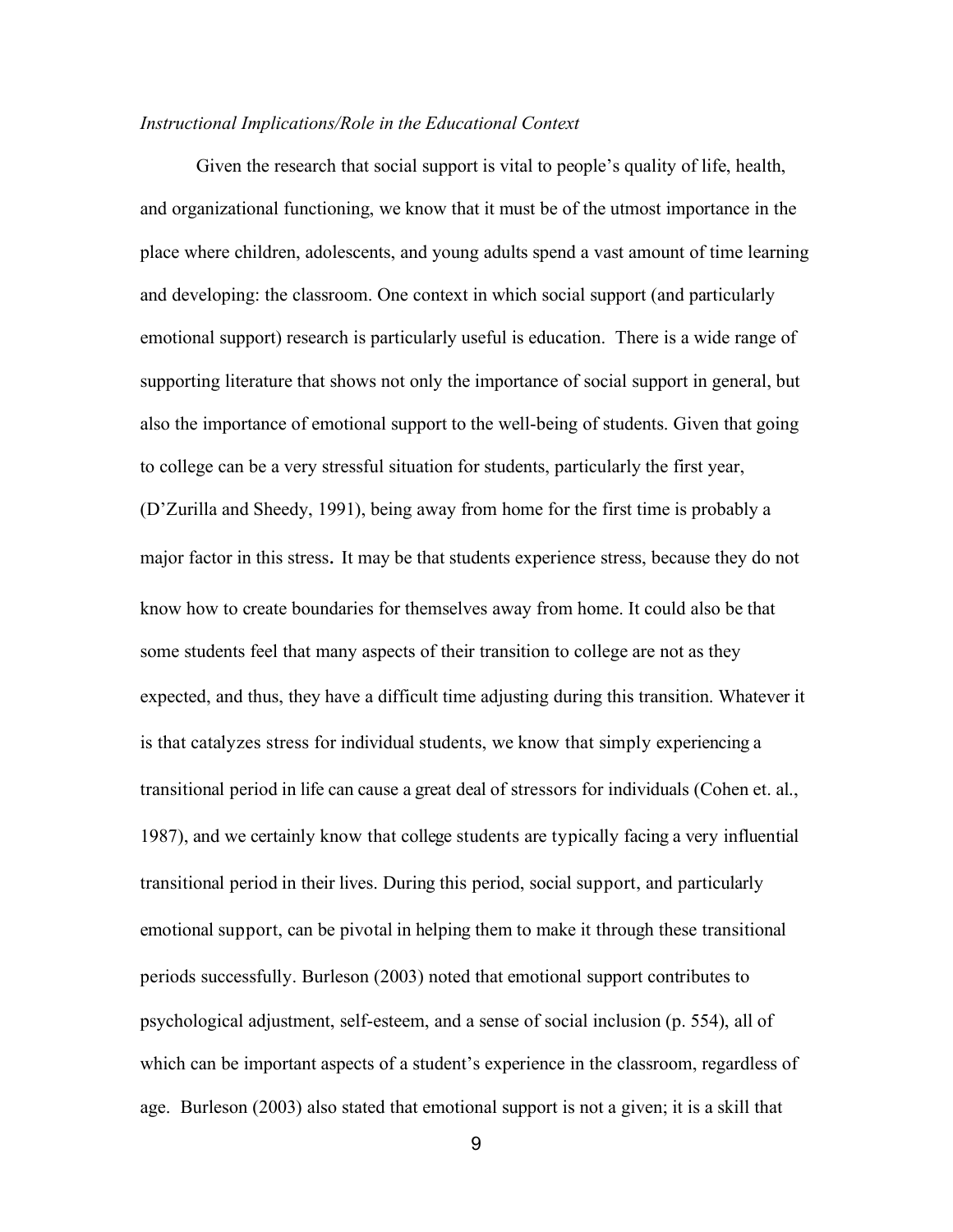must be learned (p. 55). However, despite the research showing the importance of emotional support, it appears that this skill is largely absent in the classroom, and in particular, in the classrooms of older students. The benefits of emotional support point to the notion that the classroom is a place where this type of support should be prioritized.

Michael Fielding (2000) argued that "[Education] is about becoming more fully human, [and] must be linked to a view of human being and becoming; it must rest upon a view about how we become persons" (p. 52). If education is indeed about "becoming more fully human," then it follows that schools would have a vested interest in honing one of our human aspects: emotions (as well as the ability to seek, receive, and provide support for processing them). However, Fielding (2000) contended that schools have become impersonal, and are focused more on teaching subjects, not students (p. 52). In addition, Fielding (2000) argued that "the means and ends [to education] need to be mutually reinforcing" (p. 54). In other words, we cannot achieve a "person-centered school" where the environment is such that students feel they are cared for and can disclose emotions without changing the way we view schools and education. If we become too focused on academic outcomes, then it is possible that we will neglect some very important social aspects of education. The present research aims to tap into some of those social aspects, particularly regarding the dynamic among teacher and student relationships.

In a study conducted by Samdal, Nutbeam, Wold and Kannas (1998), data showed that older students (age 15 and up) reported greater dissatisfaction with school (p. 383). In the instances where older students reported being satisfied with school, the most important predictors of satisfaction were feeling that they were treated fairly, feeling safe,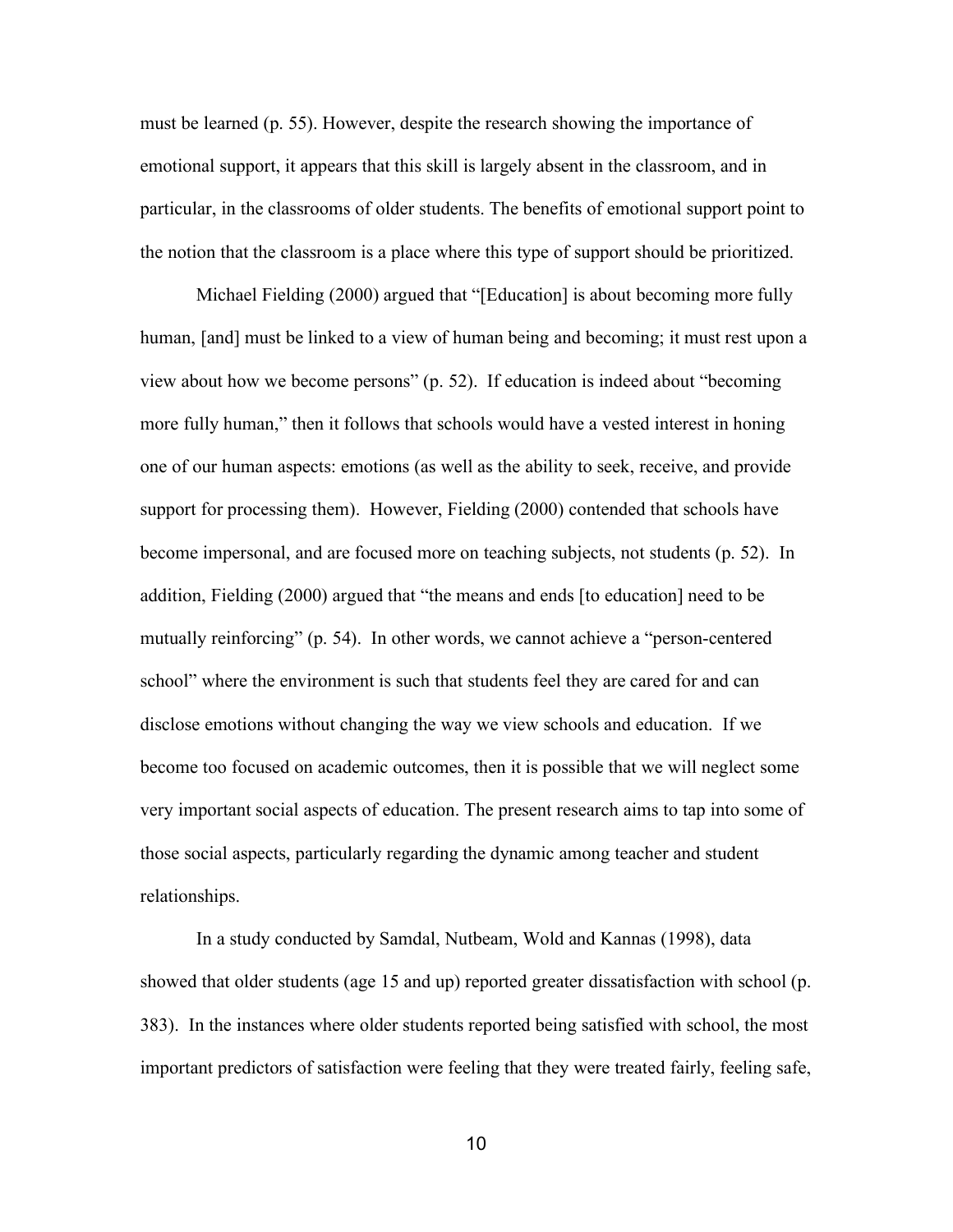and the belief that teachers were supportive (p. 383). Roeser, Eccles, and Sameroff (2000) also found that students' self-perceptions of themselves and their abilities were predictors of success (p. 450), that students need to feel competent and value school (p. 453), and they need to feel safe, cared for, and be provided with emotional support and encouragement to be successful in school (p. 459-460). These examples illustrate the importance of emotional support in the classroom by addressing the need that students have to feel that support is available. Furthermore, these examples address the apparent lack of implementation of emotional support in the classrooms of secondary students.

The characteristics that make a "good school" (in relation to the emotional wellbeing of students) are outlined by several authors. For instance, Greenberg et al. (2003) stated that a good school enhances social and emotional competence (p. 466) and that a good education should teach good social skills (p. 467). Concerning the relationships between students and their teachers, Hamre and Pianta (2001) found that "teacher-child relationships are important components of children's success in school" (p. 636). Roeser, Eccles, and Sameroff (2000) argued similarly that students need to feel cared about by their teachers and classmates (p. 464), and that they need to feel emotional support is available even if they never use it (p. 467). Given these assertions, we can conclude that an integral part of fostering an environment where students feel cared about and that support is available would include encouraging emotional support in the classroom. *Emotions in the classroom: Beyond the Elementary Level*

One of the most important areas of research concerning emotional support in schools is research that details the nature of teacher-student interactions at the secondary level and the implications of those interactions. Largely, research in this area has found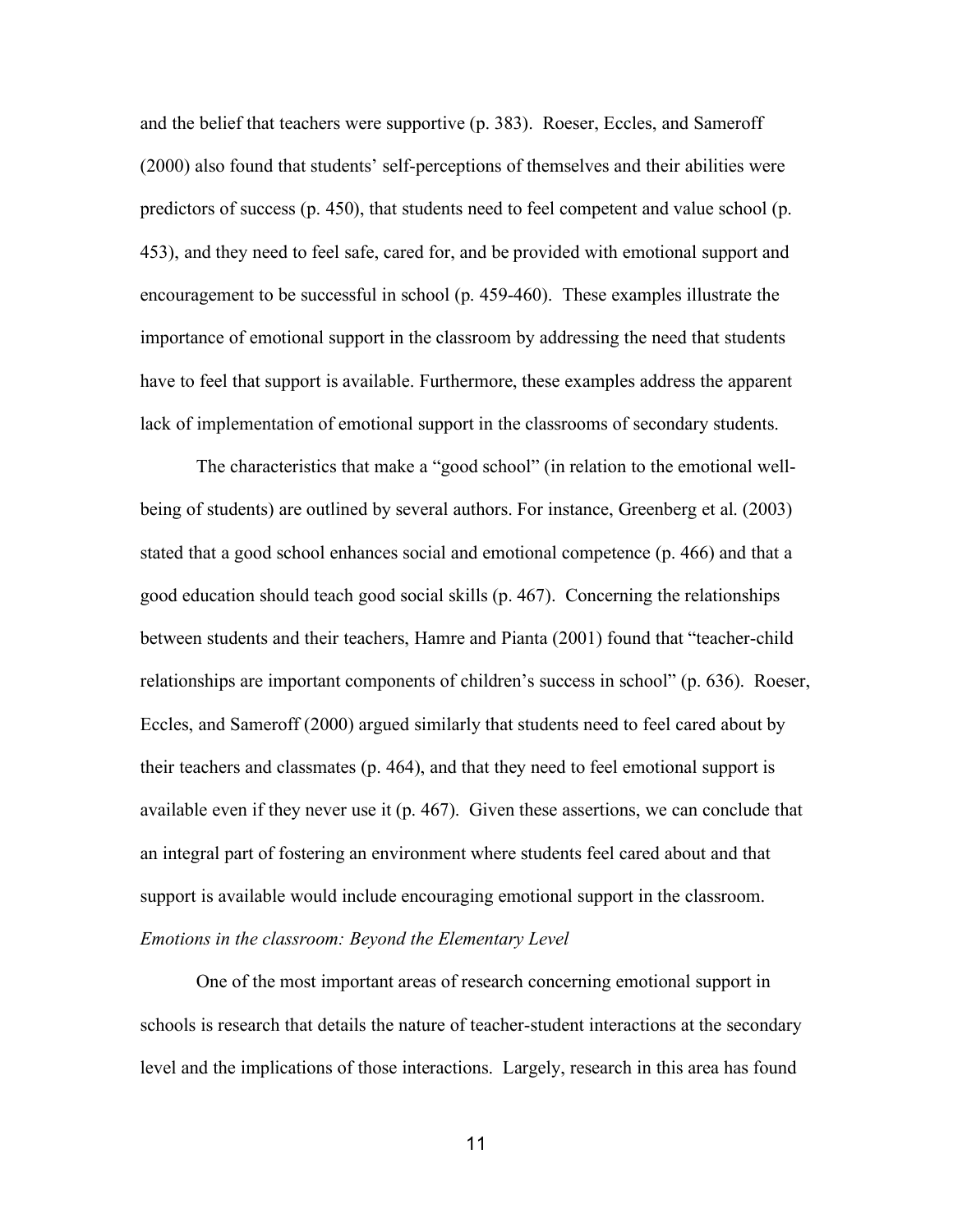three premises on which to base these findings. First, close teacher-student interactions concerning emotion are not welcome at the secondary level. Second, emotions are unwelcome or neglected in secondary level classrooms because they are seen as a distraction or a threat to the stability of the classroom environment. Third, students who have close interactions with their teachers and believe a support system is available at school learn better. The first and second premises show that an investigation into whether students feel that emotions are indeed unwelcome in the classroom and that they cannot have close relationships with their teachers is necessary. If this is this is the case, the third premise shows that educators might have a vested interest in refining their system to be more open to the provision of emotional support in the classroom.

First, one of the most striking differences between emotions in the classroom at the elementary and secondary level is that close teacher-student interactions appear to be unwelcome at the secondary level. Roeser, Eccles, and Sameroff (2000) found that the school environment becomes less supportive when students move from elementary to middle school (p. 465). In addition, Hargreaves (2000) found that secondary schools are not places where teachers "develop shared emotional goals with students or have close emotional bonds" (p. 820).

Hargreaves (2000) contended that "secondary teaching is characterized by greater professional and physical distance leading teachers to treat emotions as intrusions in the classroom" (p. 811). Also, Hargreaves (2000) found that secondary teachers often feel they don't get acknowledgement from students (p. 819). This lack of acknowledgment (or perceived lack of interest in close interactions from students) might be one reason why teachers at the secondary level are less inclined to reach out to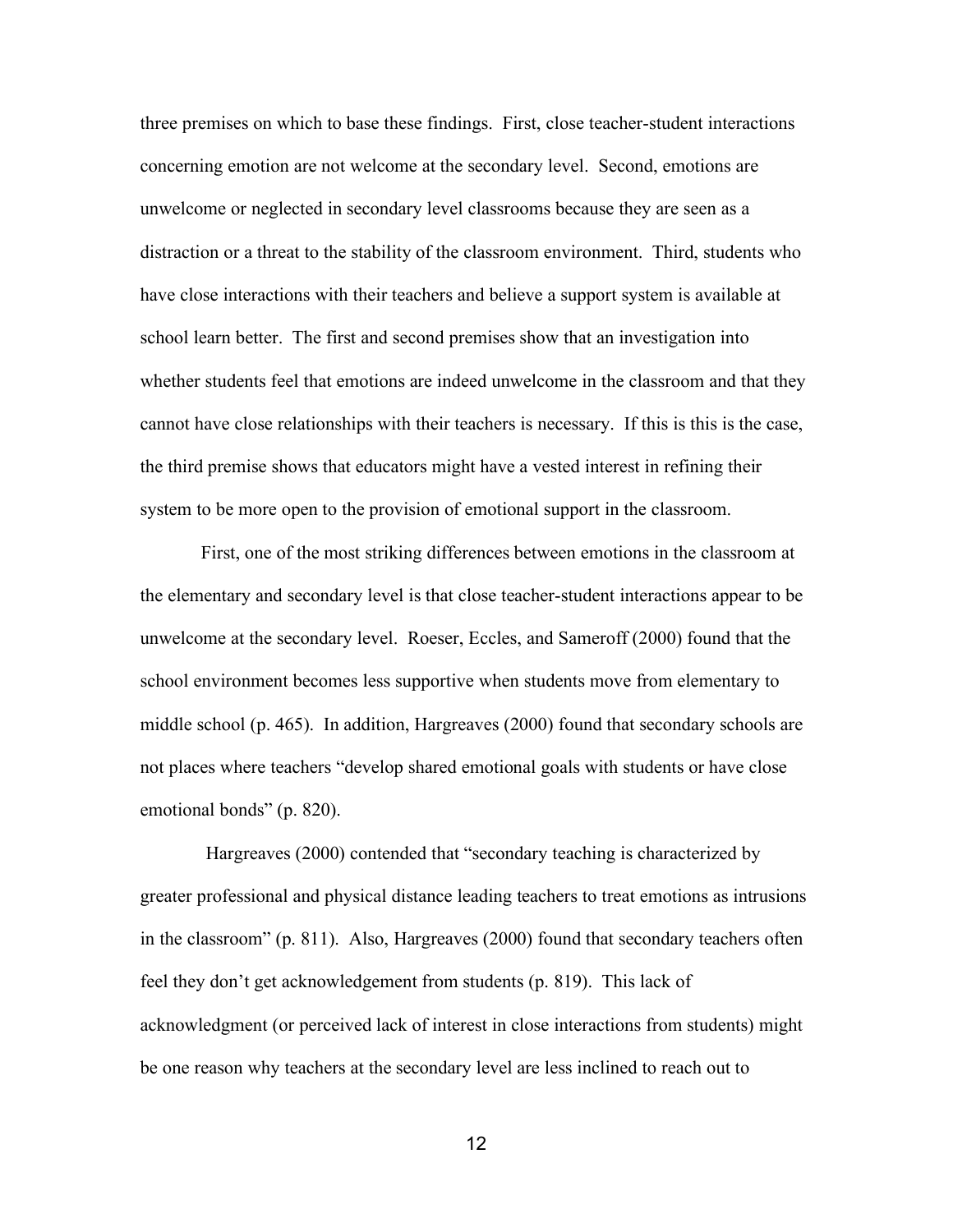students and offer emotional support. He found that when teachers described having positive relationships with students, they did not describe giving emotional support, but only that the students acknowledged and respected them (p. 820). Hargreaves (2000) also noted that the geography of secondary schools makes emotional closeness between teachers and students more difficult (p. 821) and that secondary schools need to emphasize emotion more (p. 824). If the amount of emotional support available decreases as students advance in school, we might also conclude that this pattern of decline continues into post-secondary education. Some reasons for this could include larger classroom environments and larger teacher-student ratios as students move from high school to college (as typically experienced by most college students). Since students typically experience larger class sizes when they enter college, one could assert that students' opportunities to seek instructors for personal support decreases, thus following the pattern of decline.

Hargreaves (2000) further explored this contention in his research. He found that there is "not an emphasis on how organizing education shapes emotional experience" (p. 813) and that education policy pays little attention to emotion (p. 812). Hargreaves (2000) further explained that teachers feel over-indulging in emotion is distracting (p. 811). He stated that teachers are only aware of emotions if they think it might interfere with learning (p. 821), that they think emotions should be dealt with outside the classroom setting (p. 822), and that they feel emotions should be neutralized and attended to only when they are perceived as a threat to classroom procedure (p. 827). In essence, the bulk of this (2000) research found that emotion is simply not wanted in the secondary level classroom (p. 823), and it is dealt with only if teachers feel it might disrupt their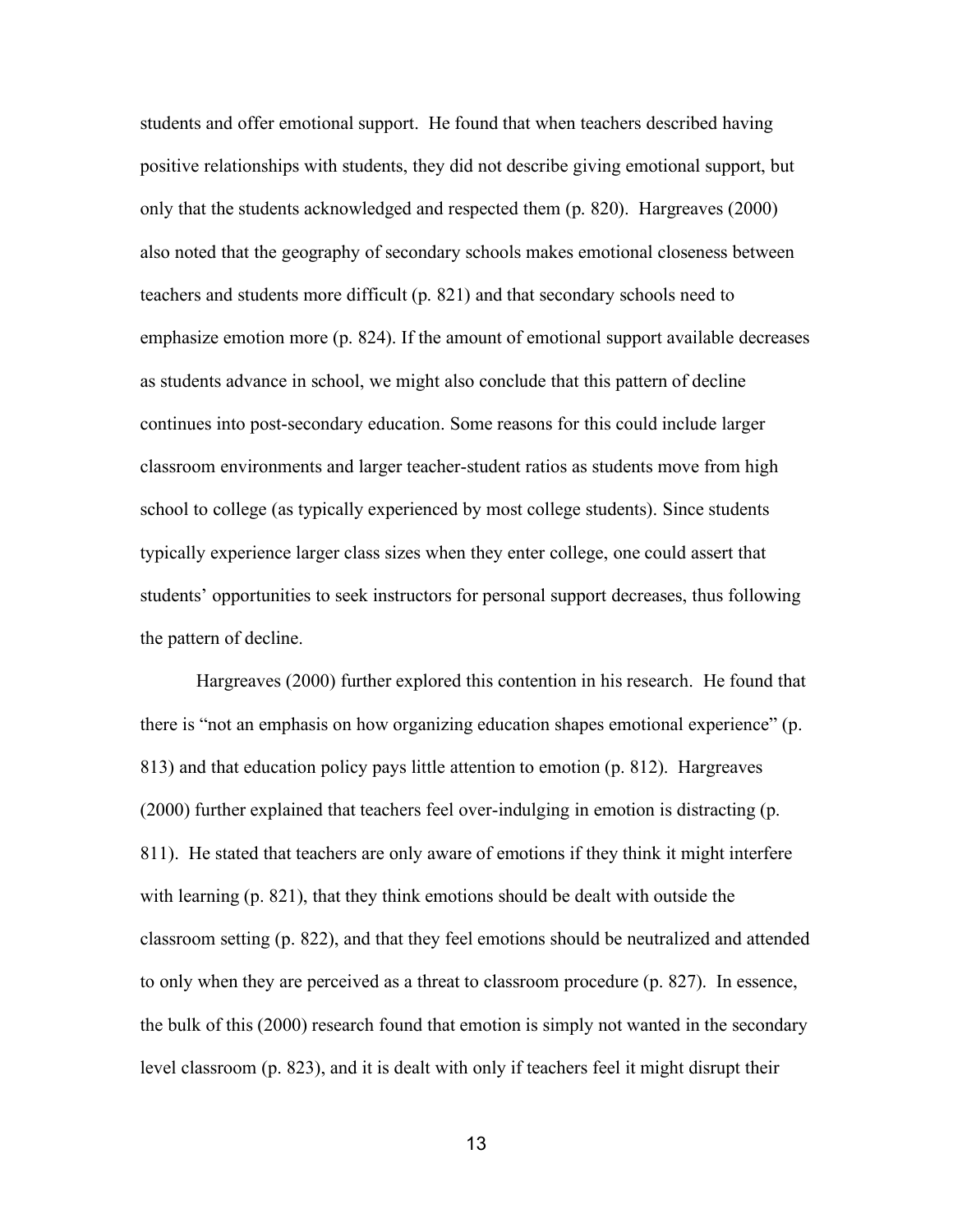classroom stability. Hargreaves warned that too much attention to academic outcomes, while neglecting emotional learning outcomes, is dangerous.

He stated:

If secondary school reformers really care about quality, they would do well to turn their attention away from curriculum consistency, testing processes, accountability measures, and other technologies of control, towards developing structures, purposes, and programs of secondary schooling that will help teacher and students build a more solid base of emotional understanding with each other, on which successful teaching can be built. (p. 824).

Robinson (1995) found that teachers generally are not perceived to offer a large amount of emotional support (p. 261). This would suggest that perhaps students do not feel that they can disclose their emotions to teachers at school, and perhaps, once again, secondary teachers would be well-served by taking more interest in their students' emotional well being.

The implications for taking a greater interest in the emotional well-being of students are very positive. Research in this area has shown that students who have close interactions with their teachers and believe that a support system is available at school, learn better. This is an optimum scenario for both teachers and students: A school where close interactions between teachers and students are encouraged (this would include encouraging emotional support), which allows better emotional development and better academic achievement (which coincides with the goals of teachers and administrators). *Lasting Effects*

Petrides, Frederickson, and Furnham (2002) found that high emotional intelligence will lead to greater success later on in a student's school career (p. 277). It could be argued that emotional intelligence is partially fostered by encouraging emotional support and close interactions between teachers and students. Similarly, Hamre and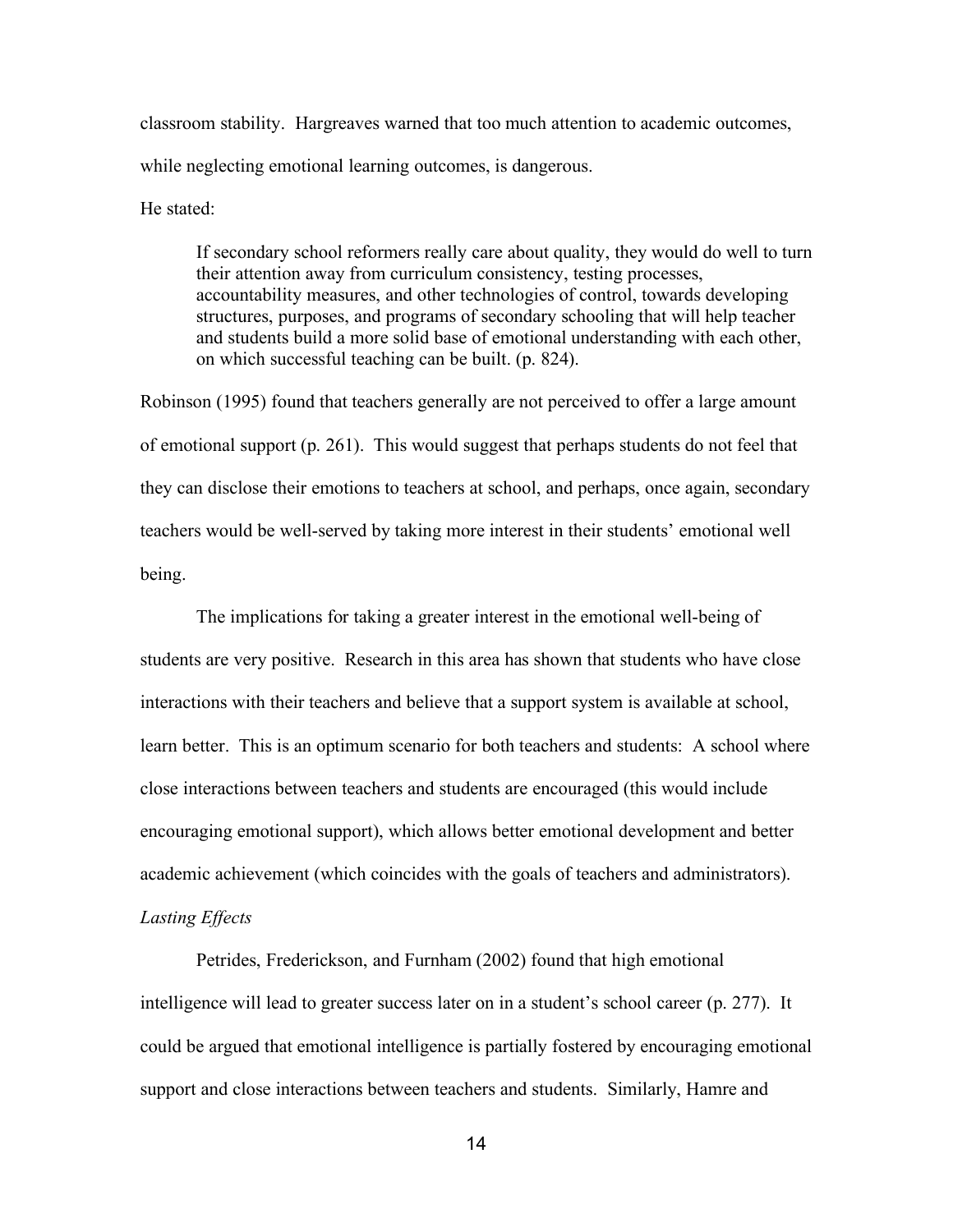Pianta found that good teacher-student relationships lead to greater success later on (p. 625), and that once children enter school, "relationships with non-parental adults become increasingly important" (p. 625). This highlights the importance of secondary students' need for the ability to emotionally disclose and have close interactions with their teachers.

It follows from this research that all of these needs might be met by encouraging emotional support in the classroom. Roeser, Eccles and Sameroff (2000) stated that students need to perceive the school's staff as helping them develop (p. 458), and that without a supportive environment, students are less motivated to learn (p. 459). It is easy to see, therefore, that students would benefit greatly from being encouraged to disclose emotions (as they feel necessary) to teachers at school.

Research in this area has shown that close teacher-student interactions are not easily attained, and seem to be neglected at the secondary level. In addition, emotions in classrooms are generally unwelcome and seen as distracting. However, research has also shown that high emotional intelligence, and positive teacher-student interactions lead to greater student success. Also, students need to feel valued and cared about at school, and they also need to felt that they are competent and value school. Therefore, whether or not students feel that they can disclose emotion to their teachers and whether or not an emotional support system is available might be a predictor of their success in school. Emotional support at school is important not just for students' emotional well-being, but also for their academic well-being and overall satisfaction in school.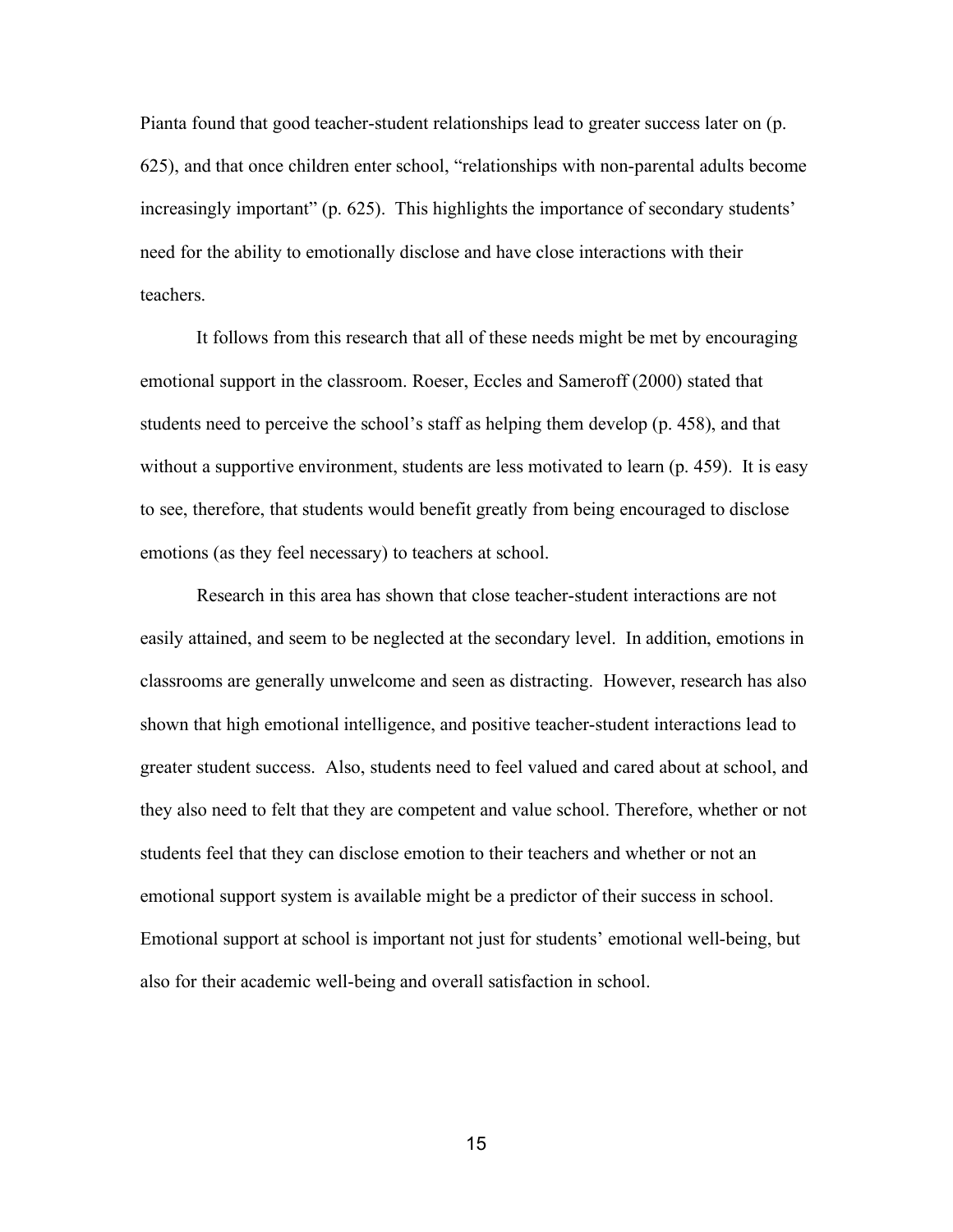#### *Teacher Training: Creating an Emotionally Supportive Environment*

Because it is so important that an emotional support system be available to students, it is important to consider the training that teachers receive before they ever enter the classroom. If the classroom is going to be a potentially emotionally supportive environment, some scholars argue that teachers need to be prepared to deal with emotions in the classroom. This draws attention to the fact that in order to be fully successful in their jobs and to be satisfied by their level of work, a teacher needs to be competent in areas beyond just content instruction. He or she should be prepared as much as possible for the tasks required at an emotional as well as intellectual level. Madeline Justice and Sue Espinoza (2007) suggested the notion of being considerate of needs beyond content instruction in hopes of being a quality teacher. They explained that if one examines the needs of students, in order for someone to be a quality teacher, other aspects of education (beyond the instruction of the subject material) should be addressed in teachers' preparation programs (p. 457).

While Justice and Espinoza seemed to be confident that many students have passed the necessary tests and internship responsibilities in order to be certified to teach, they also seemed to be concerned that the teacher candidates are not prepared in all areas of consideration. In fact, they pose very important questions in this regard. In reference to the candidates, Justice and Espinoza (2007) remarked, "They know some of the challenges they will face. Are they emotionally prepared?" (p. 457). Creating these opportunities for those entering the teaching profession can help prepare instructors to create an emotionally supportive environment in the classroom. MacGeorge, Samter, and Gillihan (2005) expounded on this idea. They felt that there has not been enough focus on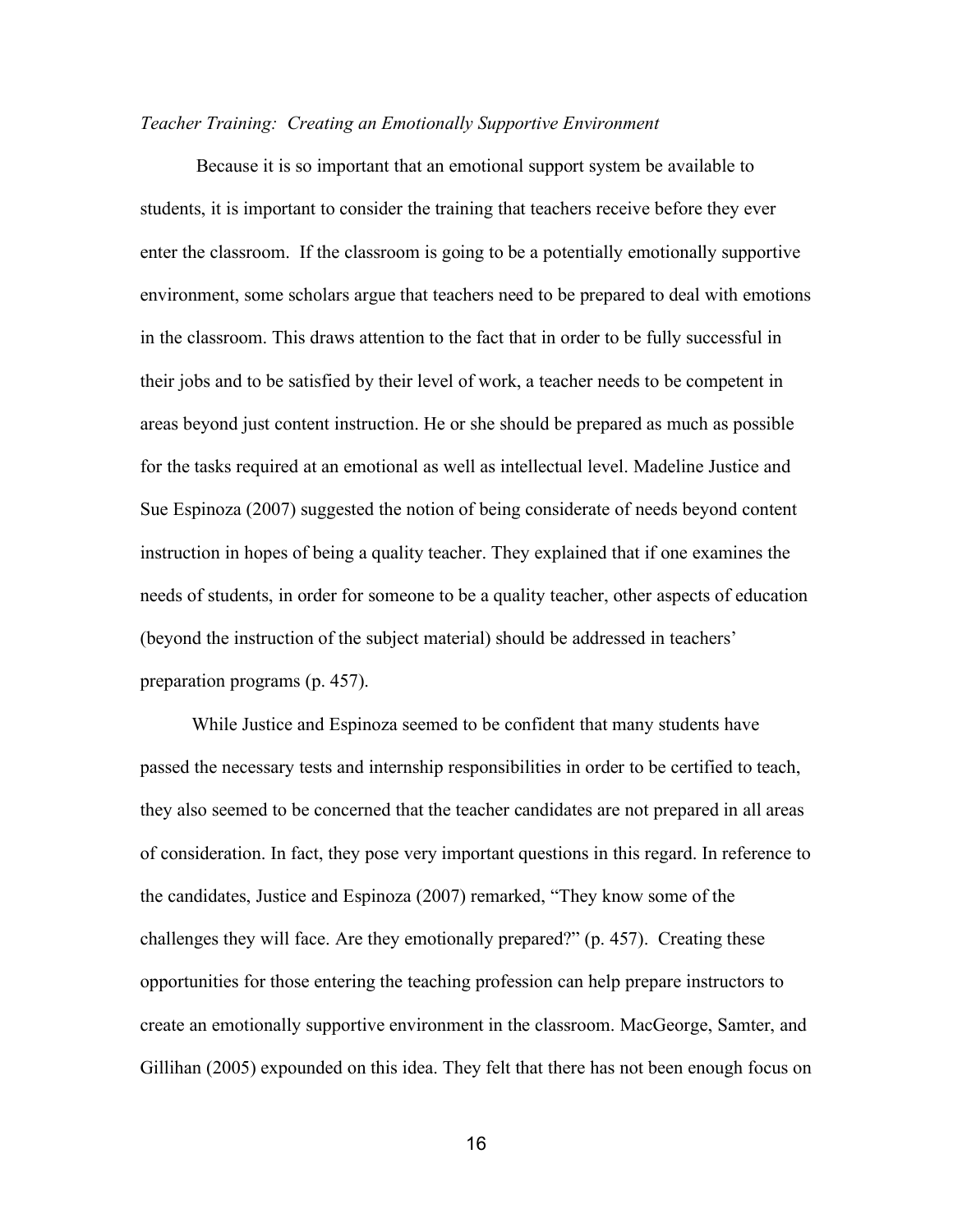emotional support in instructional communication (MacGeorge et al., 2005). They also noted that support from instructors is something that is very important to students and should therefore be given priority in instructor preparation (MacGeorge et al., 2005).

#### *Teacher Caring*

Research done in the area of teacher caring has shown that college students do perceive whether or not a faculty member cares about them and that whether or not they do is important to them. In fact, Teven (2007) pointed out that when one considers the attributes ascribed to teachers, caring is a fundamental one (p. 383). Teven and Gorham (1998) explained that one is typically able to predict how well a student will do in a particular class based on how the teacher is perceived by the students (p. 288). They asserted, "teaching is a personal relationship involving the interaction of teacher and student personalities," and they also explain that the best most successful results in a classroom come out of teachers having positive relationships with their students (p. 288).

There are three main factors that contribute to whether or not a student perceives a teacher as caring: understanding, empathy, and responsiveness (McCroskey, 1992**).** Teven (2007) described understanding as "the ability to comprehend another person's ideas, feelings, and needs," empathy as "one's ability to identify with another's situation or feelings," and responsiveness as "the third factor of perceived caring (that) involves being other-oriented and having sensitivity toward others" (p. 383). Furthermore, Teven and Gorham emphasized the fact that a major component of effective teaching is for the teacher to create a classroom environment that is full of understanding, warmth, and care and that "teachers play a key role in creating a caring classroom climate" (Teven  $\&$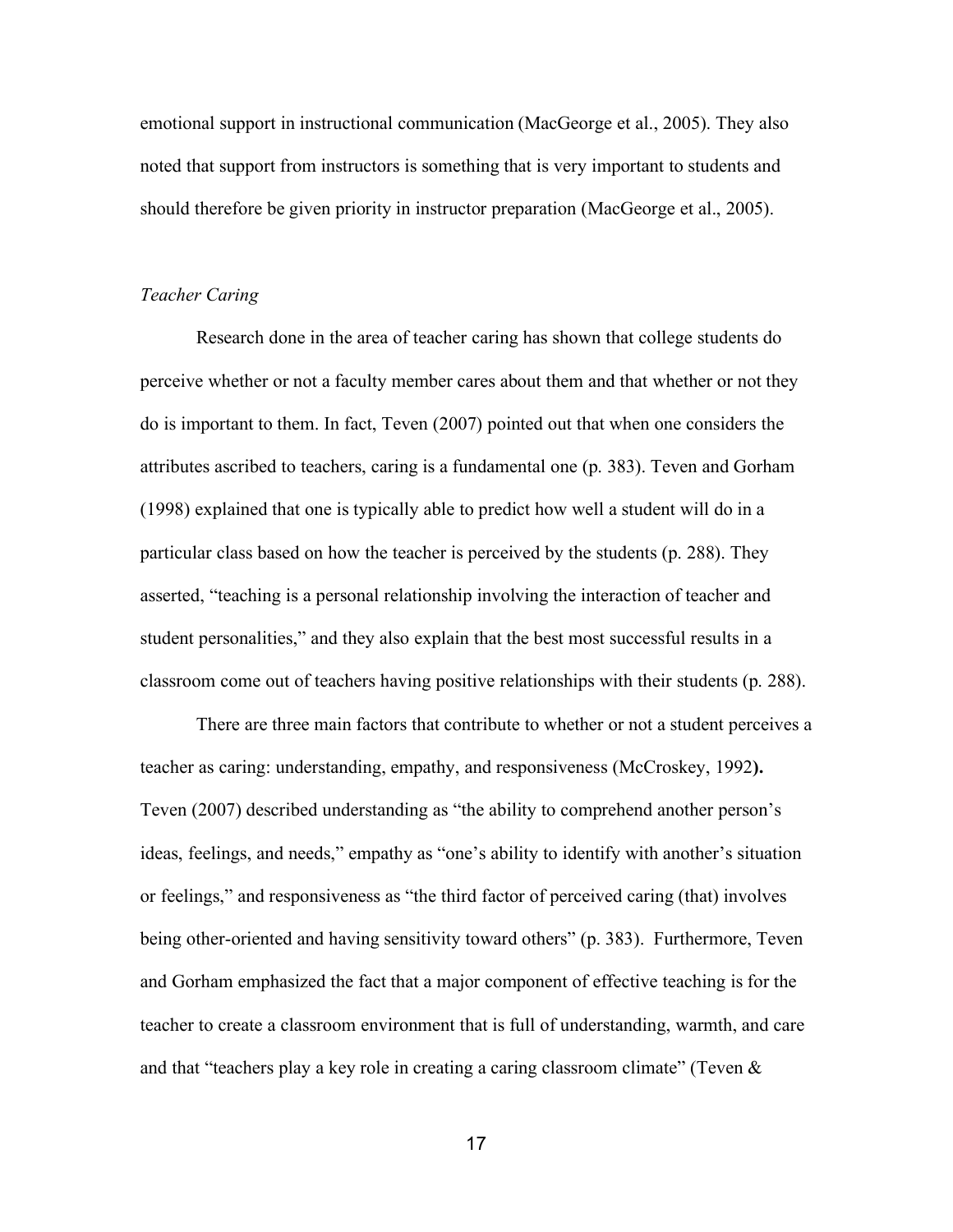Gorham, 1998, p. 289). Not only did they emphasize that students notice whether or not an instructor is caring, but they pointed out that an instructor's behaviors are under "constant scrutiny by students" in his or her classroom (p. 289).

Teven also explained another factor that affects the dynamic among teachers and students. He explained that the perceived credibility of the instructor has a great effect on the relationship among teachers and students (2007, p. 434). Teven noted, "teacher credibility is a critical perception students make regarding teacher behavior that ultimately plays a supporting role in student learning" (2007, p. 434). Since perceived credibility has a great deal to do with how a student views his or her relationship with an instructor, that in turn can affect whether or not that particular student would seek him or her for social support. After establishing that teachers who are perceived as caring have an overall better rapport with their students, Teven explained that teachers who care about their students need to be able to communicate that care adequately and that those who relates to his or her students well will be seen as a credible source (2007, p. 435). Thus, all of the factors begin to have a very causal relationship as it relates to the teacherstudent relationship.

However, not all teachers are adept at sensing when a student is having difficulties, either with the material or with issues outside of class. Some instructors are much better at perceiving these issues than others (Teven, 2007, p. 383). Teven (2007) also pointed out that overall retention rates at universities are greatly increased by a high amount of "face-time with students" (p. 433). This assessment leads one to believe that a student's sense that his or her instructors care about him or her has a causal relationship with whether or not they stay in school.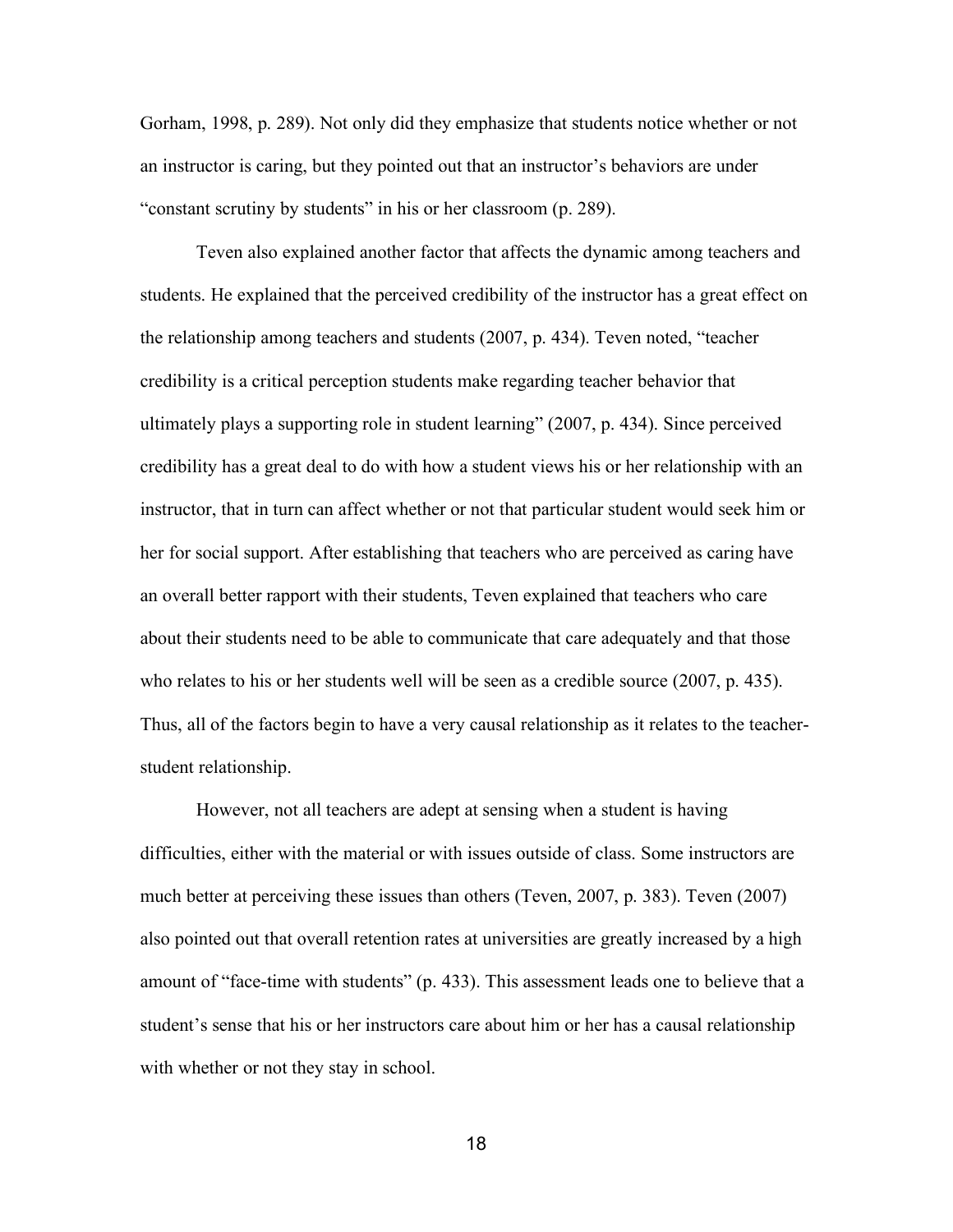While we have established that teacher caring is not only important but is vital to a student's learning process, we cannot stop there. The literature addresses that teachers play a huge role in creating the "classroom climate," and we know that providing warmth and care in the classroom is crucial to a student's success. However, this study aims to provide an exploration about what it is that makes a student feel that social support is available to them *outside* of the classroom, some factors that affect their perception of that support, whether or not they are willing to seek that support from their instructors if they feel that it is available, and how the availability of the support (or lack thereof) correlates with their overall satisfaction and success in school. I aim to evaluate how an instructor's behaviors inside the classroom can affect a student's perception of their availability for support outside of the classroom as well as the relationship between a supportive environment (as made available by instructors) outside the class and student satisfaction in college.

#### *Research Questions*

With the goals of the study in mind, the following research questions were identified: RQ1: Of the traits that were established from the prestudy that signify socially supportive behavior of an instructor, how present are these traits among instructors? RQ2: What is the relationship between teacher supportive behaviors and students' willingness to seek support?

RQ3: Does a student's perception of having social support available to him or her from his or her instructor outside the classroom relate to his or her success in the classroom (as defined by grade in the specified class)?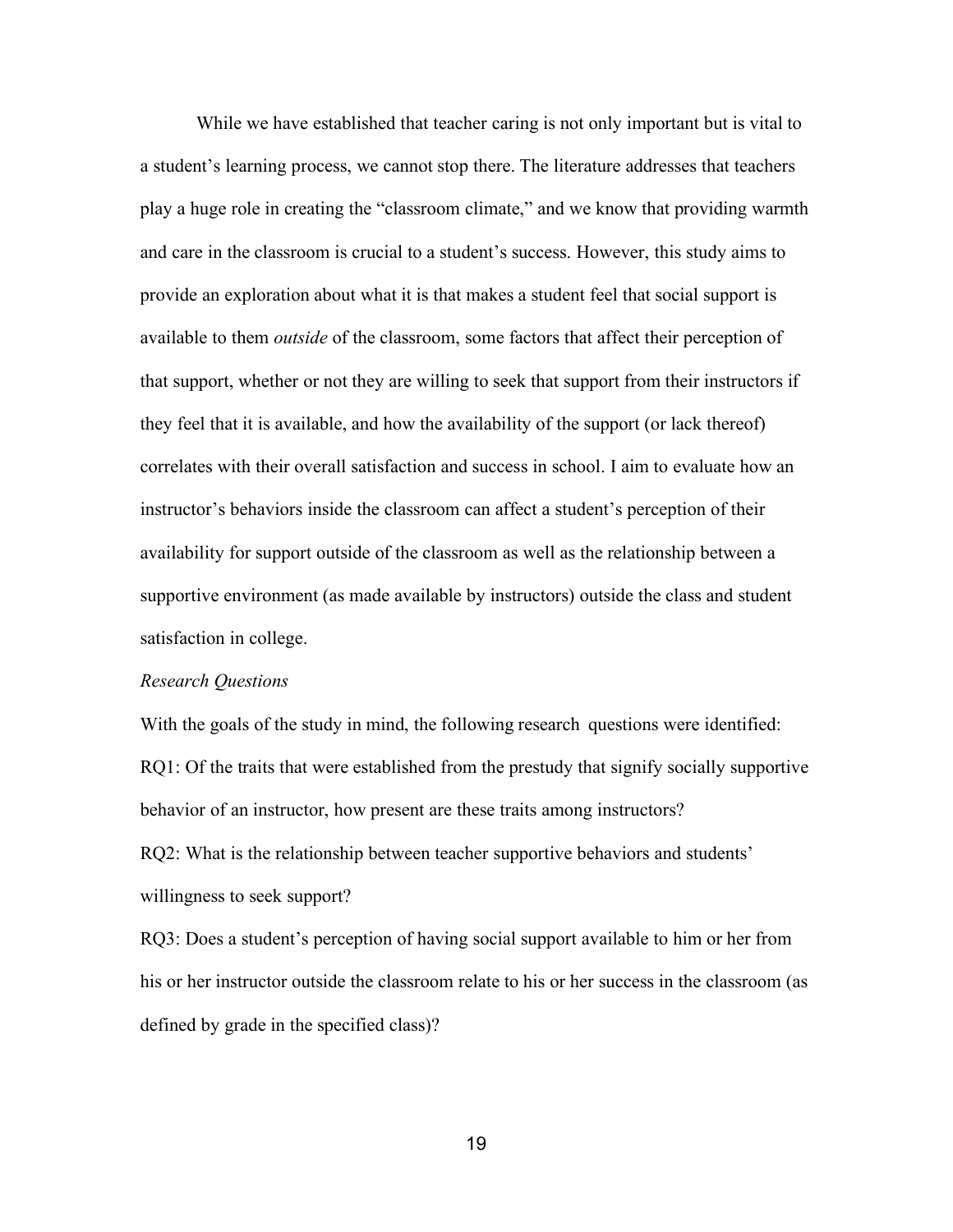RQ4: Does a student's perception of having social support available to him or her from his or her instructor outside the classroom relate to his or her overall satisfaction with his or her university experience?

RQ5: Does a student's perception of his or her instructor's credibility affect his or her willingness to seek that instructor for social support?

The present research aims to provide insight to the aforementioned questions and adding to the discussion of literature on the subject of social support in the classroom. By addressing these questions, an outline might be established as to how variables such as perceived availability of social support, the presence of socially supportive behaviors in the classroom, students' willingness to seek support, academic success, and university satisfaction are related (if indeed they are). A report on this research follows.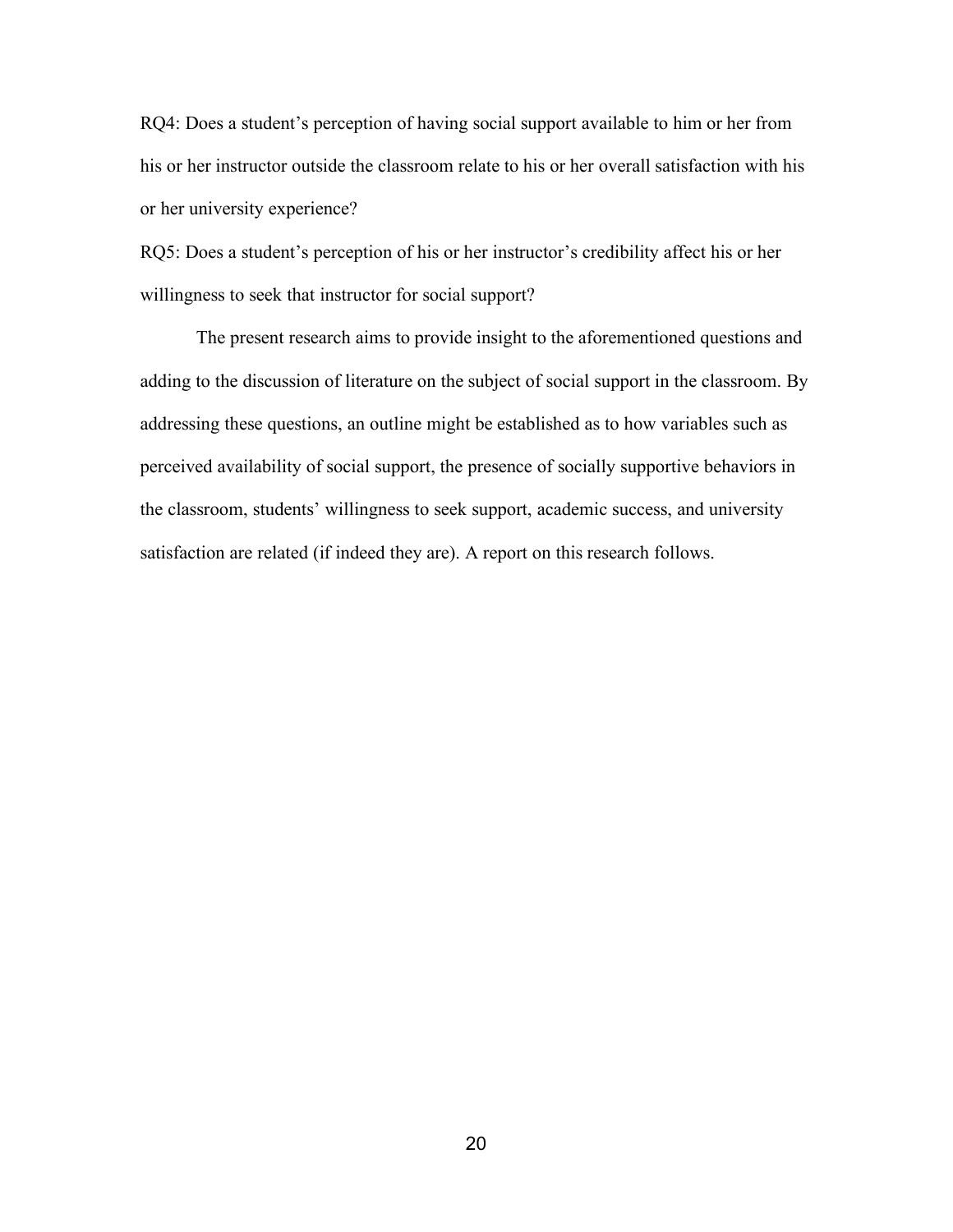#### **METHOD**

## *Prestudy*

#### *Goals of the Prestudy*

A preliminary study was conducted in order to evaluate students' perceptions of social support in the college classroom and to highlight some areas of focus for the later research. This preliminary study's aim was to create a typology that organized some categories for which to order factors that affect students' perception of the availability of social support from their instructors. The preliminary study was conducted by Joiner and Rizor (2009). We wanted to begin to uncover what characteristics of their instructors made students more or less likely to seek them for social support. This study served as a basis for the rest of my thesis research.

Surveys were distributed among students in undergraduate public speaking courses that presented questions having to do with traits that they look for in an instructor when they have a problem outside of class. These were used to evaluate what it is that college students prioritize when in need of social support outside of class.

# *Methods (of prestudy)*

A brief questionnaire was developed that asked the participants to compile a mental list of all of the instructors they had during that semester. Then, the participants were asked to think about which instructors (from that list) they would be willing to seek for social support. Next, they were instructed to list factors that would make them more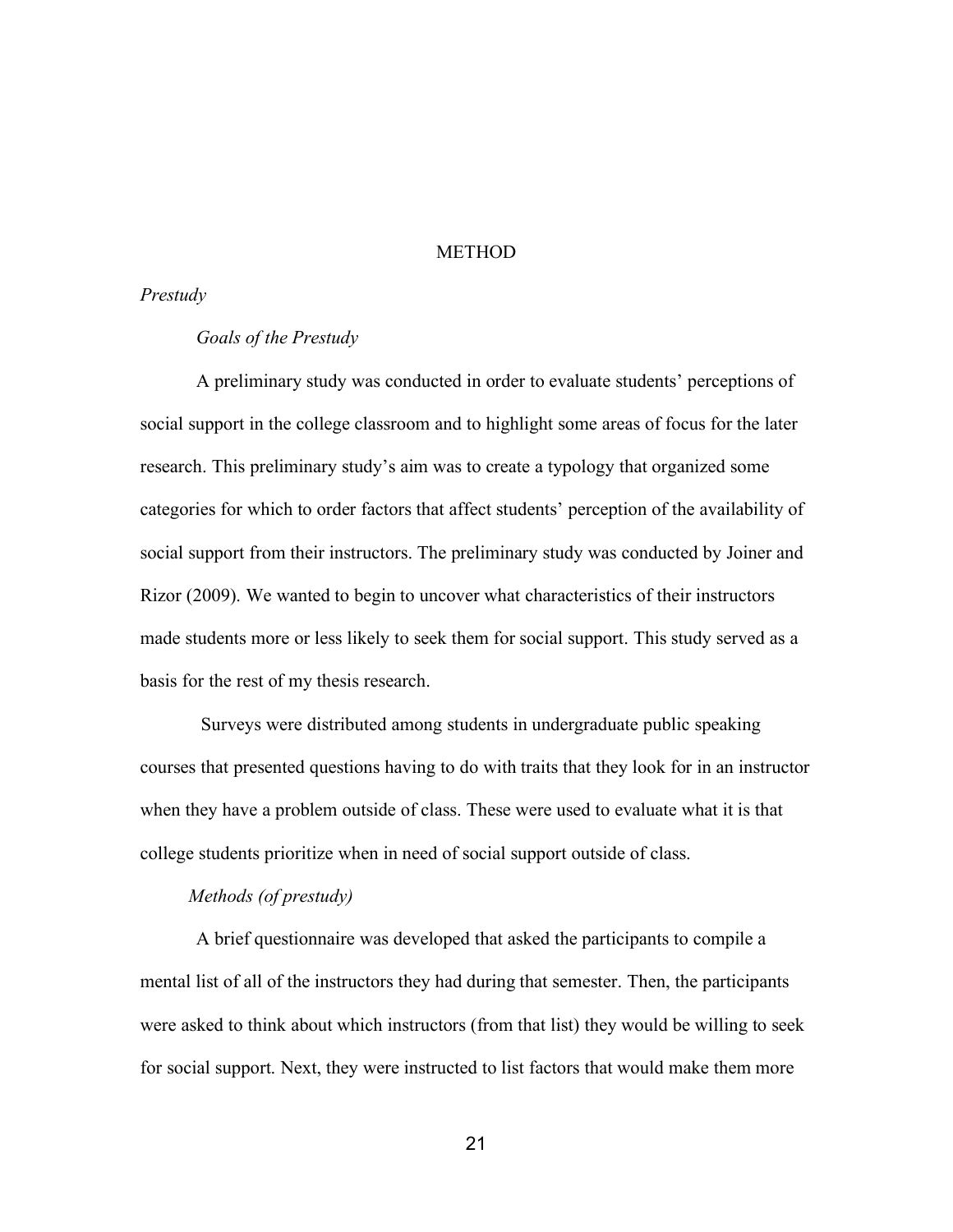likely to seek social support from an instructor as well as factors that would make them less likely to seek social support from an instructor. Finally, the participants were asked to list any more information/comments they wished.

#### *Results of prestudy*

The responses of the questionnaire were gathered, and 11 categories emerged. These categories were: *friendliness and approachability, connection with students, competency, enthusiasm in the classroom, self-disclosure, empathy, trustworthiness, helpfulness, availability, age, and sex.* All categories were coded independently by two researchers. A basic summary of categories derived from the survey data, as well as examples of typical responses in these categories, are listed in tables 1.2-1.4 (See appendix). *Present Study*

#### *Participants*

Building upon previous research, this aim of the present study was to evaluate how the traits that were established in the prestudy (traits displayed by instructors that would make students more likely to seek them for support) relate to a students' willingness to seek that instructor for support. A second goal in mind was to determine how variables such as perceived availability of support from instructors, willingness of students to seek support, university satisfaction, teacher credibility, and academic success are linked. The number of participants for this study was 146 (*N*=146). This population was a convenient sample and comprised of undergraduate students at a large, southeastern university who were enrolled in an introductory level public speaking course. The sample included males and females and was extended to all ethnicities. There was no privilege or penalty given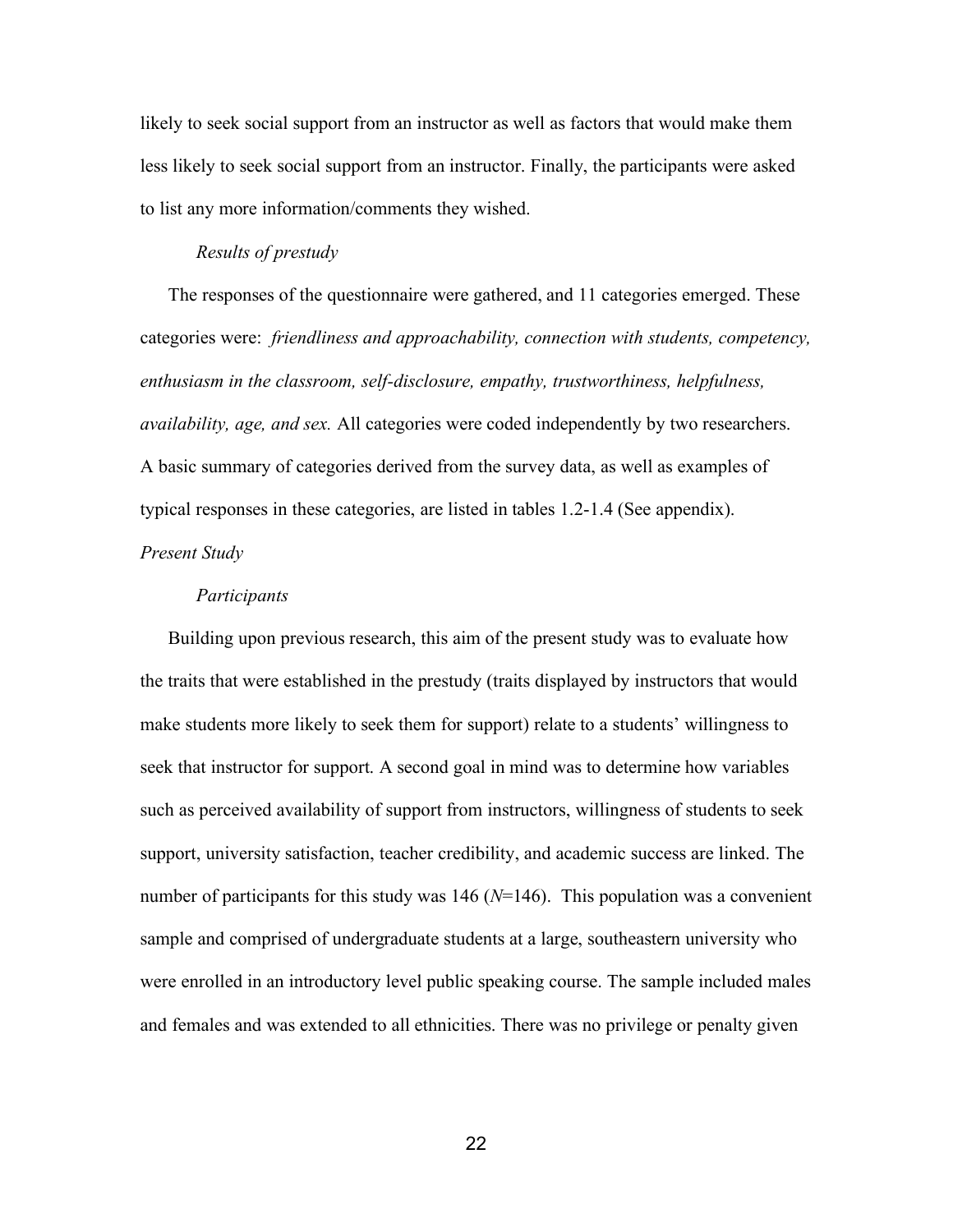to these students for their participation. Participation was voluntary, and all participants were free to withdraw at any time.

#### *Methodology (of present study)*

The participants were administered a survey with five measures with approval from the Institutional Review Board (IRB). All tests were conducted using an online survey tool, and the duration of the survey was approximately 10-15 minutes. Two of the measures were gathered from extant sources, and three were created by the principal investigator. The instruments that were gathered from other sources had been previously tested for reliability and validity. Further reliability tests were conducted using Cronbach's alpha.

After solicitation of participants through an announcement in class, some participants were given class time in which to complete the survey, while some chose to complete it outside of class. Participants were informed of their rights as participants in the class announcement, and they were given contact information of the principal investigator if they were to have any questions regarding the procedure and/or content of the survey tool. Also, upon entering the online survey tool, participants were informed that they were under no obligation whatsoever to participate and that they were free to withdraw at any time. Furthermore, all surveys were kept completely anonymous.

First, they had specific instructions for completing the survey, as well as space for them to provide their demographic information, including their sex, race, age, college. The students were also asked to provide the race and sex of the instructor that they had for the class right before the one in which they are completing the survey (the same one that will be the focus of the rest of their responses), as well as their current estimated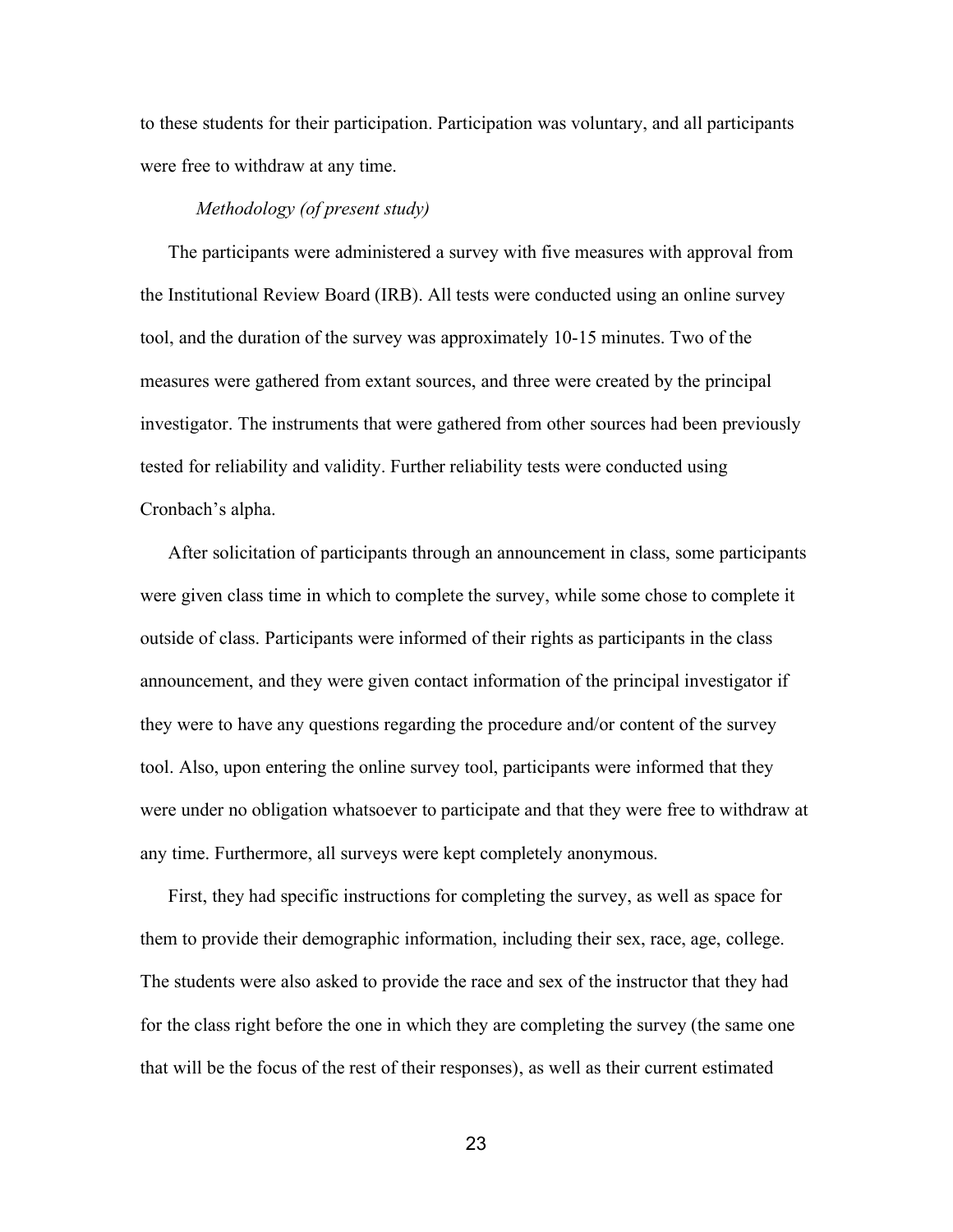grade for the same class. Completing the survey based on the instructor they had for the class right before the one in which they were taking the survey allowed for responses based on many different instructors.

The first measure is the "Teacher Caring" measure, created by Teven and McCroskey (1997). For this measure (as with each of the measures), the students were instructed to think about the instructor that they had right before the one in which they are completing the survey and base their responses according to their thoughts about the aforementioned instructor. This measure included 10 questions including items regarding their instructor's concern for them, levels of understanding and sensitivity toward them, etc. and required participants to respond based on a scale from one to seven. This measure tested the perceived caring of instructors. All of the questions were in a 7-point Likert scale format, in which the participants responded based on the specified instructor. For example, a participant would respond as to whether or not they felt that their instructor "cares about them" and circle the appropriate number ranging from 1 to 7 (where 1=Doesn't care about me and 7=Cares about me) or "has their interests at heart" (where 1=doesn't have my interests at heart and 7=has my interests at heart) or "is selfcentered" (where 1=self-centered and 7=not self-centered). For this scale,  $\alpha$  = .921.

The second measure is the "Credibility measure," created by J. McCroskey and J. Teven (1999). This measure is divided into 3 sections: competence, goodwill and trustworthiness. The participants circled the number that they felt was closest to the adjective that best describes their instructor. The distance the number is from the adjective indicates how certain they are of their response (the closer the number is to the adjective, the more confident they were of that response). While this measure includes 3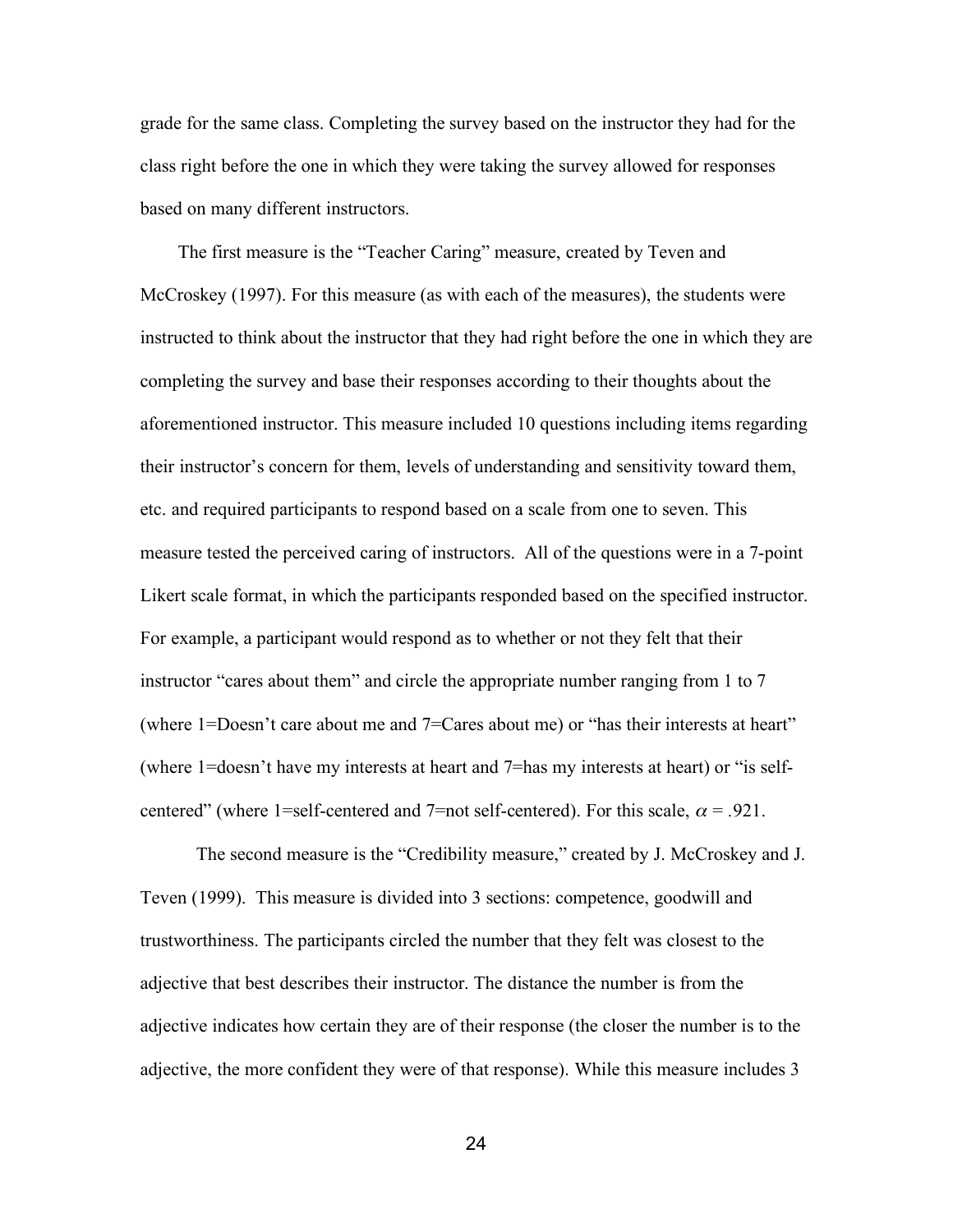sections, only the results from the competence category are reported in the results, as it is the only category relevant to the research questions. These questions were in semantic differentiation format (and using bipolar opposites), also with scales from 1 to 7 with descriptors such as intelligent/unintelligent, untrained/trained, and inexpert/expert.

The third measure is the "Teacher Support" measure. Traits were established in the prestudy that outlined characteristics of instructors that make students more likely to seek them for social support than other instructors. Based on these established traits from the results of the prestudy, this measure tested whether or not the participants felt that their instructor exhibited these traits. The participants rated their instructors on a Likert scale from 1 to 7 in each area, 1 being "He or she NEVER exhibits this trait" to 7 being "He or she ALWAYS exhibits this trait." Three example traits that were assessed are "friendly," "shows a desire for students to learn," and "shows vulnerability." For this measure,  $\alpha$  = .940

The fourth measure is the "Willingness to Seek Support" measure. This measure tested the participants' willingness to seek social support from this instructor. The questions were based on three components: social support, emotional support, and informational support (3 questions based on each category). The questions present scenarios in which a student might need social, emotional, or informational support and asks the participant to respond as to whether or not they would seek this particular instructor for support in these categories if they were faced with the given situation. They were asked to respond to these questions based on the 1 to 7 scale (one being "definitely not" and 7 being "very likely") regarding how likely they would be to seek support from this instructor based on the circumstance given. Three example scenarios involve how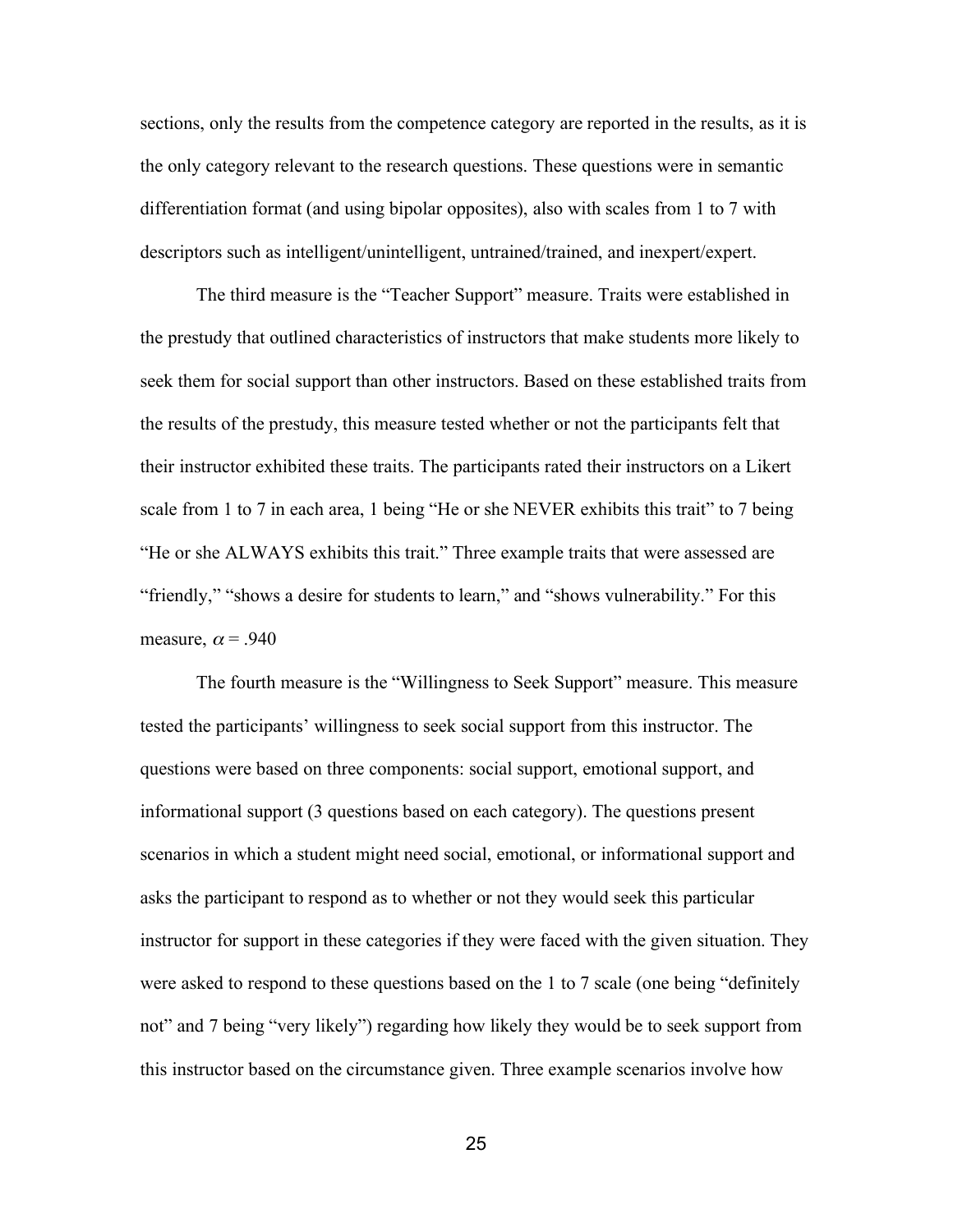likely a participant would be to feel like he or she go to this instructor for support if he or she were struggling academically, how likely a participant would be to seek out this instructor for advice about changing his or her major, and how likely a participant would be to consider this person a good person to talk to if he or she were having a bad day in regard to his or her personal life. In reference to this scale's reliability,  $\alpha$  = .914

The final measure is the "University Satisfaction" measure. This measure tested the participant's overall satisfaction with his or her college experience using a 7-point Likert scale (1=srongly disagree and 7=strongly agree). The participants were instructed to think about their feelings about their university experience as a whole and respond to the questions accordingly. They were instructed to choose the response that they felt best reflects their experience and whether they agree or disagree with the statements. Three example statements to which participants are instructed to respond from this measure deal with whether or not they are satisfied overall with their university experience, whether or not they plan to return next semester to the university that they attend (if they plan to graduate during the current semester, they are instructed to respond as to whether or not they would return next semester if they were not graduating), and whether or not they agree that their university experience has met and/or exceeded their expectations.

In addition, there were three questions at the end of the survey that were not included in a specific measure but addressed whether or not they felt that there was a faculty member they could go to for academic issues, whether not they felt that there was faculty member they could go to if they needed to talk about personal issues, and whether or not they believe that students *should* be able to go to faculty members for social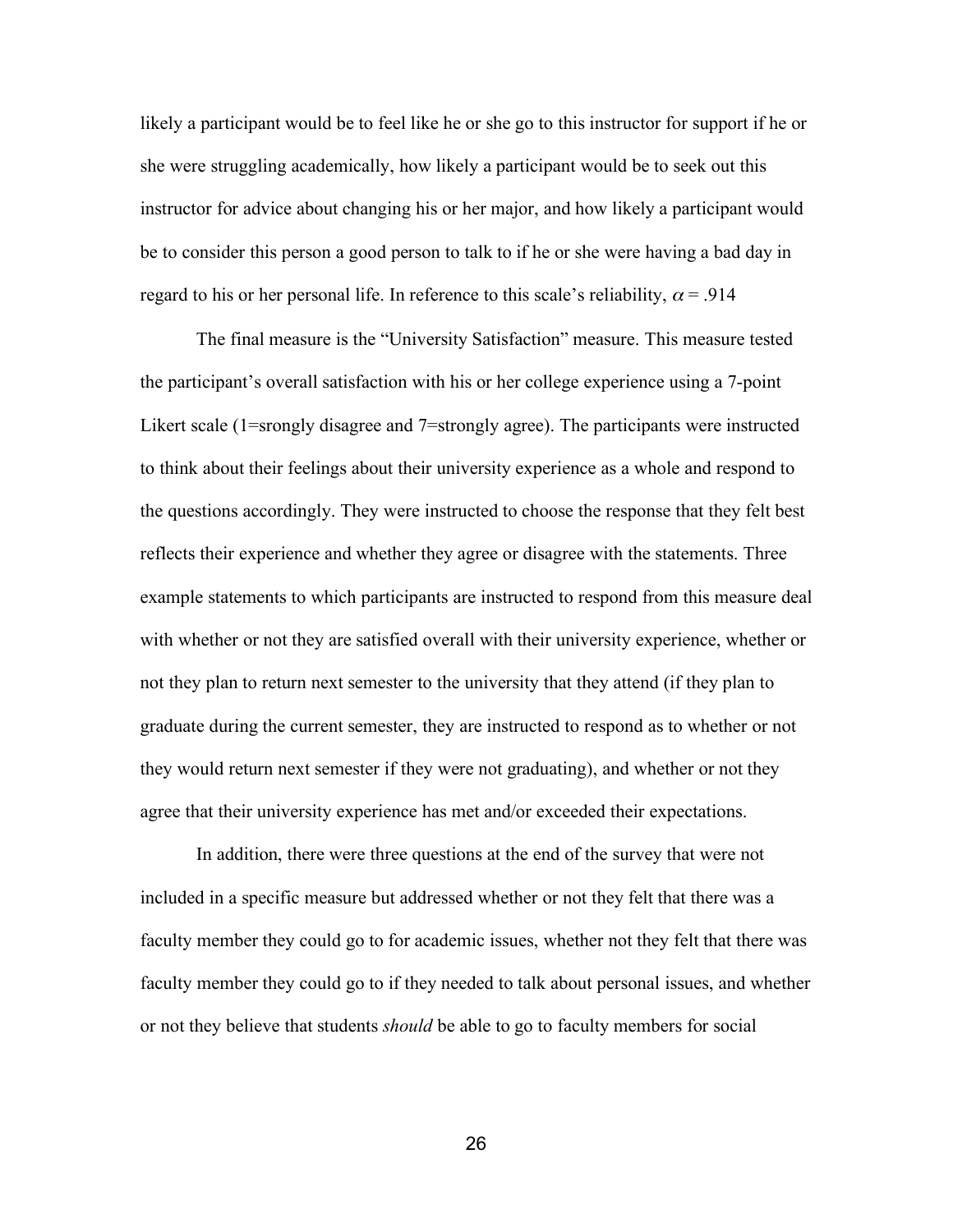support if needed. These questions were also presented using a 7-point Likert scale

(1=srongly disagree and 7=strongly agree).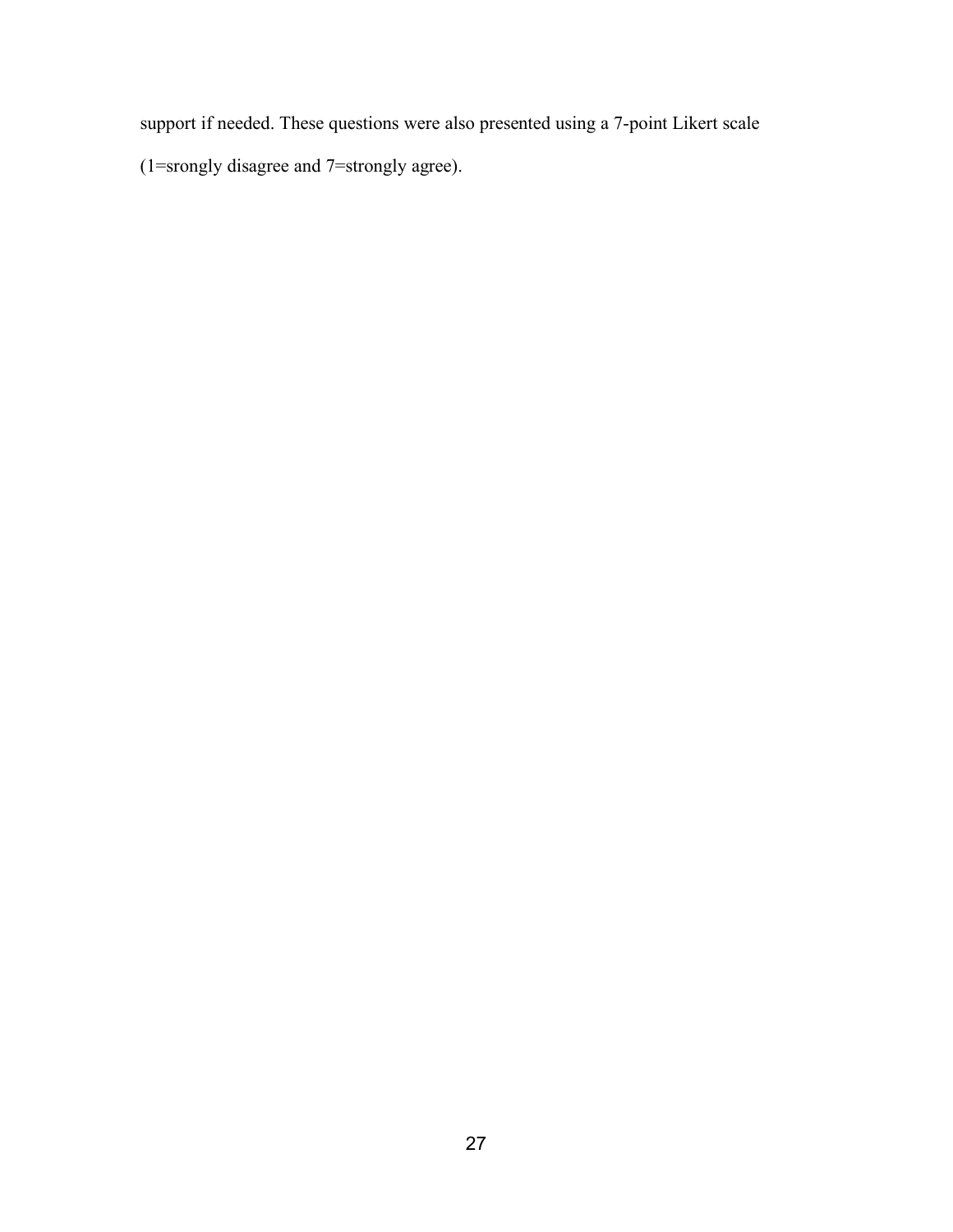#### RESULTS

#### *Analysis*

All of the data was analyzed using the SPSS 17.0 program. Specifically, this data was analyzed using a regression analysis. It allows researchers to analyze relationships among data. When analyzing data and direct relationships/correlations among the variables, regression analysis is used to guide interpretation. Researchers will use this by "add(ing) a line of 'best fit' through the data" (Reinard 2008, p. 473). The independent variables are teacher caring, perceived teacher credibility, perceived teacher support, and willingness to seek support. The dependent variables are retention/university satisfaction and success in the classroom (as determined by grade in specified class).

#### *Descriptive Statistics*

There were 146 participants who completed the survey  $(N = 146)$ . The sample included 49 males and 97 females. The mean age was 19.94 years old with a range between 18 and 25 ( $SD = 1.41$ ). There was a wide range of ethnic groups represented in the population; however, the sample was predominantly Caucasian  $(n = 122)$ , followed in number by those who identified as African American/Black (n=15), those who identified as Other/Multicultural ( $n = 7$ ), American Indian ( $n = 1$ ), and Hispanic ( $n = 1$ ). Also, participants were asked to list their major, and the responses were divided into 8 categories: Communication ( $n = 46$ ), Education ( $n = 43$ ), Engineering ( $n = 6$ ), Nursing (*n* = 5), Business (*n* = 7), Arts and Sciences (*n* = 28), Human Environmental Sciences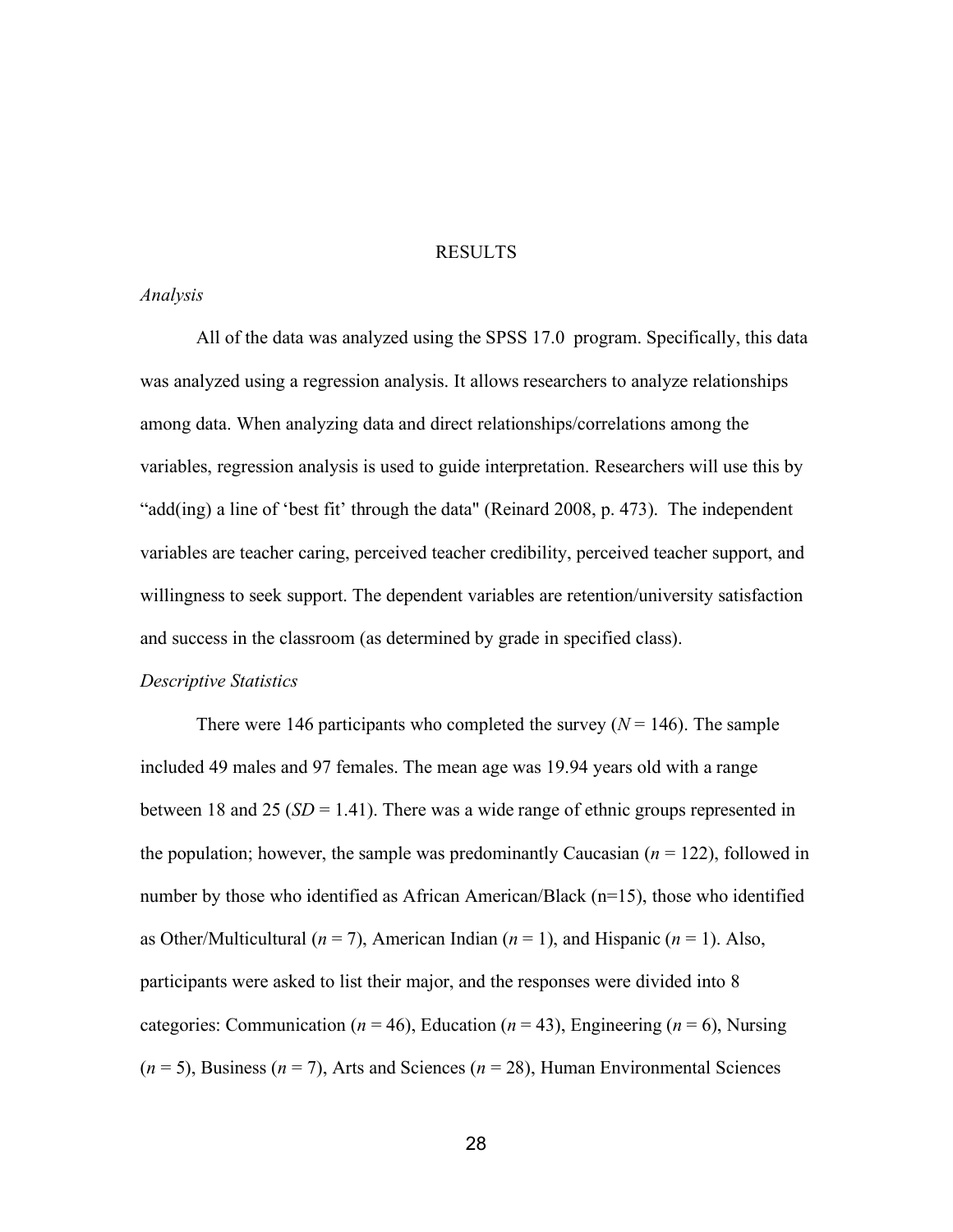$(n = 10)$ , and Undecided  $(n = 1)$ . Participants were also asked to respond as to whether or not they were an international visiting student, and no students reported that they were  $(n = 0)$ .

Also, the mean perceived age of teachers was relatively young  $(M = 36.22)$ , with a minimum age of 21 and a maximum age of 70  $(SD = 12.15)$ . Thus, most of the faculty members and/or instructors that students were reporting on were between the ages of 24 and 48.

As mentioned previously, a Likert-type scale (with responses ranging from 1 to 7) was used for all of the instruments. For the "Teacher Caring" scale, there were 10 items, and these items were averaged to find the mean. There was a raw score possibility of 70, but for analyses, scores were averaged with a maximum possibility of 7. For purposes of analysis, each participant's responses were averaged with a maximum possibility of 7, (7 would indicate "not caring at all"). For this scale, the mean was 2.70, with a minimum of 1.0 and a maximum of 6.40 and a standard deviation of 1.25. For this scale, lower numbers indicated that students felt strongly that their instructor did in fact display traits that would indicate he or she was a caring instructor. The results for this scale indicate that overall, participants feel that the faculty and instructors are caring.

For the "Credibility" scale, the mean was 2.10, with a range of responses represented by a minimum of 1.0 and a maximum of 6.17 and a standard deviation of 1.16. For this scale, lower numbers indicate higher levels of teacher competency. Thus, overall, perceived credibility is high.

For the "Teacher Support" scale, the mean was reported as 5.68 with a range of responses represented by a minimum of 2.21 and a maximum of 7.0 and a standard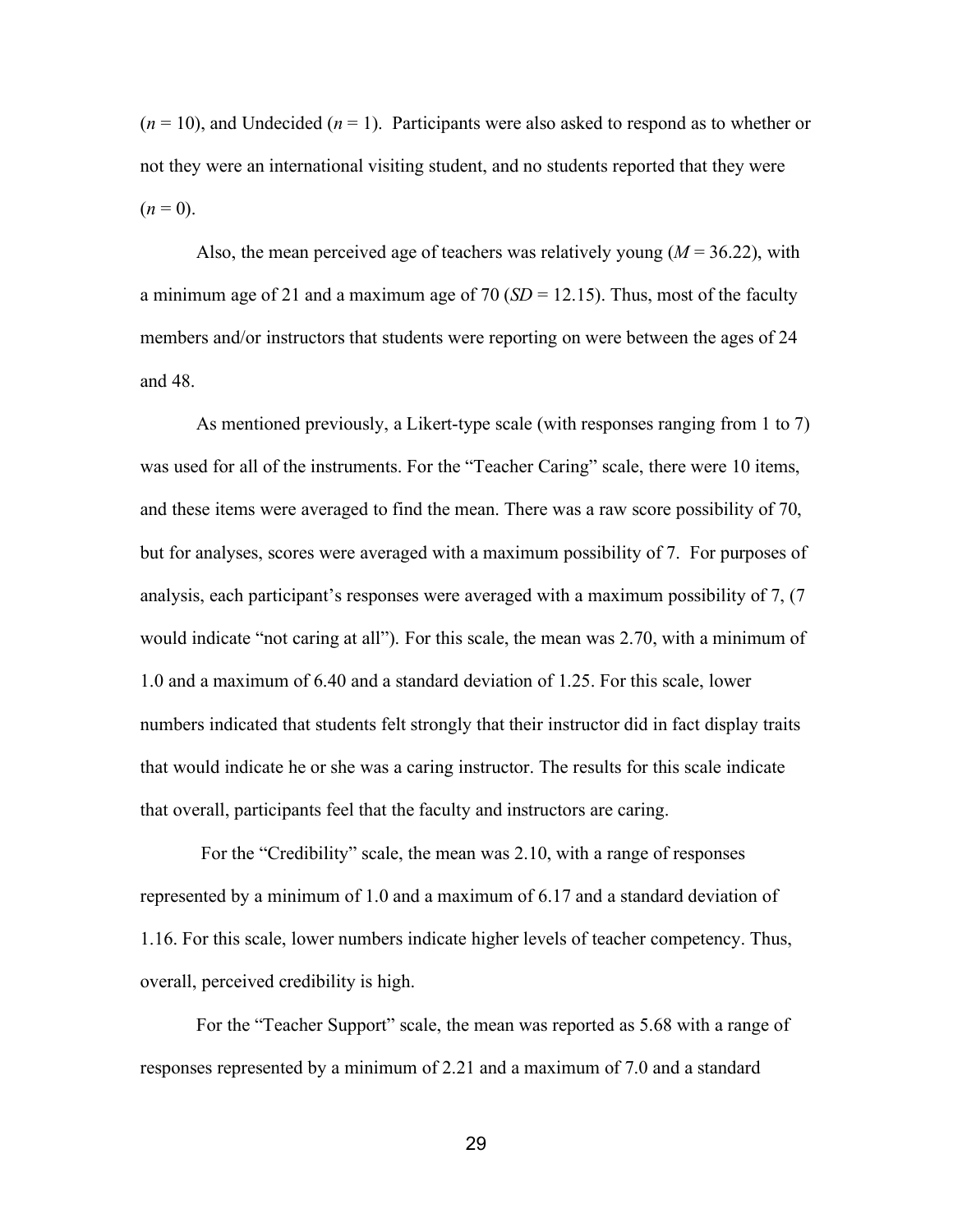deviation of .90. For this scale, higher numbers indicate higher levels of supportive behaviors. Thus, overall, participants reported relatively high levels of supportive behaviors for their instructors.

For the "Willingness to Seek Support" scale, the mean was 3.76 with a range of responses represented by a minimum of 1.0 and a maximum of 7.0. For this measure, higher numbers indicate that participants would be more likely to seek the given instructor for support. For reporting purposes, this measure was also broken down into 3 sections in order to explore for which issues students might be more willing to seek support: willingness to seek academic support, willingness to seek support about a career plans, and willingness to seek support about personal issues. (In the "Willingness to Seek Support" measure, 3 questions were presented to represent each category.) For the "willingness to seek academic support" section, the mean was 4.90 with a minimum of 1.0 and a maximum of 7.0 and a standard deviation of 1.49. For the "willingness to seek support about career plans" section, the reported mean was 4.02 with a minimum of 1.0 and a maximum of 7.0 and a standard deviation of 1.85. For the "willingness to seek support about personal issues" category, the reported mean was 2.35 with a minimum of 1.0 and a maximum of 7.0 and a standard deviation of 1.58. One can clearly see that the reports for this measure overall indicate that students are much more willing to seek instructors for academic issues or issues about career choices than they are to go to them about things involving their personal life. Finally, for the "University Satisfaction" measure, the reported mean was 6.11 with a minimum of 1.60 and a maximum of 7.0 and a standard deviation of 1.09. Higher numbers for this measure indicate higher levels of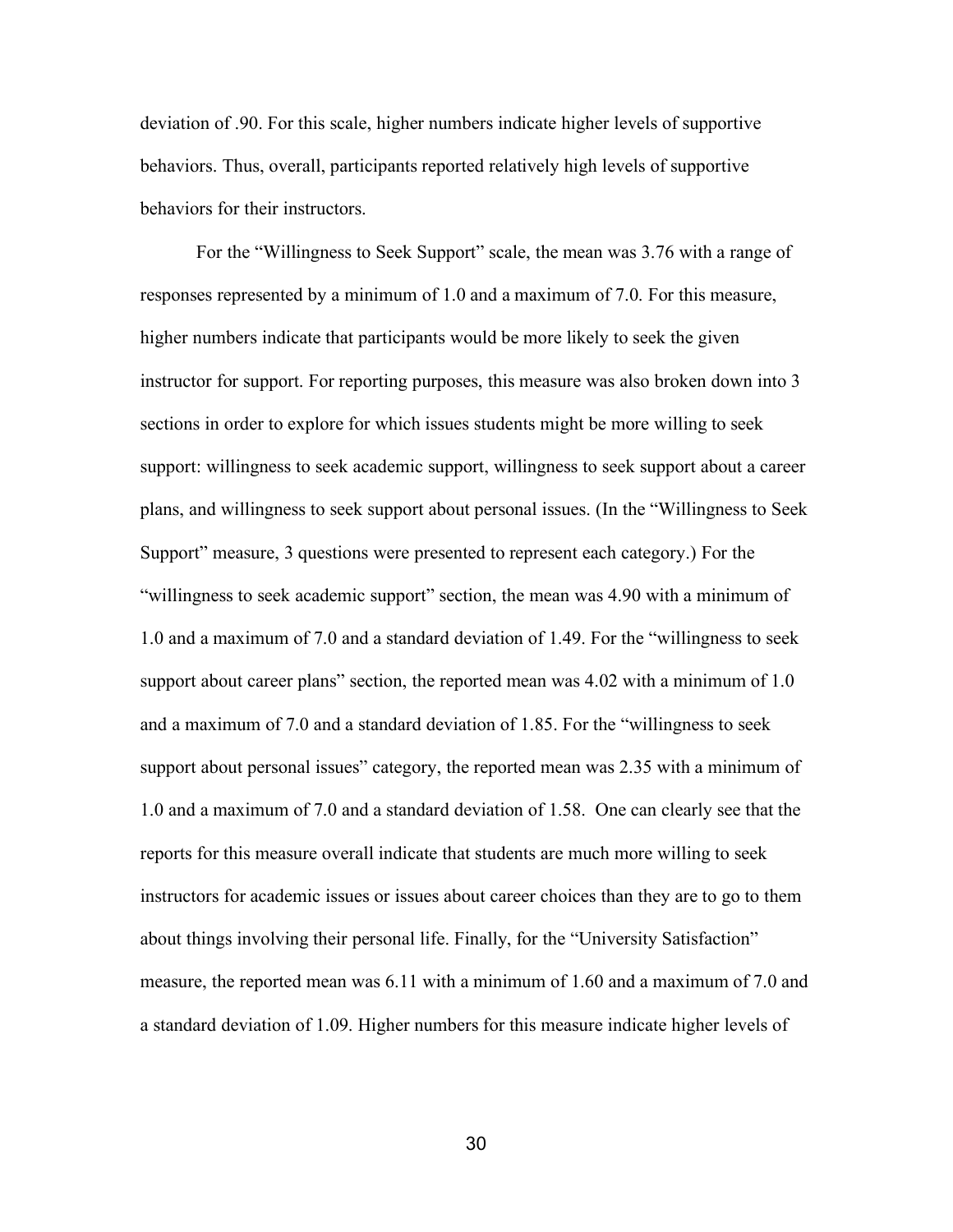satisfaction at their university. Moreover, the results indicate that this sample reported very high levels of university satisfaction.

## *Research Question Analysis*

For the first research question (of the traits that were established from the prestudy that signify socially supportive behavior of an instructor, how present are these traits among instructors?), the following analysis was conducted: As stated previously, for the "Teacher Support" scale, the mean was reported as 5.68. Thus, while a "6" indicates "almost always," students perceive faculty and instructors as being around a 5.5. Some examples of specific items are as follows: friendly (*M* = 6.10), trustworthy  $(M = 6.10)$ , helpful  $(M = 6.11)$ . However, for "does not censor him/herself," reports were a bit lower ( $M = 4.44$ ), and the lowest reported trait was "shows vulnerability ( $M = 3.43$ ). Similarly, reports for the item "open about his/her personal life" were lower than for others  $(M = 4.10)$ . While the means overall were high for this measure, the reported means that were lower were generally for items such as "open about his/her personal life" and items related to it. Thus, while students seemed to view their instructors as talkative, upbeat, etc., they also reported that they did not perceive them as being extremely open with them.

For the second research question, (what is the relationship between teacher supportive behaviors and students' willingness to seek support?), the following analysis was conducted: Using simple, linear regression analysis, the reports indicated that overall, the relationship between teacher supportive behaviors and willingness of students to seek support is a significant one ( $\beta$  = .62,  $t(142)$  = -3.14,  $p < .001$ ). Teacher support also explained a significant proportion of variance in willingness to seek support scores,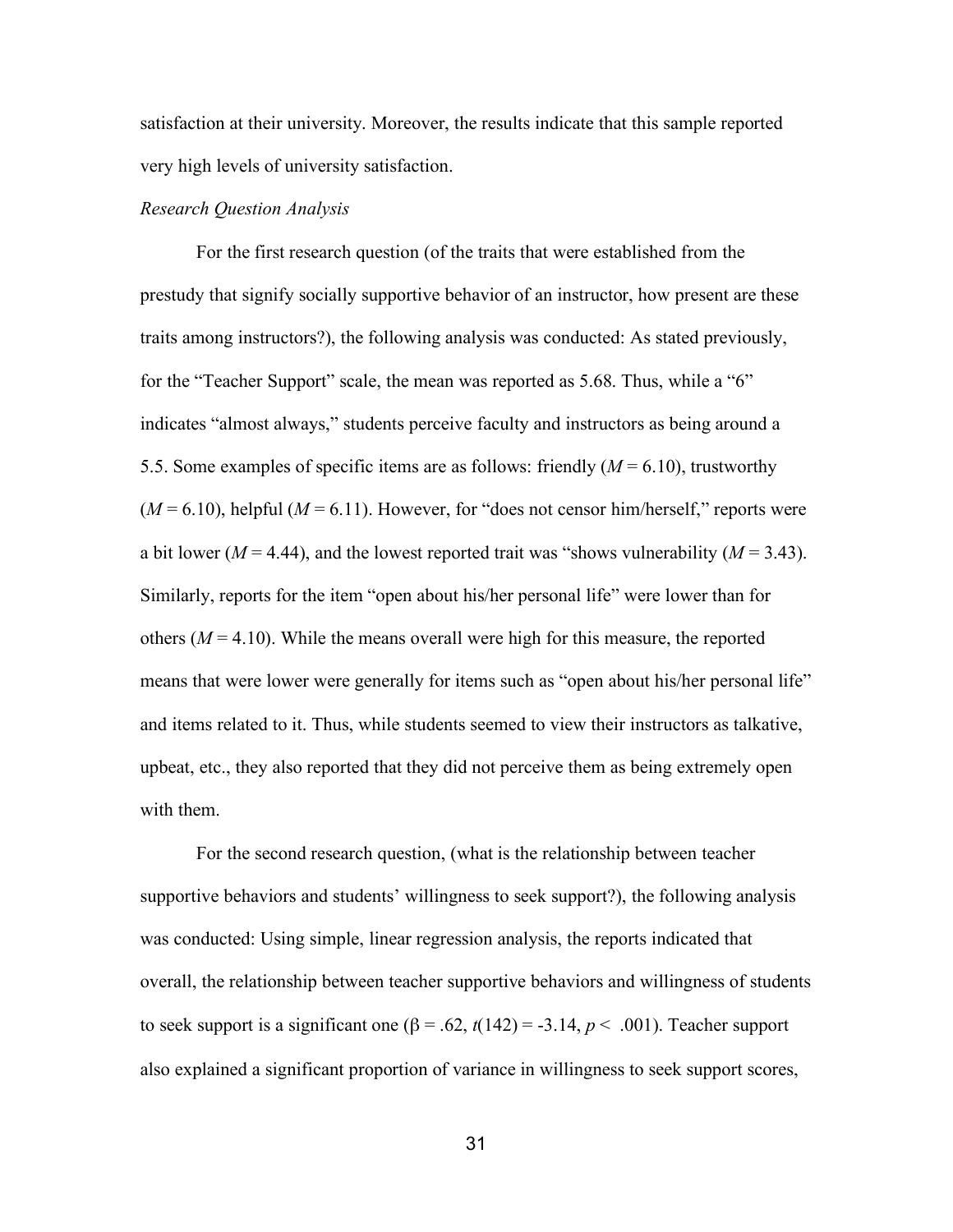$R^2 = 0.39$ ,  $F(1, 142) = 89.74$ ,  $p < 0.001$ ). Also, still using simple, linear regression analysis, the relationship between teacher supportive behaviors and willingness of students to seek personal support is significant (β = .33, *t*(142) = -1.15, *p* < .001) Also, teacher support explained a significant proportion of variance in willingness to seek personal support scores  $(R^2 = .11, F(1,142) = 17.05, p < .001)$ . Furthermore, the relationship between teacher supportive behaviors and willingness of students to seek academic support was analyzed, and the relationship is significant ( $\beta$  = .73,  $t(142)$  = -3.67,  $p < .001$ ). Also, teacher support explained a significant proportion of variance in willingness to seek academic support scores ( $R^2$  = .54,  $F(1,142)$  = 164.78,  $p < .001$ ). Finally, the relationship between teacher supportive behaviors and willingness of students to seek career support was analyzed, and the relationship is also significant ( $\beta$  = .58,  $t(142)$  = -3.44,  $p < .001$ ). Teacher support also explained a significant proportion of variance in willingness to seek career support scores ( $R^2 = .34$ ,  $F(1,142) = 72.62$ ,  $p < .001$ ). The results of part of the regression analyses are presented below in table 1.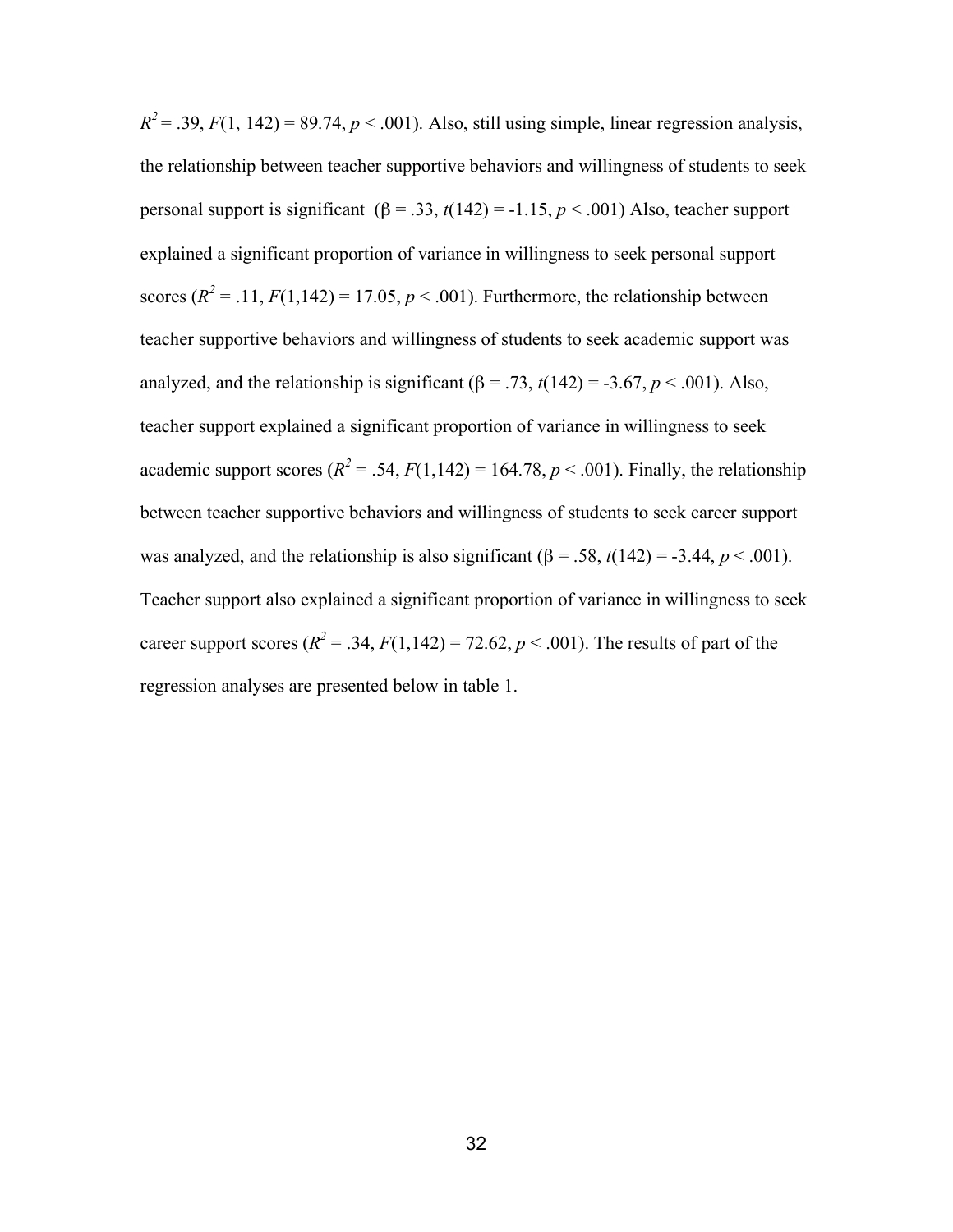# Table 1

|             |                     |           | Teach               | Wiling to seek      | Willing to          | Willing to seek | Willing to          |
|-------------|---------------------|-----------|---------------------|---------------------|---------------------|-----------------|---------------------|
|             |                     | Age instr | Support             | support             | seek acad           | career          | seek pers           |
| Willing to  | Pearson Correlation | $-052$    | .622                |                     | .885                | .909            | $.832$ <sup>"</sup> |
| seek        | Sig. (2-tailed)     | .535      | .000                |                     | .000                | .000            | .000                |
| support     | N                   | 143       | 144                 | 144                 | 144                 | 144             | 144                 |
| Willing to  | Pearson Correlation | $-113$    | .733                | .885                |                     | .748            | $.599$ <sup>"</sup> |
| seek acad   | Sig. (2-tailed)     | .180      | .000                | .000                |                     | .000            | .000                |
|             | N                   | 143       | 144                 | 144                 | 144                 | 144             | 144                 |
| Willing to  | Pearson Correlation | .017      | $.582$ <sup>"</sup> | .909                | .748                |                 | .605                |
| seek career | Sig. (2-tailed)     | .840      | .000                | .000                | .000                |                 | .000                |
|             | N                   | 143       | 144                 | 144                 | 144                 | 144             | 144                 |
| Willing to  | Pearson Correlation | $-0.056$  | $.327$ <sup>*</sup> | $.832$ <sup>"</sup> | $.599$ <sup>"</sup> | .605            | 1                   |
| seek pers   | Sig. (2-tailed)     | .509      | .000                | .000                | .000                | .000            |                     |
|             | N                   | 143       | 144                 | 144                 | 144                 | 144             | 144                 |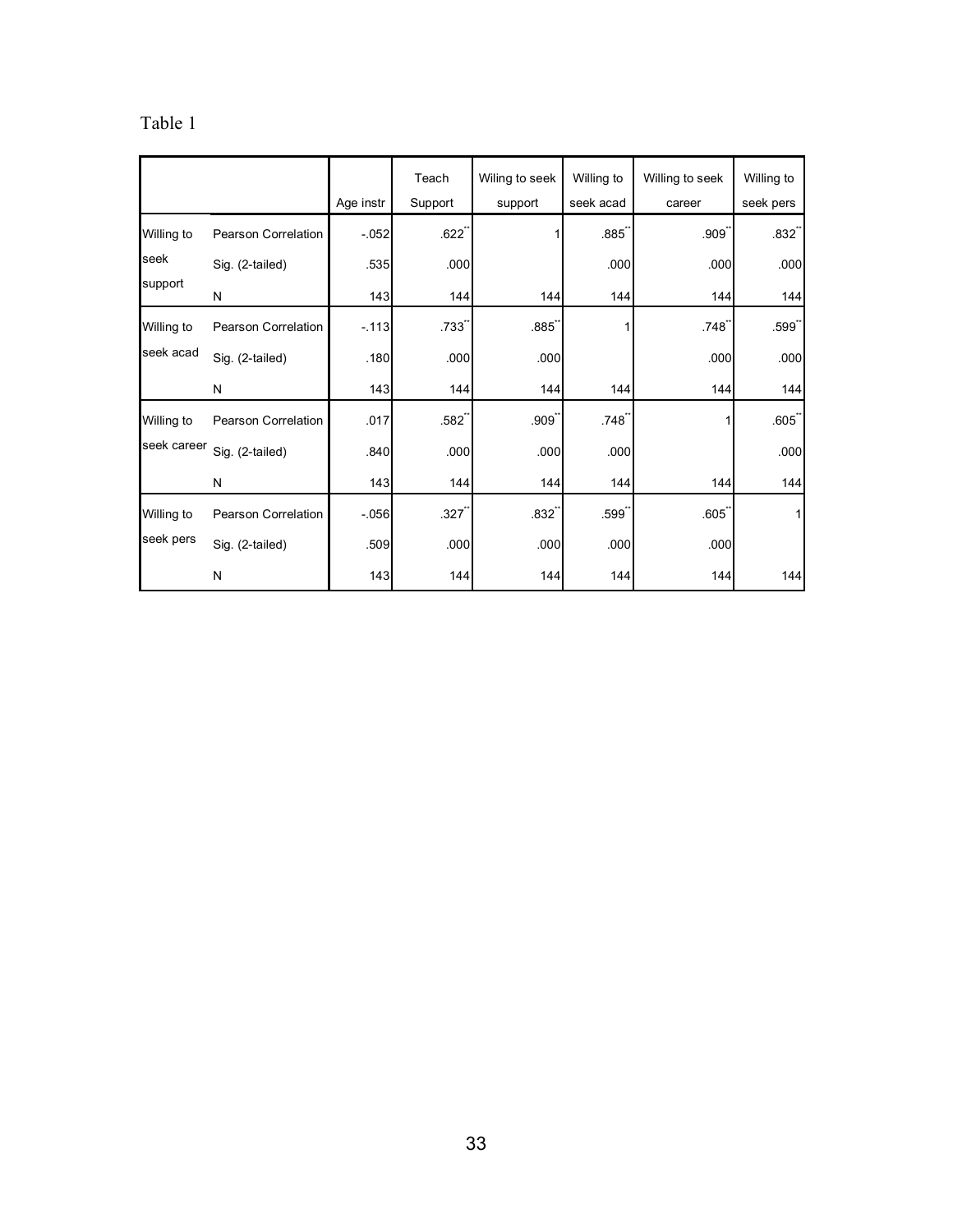Further analyses were conducted, and the reported means show a striking difference between students' willingness to seek support from female faculty members or instructors versus male faculty members or instructors. Overall, participants reported that they were more willing to go to a female faculty member for support in all categories (willingness to seek support overall, willingness to seek personal support, willingness to seek academic support, and willingness to seek career support). Table 2 below shows the mean for all of the categories.

| able | ₽ |
|------|---|
|------|---|

|                          |        | N   | Mean   | Std. Deviation |
|--------------------------|--------|-----|--------|----------------|
| willingnesperssupport    | male   | 61  | 1.8415 | 1.15727        |
|                          | female | 83  | 2.7229 | 1.74361        |
|                          | Total  | 144 | 2.3495 | 1.57995        |
| willingnesstoseeksupport | male   | 61  | 3.3934 | 1.36197        |
|                          | female | 83  | 4.0254 | 1.44239        |
|                          | Total  | 144 | 3.7577 | 1.43858        |
| willingnessacadsupport   | male   | 61  | 4.5738 | 1.62290        |
|                          | female | 83  | 5.1406 | 1.34257        |
|                          | Total  | 144 | 4.9005 | 1.48919        |
| willingnesscareersupport | male   | 61  | 3.7650 | 1.95253        |
|                          | female | 83  | 4.2129 | 1.76120        |
|                          | Total  | 144 | 4.0231 | 1.85137        |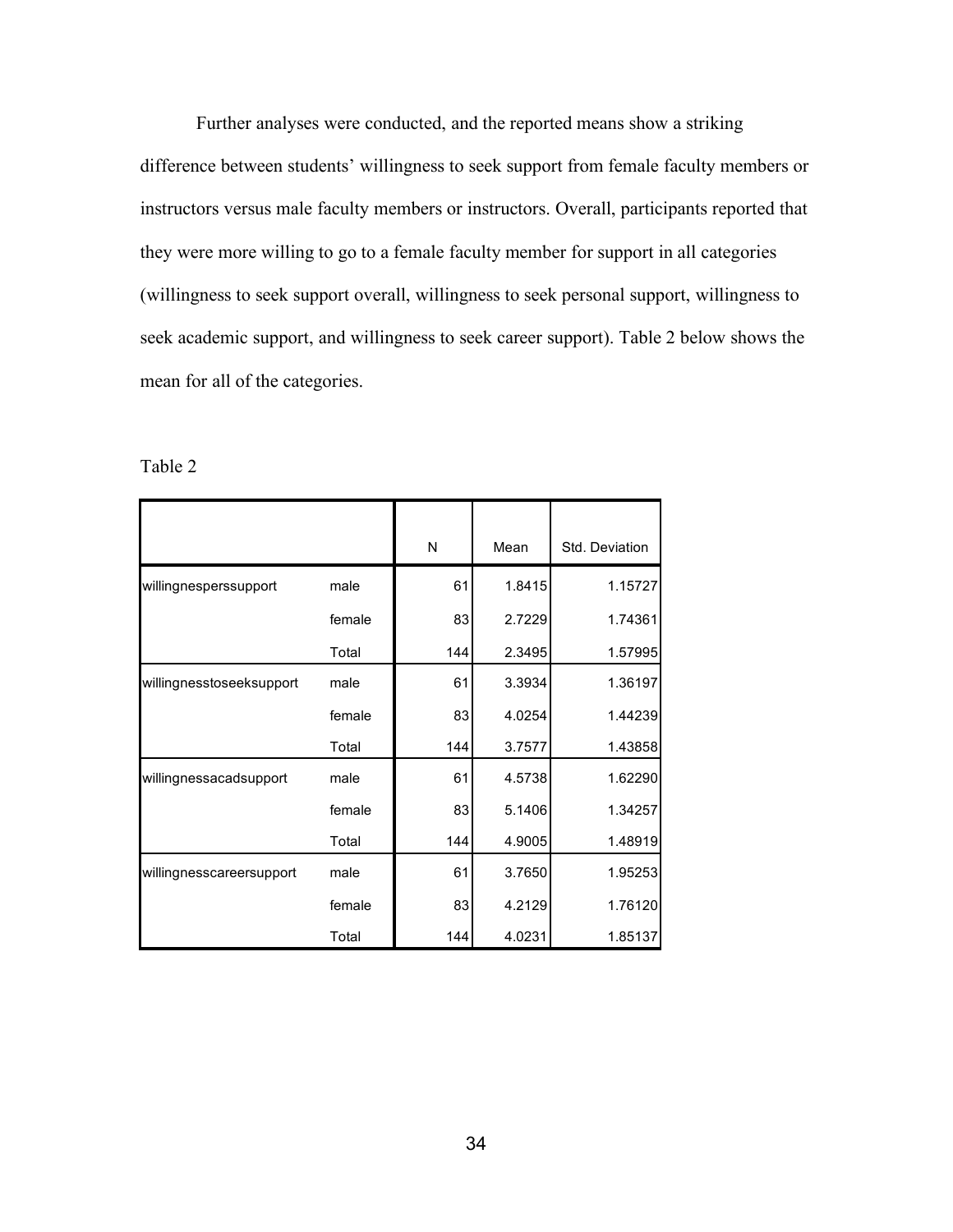The reports of the ANOVA analysis that was conducted on the same variables is shown below in table 3 as well, in order to show the reports of the significance values. The results shown in this table tell us that a significant difference was found in students' willingness to seek support from female faculty members or instructors versus male faculty members or instructors.

**ANOVA**

Table 3

|                                             |                       | AIVUVA         |     |             |        |      |
|---------------------------------------------|-----------------------|----------------|-----|-------------|--------|------|
|                                             |                       | Sum of Squares | df  | Mean Square | F      | Sig. |
| Willing to seek pers support Between Groups |                       | 27.312         |     | 27.312      | 11.765 | .001 |
|                                             | Within Groups         | 329.650        | 142 | 2.321       |        |      |
|                                             | Total                 | 356.962        | 143 |             |        |      |
| Willing to seek support                     | <b>Between Groups</b> | 14.043         |     | 14.043      | 7.074  | .009 |
|                                             | <b>Within Groups</b>  | 281.899        | 142 | 1.985       |        |      |
|                                             | Total                 | 295.942        | 143 |             |        |      |
| Willing to seek acad support Between Groups |                       | 11.295         |     | 11.295      | 5.244  | .023 |
|                                             | <b>Within Groups</b>  | 305.834        | 142 | 2.154       |        |      |
|                                             | Total                 | 317.129        | 143 |             |        |      |
| Wiilling to seek career                     | <b>Between Groups</b> | 7.051          |     | 7.051       | 2.073  | .152 |
| support                                     | <b>Within Groups</b>  | 483.094        | 142 | 3.402       |        |      |
|                                             | Total                 | 490.145        | 143 |             |        |      |

However, when sex variables were considered in regards to the sex of the participants, sex did not seem to be as much of a factor. Using a One-way ANOVA as a tool to analyze the reports, females reported the same amount of willingness to seek support from instructors overall as did males, as well as in each category individually (academic, personal, and career). In fact, there were almost identical means in each category, which was not consistent with the original hypotheses. In the general category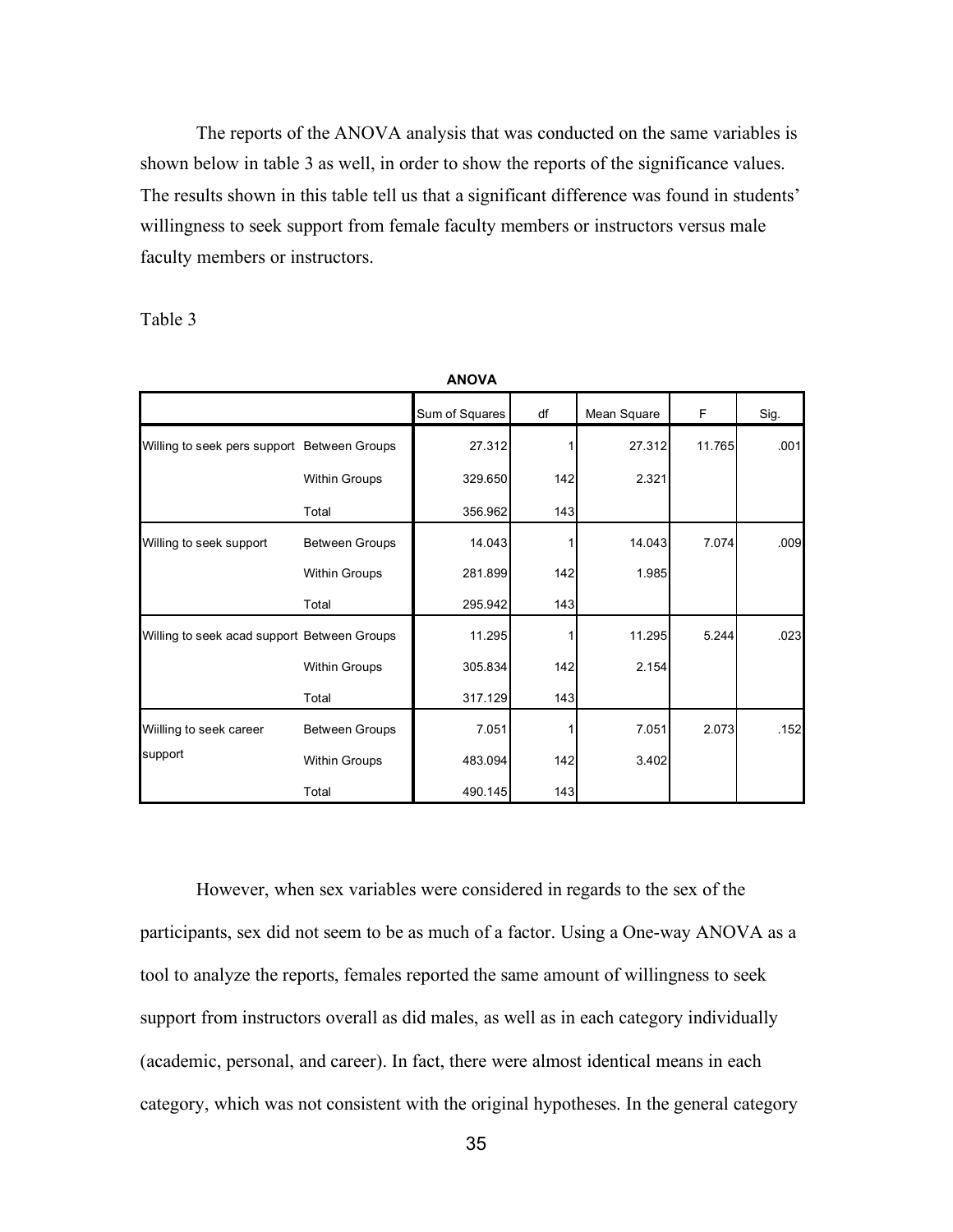of "willingness to seek support," females reported a mean of 3.74, whereas males reported a mean of 3.80. Also, in the category of "willingness to seek career support," females reported a mean of 4.03, whereas males reported a mean of 4.00. In the category of "willingness to seek academic support," females reported a mean of 4.89, whereas males reported a mean of 4.92. Finally, in the category of "willingness to seek personal support," females reported a mean of 2.29, and males reported a mean of 2.47. Overall, female and male students reported the comparable levels of willingness to seek support in every category.

Also, it is important to note that after using simple, linear regression analysis, there was not a significant difference found between age and willingness to seek personal support ( $\beta$  = -.06,  $t(141)$  = 6.27,  $p < .509$ ). Also age did not explain a significant proportion of variance in willingness to seek personal support scores ( $R^2$  = .003,  $F(1,141) = .44$ ,  $p < .509$ ). In fact, correlations were conducted, and there was not a significant difference found between age and willingness to seek any kind of support.

In order to answer the third research question (does a student's perception of having social support available to him or her from his or her instructor outside the classroom relate to his or her success in the classroom (as defined by grade in the specified class), results were analyzed, and the reports is as follows: In order to select a response based on their estimation of their current grade in the specified class, participants were instructed to select a number (1 through 11) that would identify their estimated letter grade. The number 1 represented an A+, where 2 represented an A, 3 represented an A-, 4 represented a B+, 5 represented a B, 6 represented a B-, 7 represented C+, 8 represented a C, 9 represented a C-, 10 represented a D, and 11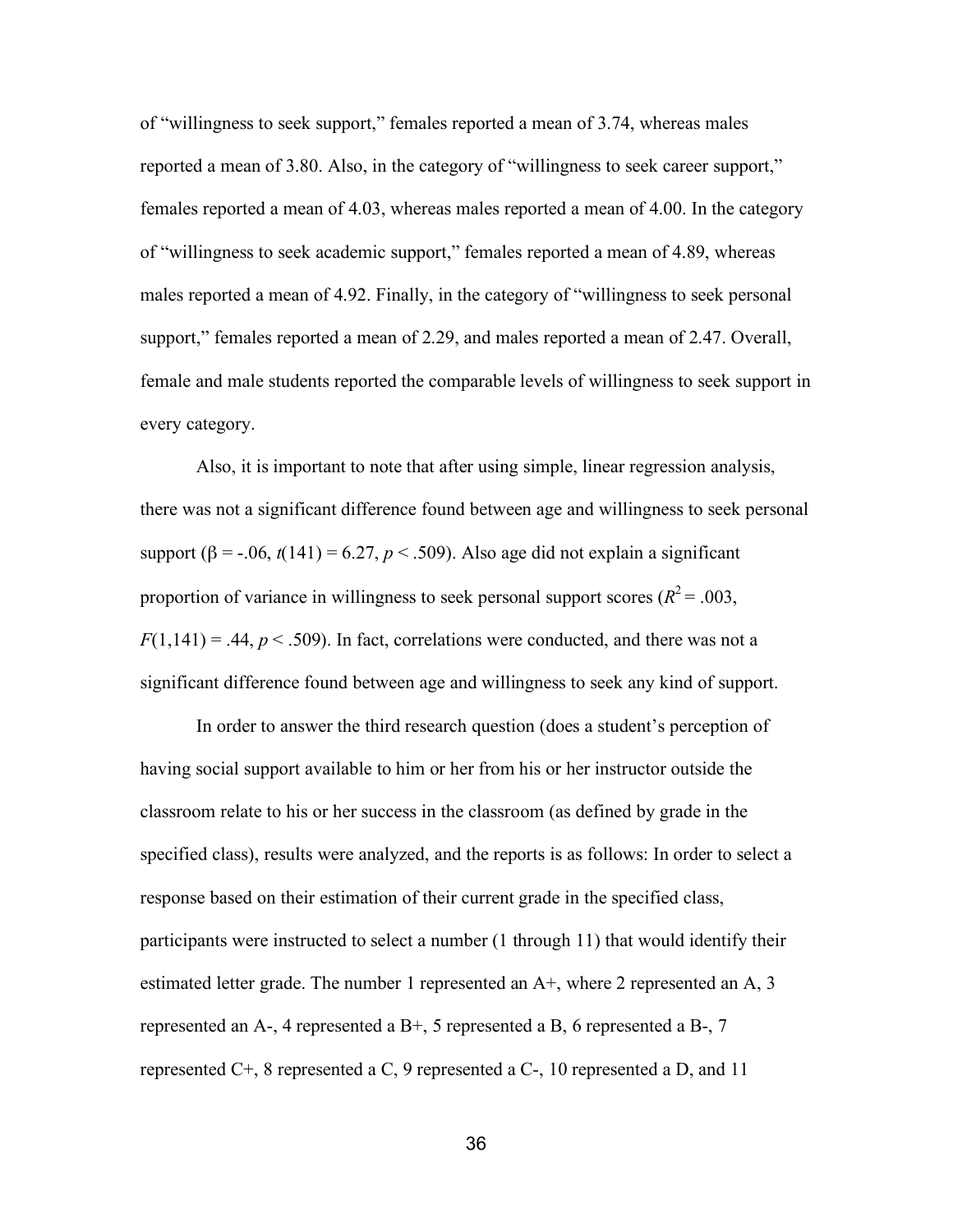represented an F. Thus, the higher the estimated grade, the lower the number. Overall, students reported a relatively high estimation of their grades for the specified class  $(M = 3.67)$ , which would indicate that overall, the average estimated grade was between an A- and a B+. The mode was 2, meaning that most students reported their estimated grade for that class as an A. In fact, a high majority of the students (90%) reported an estimated grade of a B- or higher.

Using linear regression analysis to examine the relationship between student's expected grade and perceptions of available teacher support, there is a high level of significance ( $\beta$  = -.37, *t*(142) = 7.89, *p* < .001) Also, teacher support explained a significant proportion of variance in estimated current grade scores ( $R^2$  = .14,  $F(1,142) = 22.79, p < .001$ . To further explore this, the relationship between their GPA (both as a covariate and a regression) was examined, and the reports showed that there was no significant correlation between grade in this course and university satisfaction.

For the fourth research question (does a student's perception of having social support available to him or her from his or her instructor outside the classroom positively correlate with his or her overall satisfaction with his or her university experience?), the following analysis was conducted. Simple, linear regression analysis was conducted, and there was not a significant relationship found between university satisfaction and available teacher support ( $β = .08$ ,  $t(142) = 9.44$ ,  $p < .320$ ). Also teacher support did not explain a significant proportion of variance in university satisfaction scores ( $R^2$  = .01,  $F(1,142) = 1.00, p < .320$ . Also, teacher credibility did not have a significant relationship with university satisfaction  $(\beta = -10, t(140) = 28.11, p < .29)$ . Teacher credibility did not explain a significant proportion of variance in university satisfaction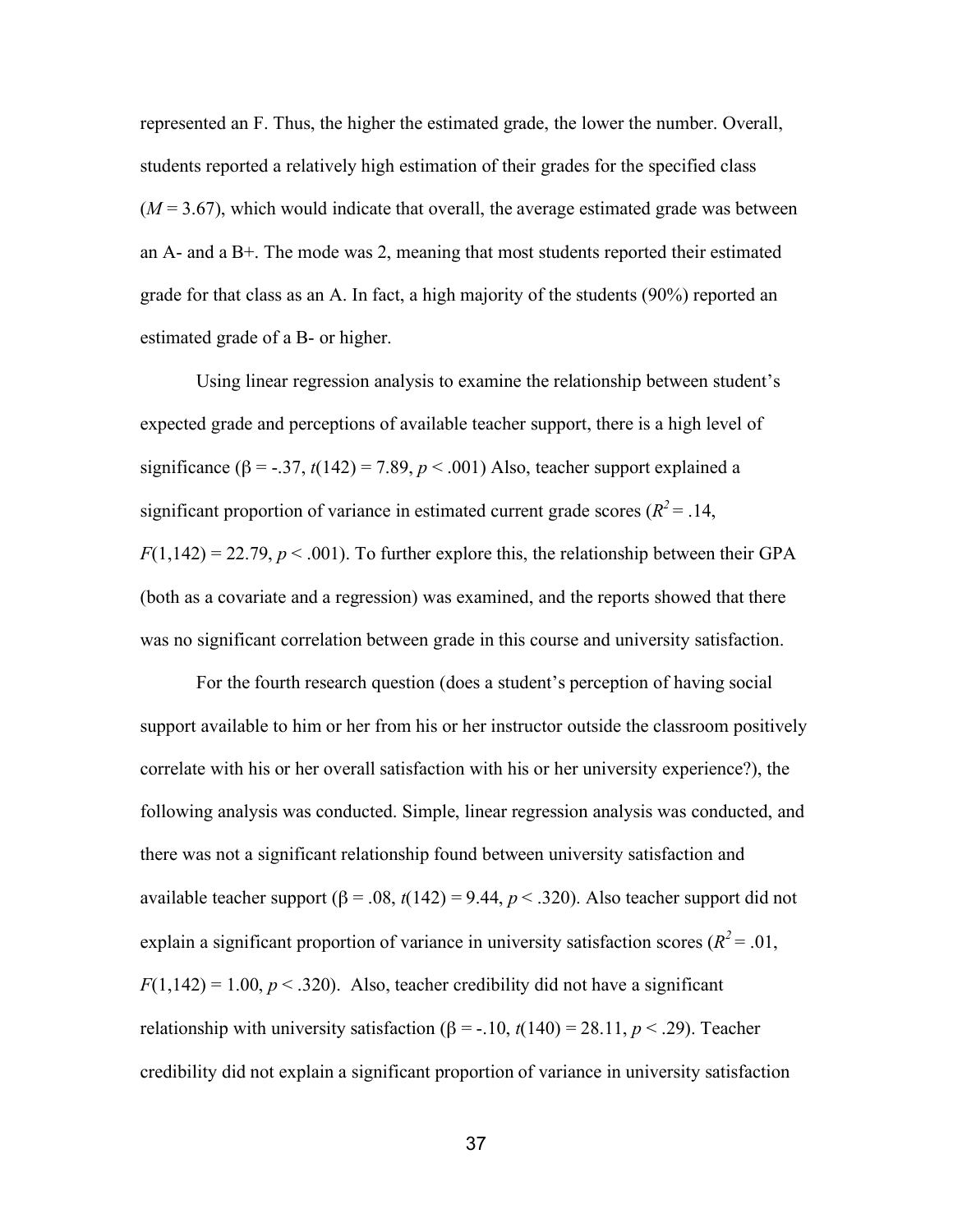scores either  $(R^2 = .02, F(2,140 = 1.26, p < .29)$ . In fact, teacher caring did not have a significant relationship with university satisfaction either ( $\beta$  = -.04, *t*(140) = 28.11, *p* < .29). Furthermore, teacher caring did not explain a significant proportion of variance in university satisfaction scores  $(R^2 = .02, F(2,140) = 1.26, p < .29)$ .

There were three questions at the end of the survey that were not included in a specific measure but addressed whether or not they felt that there was a faculty member they could go to for academic issues, whether not they felt that there was faculty member they could go to if they needed to talk about personal issues, and whether or not they believe that students *should* be able to go to faculty members for social support if needed. Overall, participants were fairly evenly divided about whether or not there is a faculty member they can go to for academic issues and/or personal issues, though they seemed to have higher reports of having someone to talk to about academic issues than ones of a personal nature. Approximately 10% of participants reported that they sometimes disagree to strongly disagree that there is a faculty member they can go to about academic issues, while about 10% reported that they were unsure, and 80% reported that they sometimes agreed to strongly agreed. Furthermore, regarding whether or not there is a faculty member that they can go to if they need to talk about personal issues, approximately 40% of participants reported that they sometimes disagree to strongly disagree, approximately 20% reported that they were unsure, and approximately 40% reported that they sometimes agree to strongly agree. Only 20% said that they sometimes disagree to strongly disagree that they should be able to go to faculty members if needed, and 80% say that they are unsure or that they should be able to go to faculty members if needed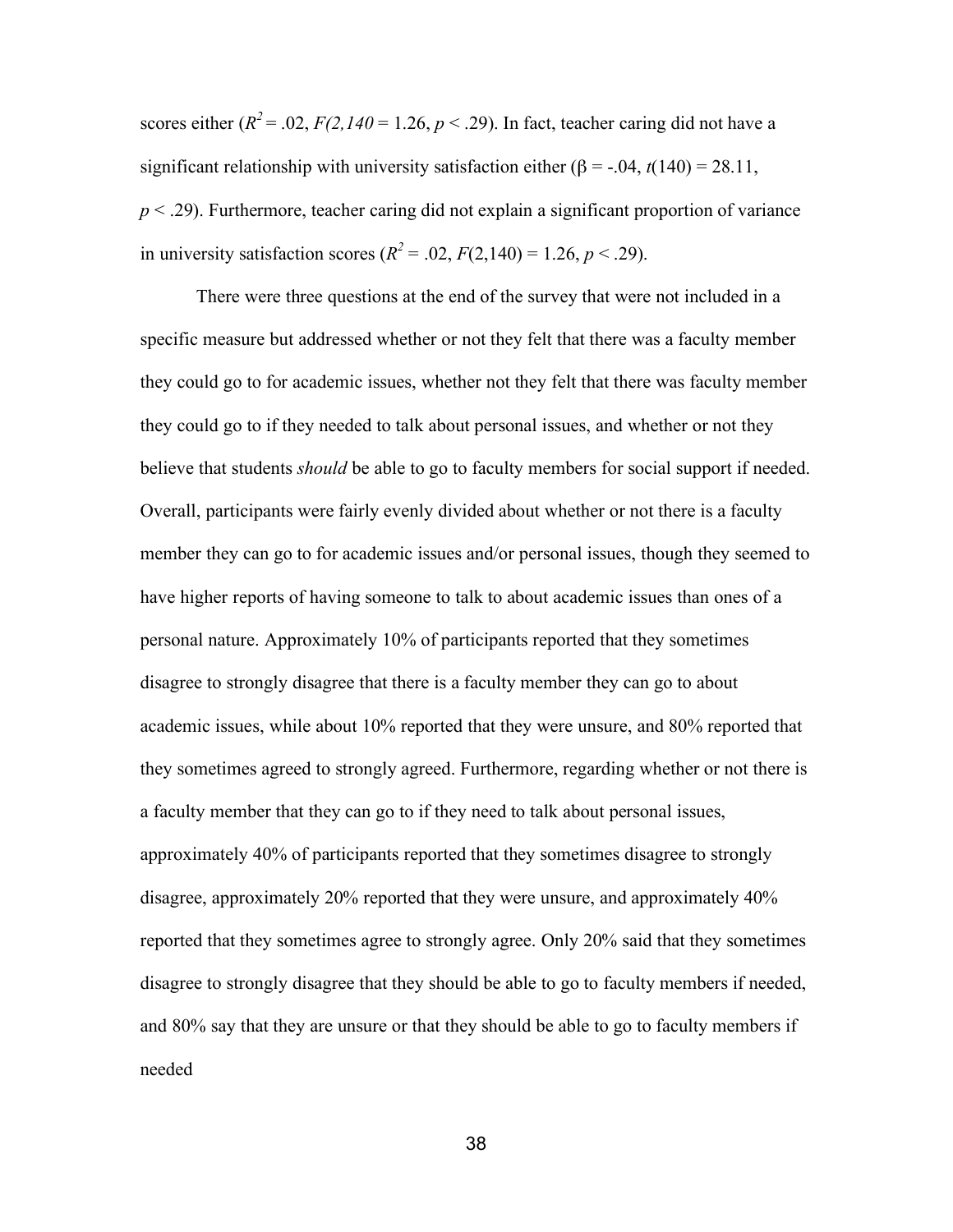For the fifth research question (does a student's perception of his or her instructor's credibility affect his or her willingness to seek that instructor for social support?), the following analysis was conducted: The reports show that a teacher's credibility does in fact impact a student's willingness to seek support overall. Moreover, if a student finds his or her instructor to be credible, he or she is more likely to seek that instructor for support ( $\beta$  = -.37,  $t(141)$  = 20.20,  $p < .001$ ). Also, teacher credibility explained a significant proportion of variance in willingness to seek support scores  $(R^{2} = .14, F(1,141) = 22.12, p < .001).$ 

## *General Findings*

Using a Bivariate Pearson Correlation, there appears to be a correlation between teacher caring and teacher support ( $r = .82$ ), which supports the validity of the "Teacher" Support" scale.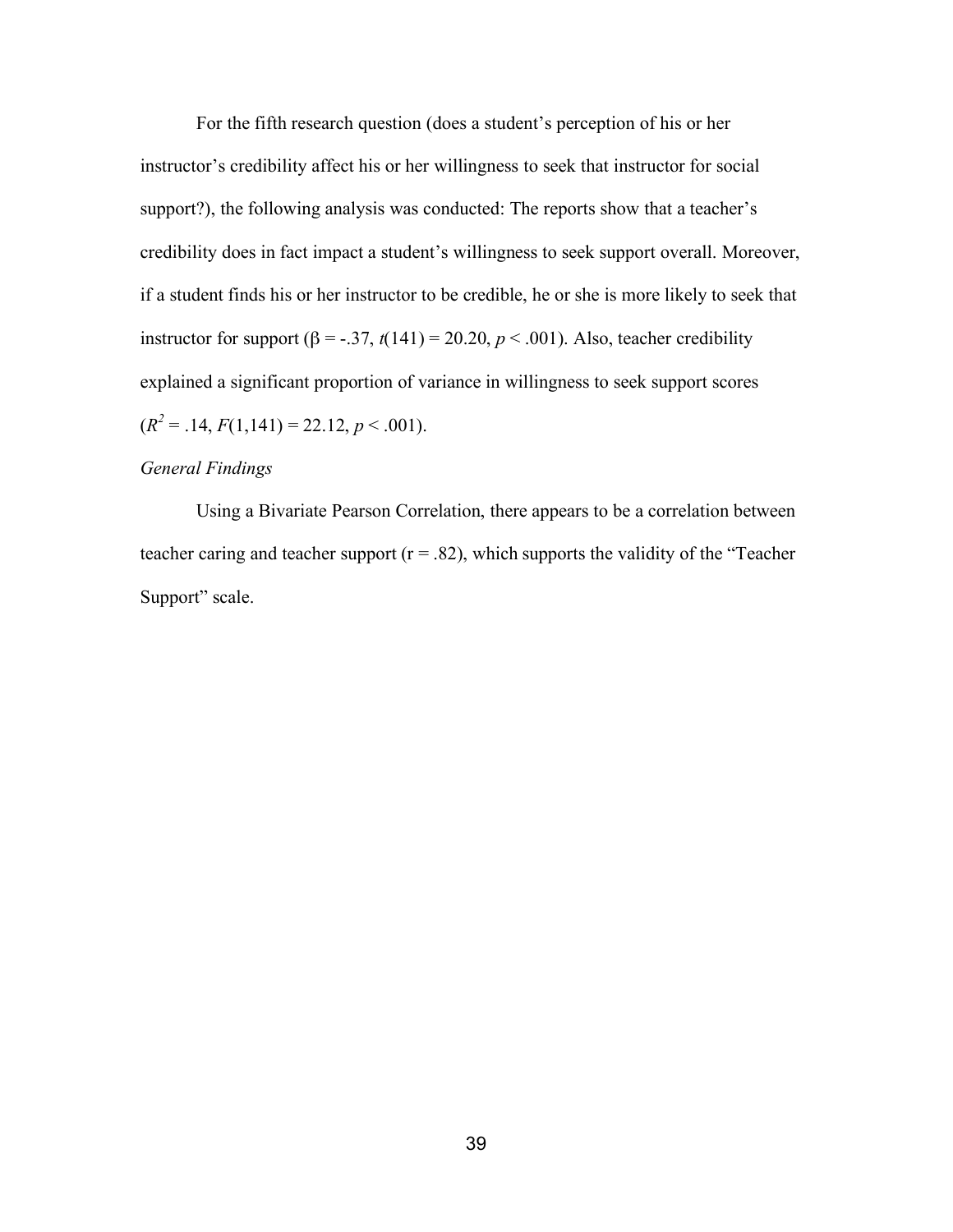## **DISCUSSION**

#### *Discussion of Research Questions*

The following is a discussion in response to the first research question (Of the traits that were established from the prestudy that signify socially supportive behavior of an instructor, how present are these traits among instructors?). As indicated by the reports of the results of the "Teacher Support" scale, students seem to feel that their instructors portray many of the traits that signify socially supportive behavior (those traits established by the prestudy). However, several of the traits regarding openness and/or vulnerability did not seem as evident. While many students in the prestudy indicated that these traits would be ones that would make them more likely to seek an instructor for social support, the participants in the present study reported that these traits are not ones that they feel their instructors display. Thus, these traits have been deemed as important but not as present. This disconnect could exist for many reasons. It may be that some faculty members and/or instructors feel that being open about their personal life with their students is inappropriate. It could also be that instructors feel that that if they allow themselves to be vulnerable with their students, they will lose their students' respect or that it could even decrease their credibility with those students. This could be especially true for young instructors such as Teaching Assistants, who feel that they have to work extra hard to earn their students' respect. However, even with these lower means in such categories as "openness" or "shows vulnerability," overall, the reports for the "Teacher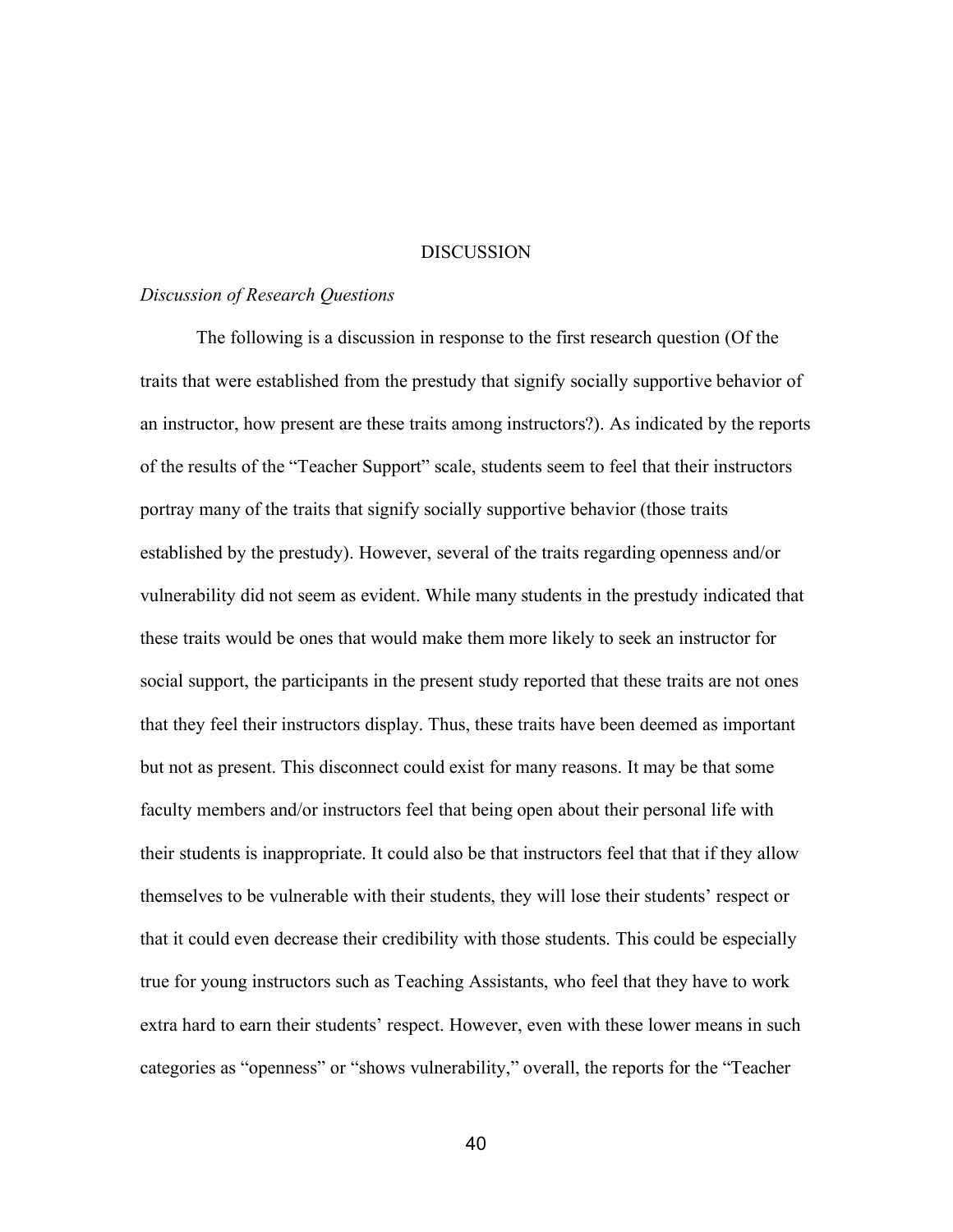Support" scale were very high. This indicates a very strong presence of the traits that the students (who were involved in the prestudy) indicated as important when evaluating whether or not to seek a particular instructor for support.

The following is a discussion in response to the results based on the second research question (What is the relationship between teacher supportive behaviors and students' willingness to seek support?). This particular finding (that teachers' socially supportive behaviors inside the classroom has a relationship with students' willingness to seek them *outside* the classroom) is one of the most pivotal ones because it affirms the research that emphasizes how important it is to display traits such as care and understanding inside the classroom. Also, it allows for conclusions to be drawn regarding the ways in which these behaviors affect students. It addresses the fact that these behaviors can either increase or decrease a student's willingness to seek help or advice when needed. However, it is important to note that the results were not exactly the same for every category of willingness to seek support (willingness to seek support overall, willingness to seek academic support, willingness to seek career support, and willingness to seek personal support). The *F* values were noticeably different in each of the categories. The highest reported category was "willingness to seek academic support"  $(F = 164.78)$ , next was "willingness to seek support overall  $(F = 89.73)$ , followed by "willingness to seek career support"  $(F = 76.62)$ , and finally "willingness to seek" personal support" ( $F = 17.05$ ). The *F* value is certainly strikingly smaller for the category involving a willingness to seek personal support (i.e. seek that instructor for issues regarding one's personal life, relationships, family life, etc.). This further supports the notion that students are, in general, less likely to seek an instructor for support about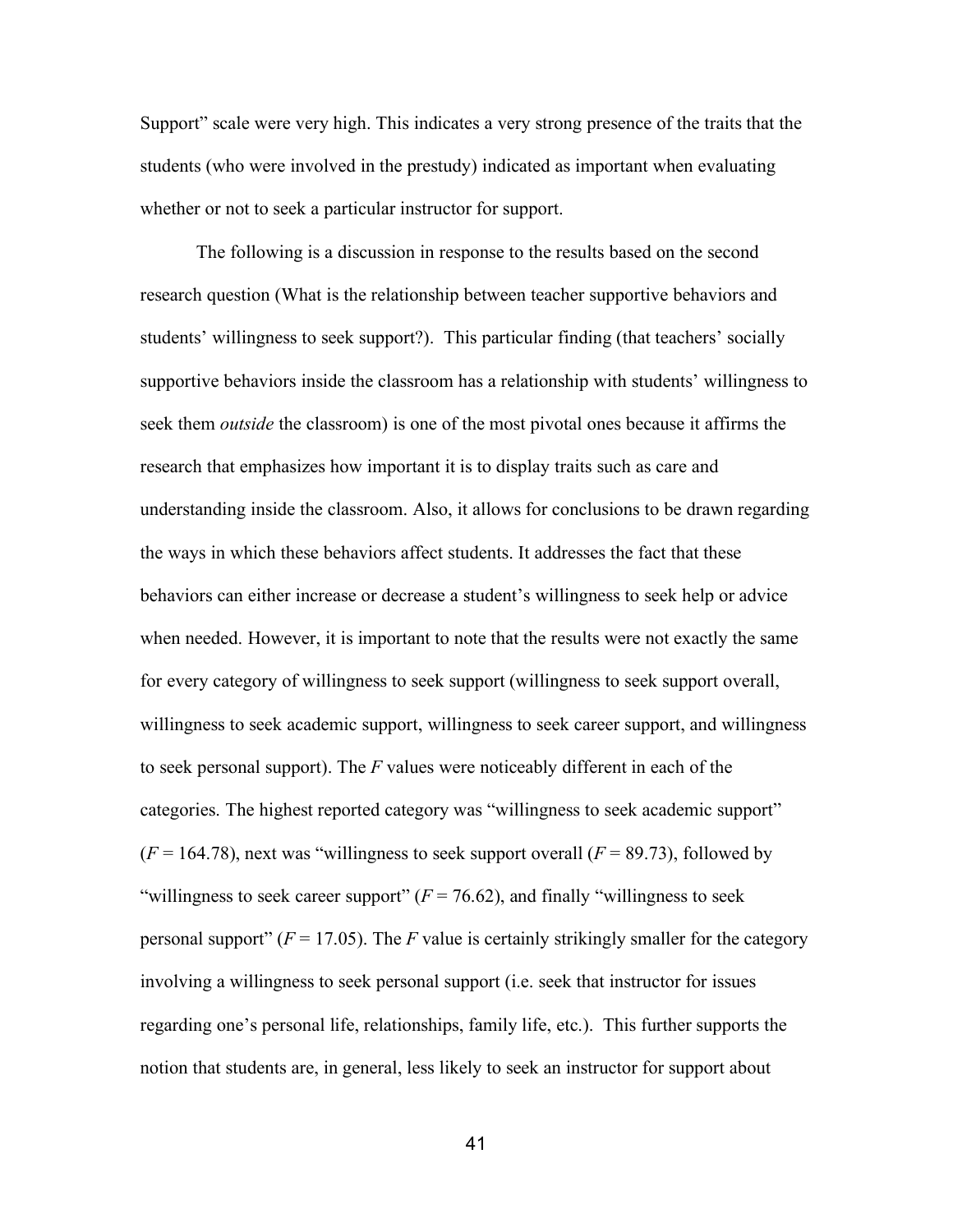personal issues. Again, the decline in this category could be for many reasons. Some students may find it to be inappropriate to discuss personal issues with instructors; some may feel that an instructor would be unwilling to be discuss such issues. However, others may simply feel that those types of disclosures should be made only to close friends and/or family.

In addition, sex variables were considered. As mentioned previously, a one-way ANOVA was used as a tool to analyze the reports, and females reported the same amount of willingness to seek support from instructors overall as did males, as well as in each category (academic, personal, and career). In fact, there were almost identical means in each category, which was not consistent with the original hypotheses. However, students did report that they would be more willing to seek out a female instructor rather than a male instructor. These reports tell us that the sex is still a factor, just in a different way than anticipated. It also tells us that neither males nor females have any less of a need for support, yet both groups are more willing to seek females for that support. It does seem that the sex of the instructor has a great deal to do with whether or not a student would be willing to seek that instructor for support. These findings are consistent with research that has indicated that women are seen as more nurturing and provide more of a caregiving role; however, these reports still lead to questions about the implications of what this lending of support might mean in terms of female instructors' job responsibilities and/or workload. It leads one to question whether or not this difference in the perception of roles indicates that female faculty instructors are carrying more of burden in their teaching positions than are male instructors. Providing support takes time, and if females are carrying the majority of this burden, that could have implications for the increase in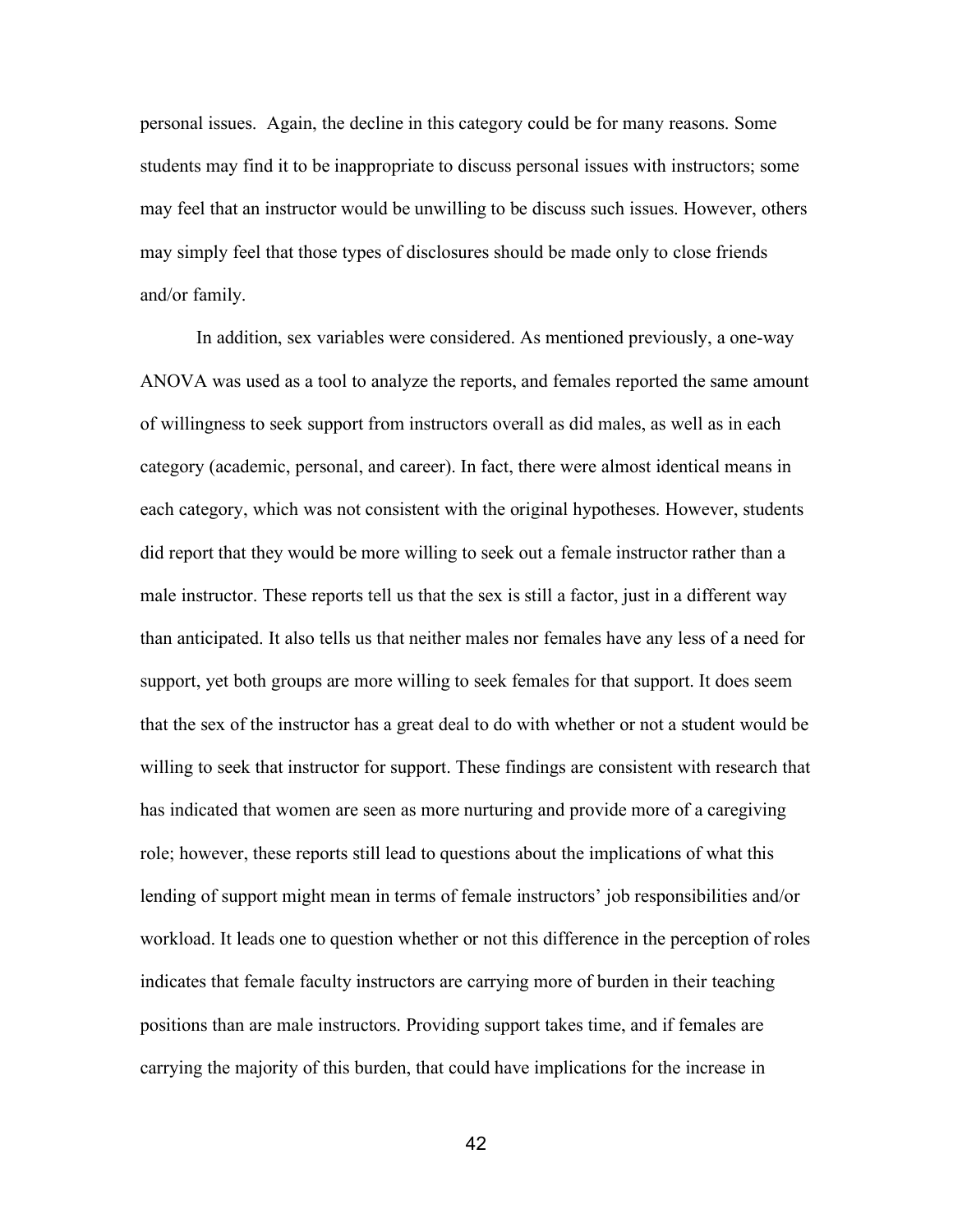workloads, stress, and possibly even teacher burnout. This is certainly an area of interest for future research.

It is also important to note that there was not a significant difference found between age and willingness to seek personal support or between age and willingness to seek any kind of support (whether general, personal, academic, or career support). This finding tells us that age is not as much of a factor as originally suspected. This report could also tell us that the behaviors that an instructor displays in the classroom are much more important than age when a student is determining his or her willingness to seek support. However, an instructor's sex is seen as a more important factor to students than age when determining whether or not to seek that instructor for support. A more in-depth analysis of social support as it relates to these factors would be a key area of future research.

The following is a discussion in response to the results for research question 3 [Does a student's perception of having social support available to him or her from his or her instructor outside the classroom relate to his or her success in the classroom (as defined by grade in the specified class)?]. Overall, students reported relatively high estimated grades for the specified class (90% reported an estimated grade of a B- or higher). Also, the participants reported very high levels of teacher supportive behavior presented by the same instructor's class for which they were presenting an estimated grade. This finding leads one to conclude that teacher support does in fact relate positively to students' success in the classroom. However, since the students' actual grades were not available (only there estimated grades were), it could be that there is a relationship with the perception that one is going to earn a high grade and supportive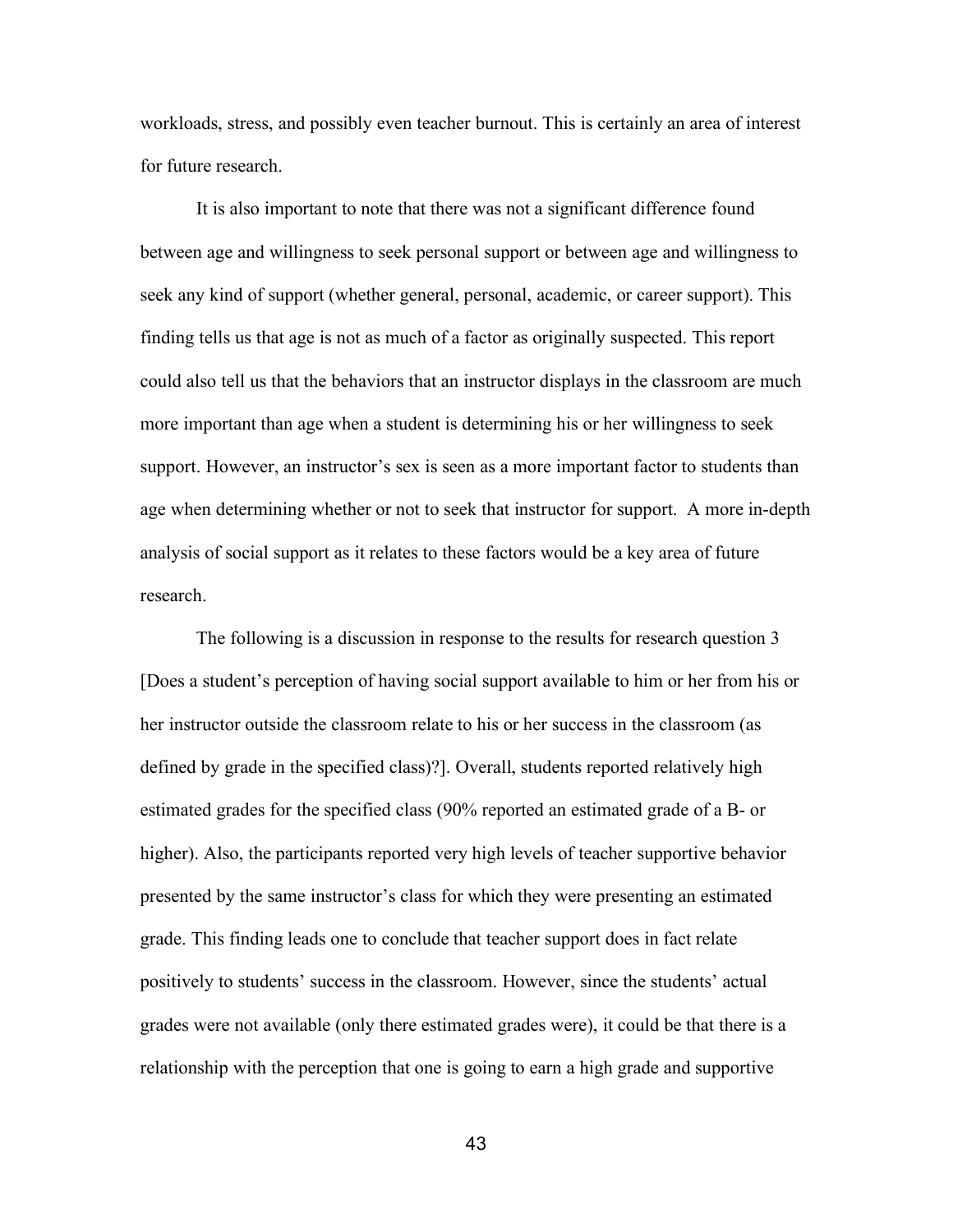behavior in the classroom. Moreover, students might assume that they are going to be given a higher grade if the instructor is seen as supportive. They might assume that because that instructor displays traits such as friendliness and/or approachability, that they are a more lenient grader. This assumption could be a product of student's perceptions.

The following is a discussion in response to research question 4 (Does a student's perception of having social support available to him or her from his or her instructor outside the classroom relate to his or her overall satisfaction with his or her university experience?). As stated previously, three questions at the end of the survey addressed whether or not they felt that there was a faculty member they could go to for academic or personal issues, and whether or not they believe that students *should* be able to go to faculty members for social support if needed. Also, as mentioned previously, participants were fairly evenly divided overall about whether or not there is a faculty member they can go to for academic issues and/or personal issues. Only 20% say that they sometimes disagree to strongly disagree that they should be able to go to faculty members if needed, and 80% say that they are unsure or that they should be able to go to faculty members if needed. We can conclude here that even though students reported that they feel they should have a faculty member to go to about certain issues but do not report as strongly that they do in fact have someone they feel comfortable going to, students' overall satisfaction is not affected by this fact.

Also, it could be that while students do value being able to go to faculty members for social support if needed, it may not be a strong factor for them when assessing their university satisfaction. It could be that while it is important, other factors, such as social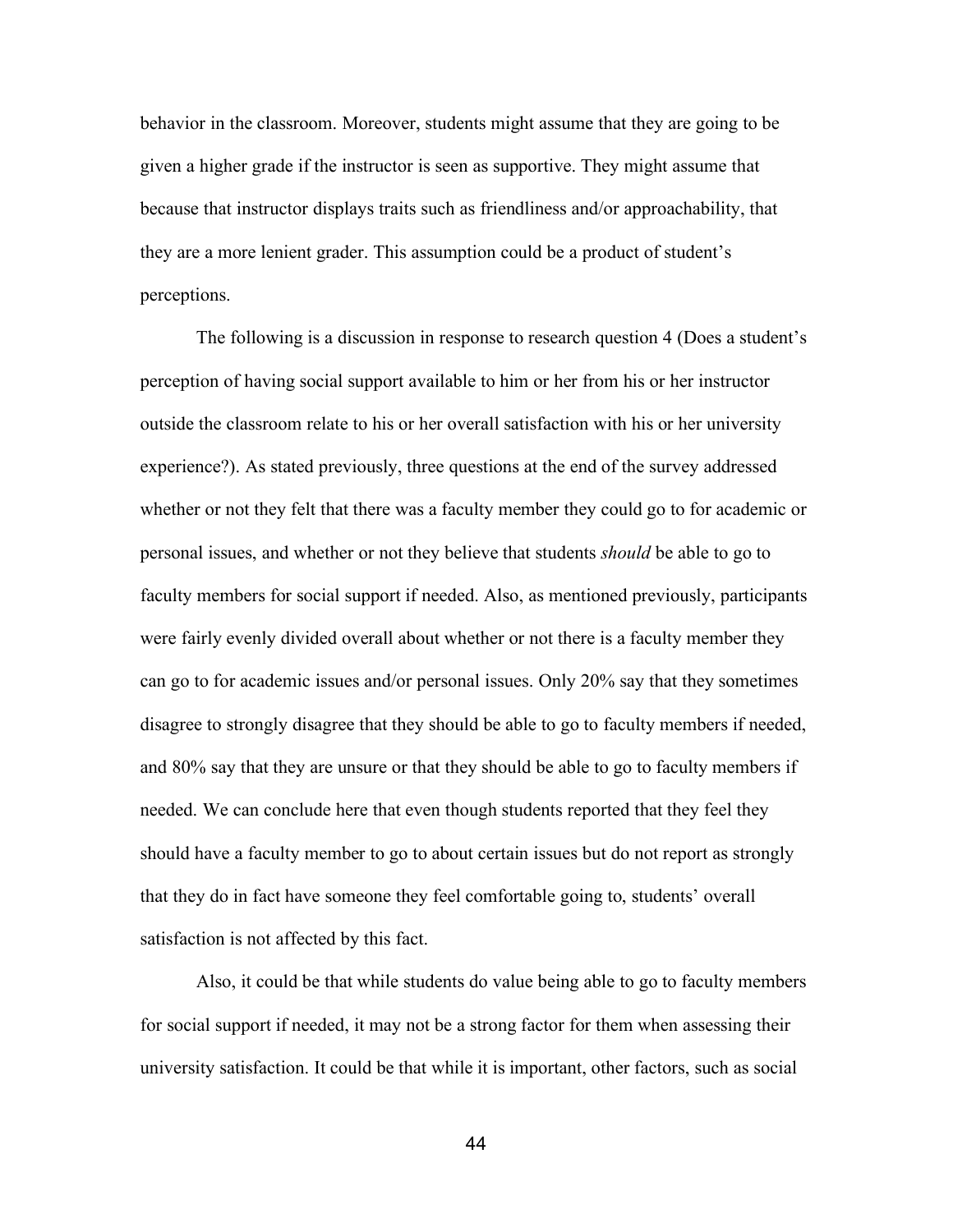behaviors and acceptance (i.e. involvement in sororities/fraternities, athletic events/environments, social networks of friends, feelings of acceptance by peers, etc.) would be stronger indicators of overall satisfaction. Moreover, so few students are seeking support that we do not really know how exactly that has the potential to affect overall satisfaction.

The following is a discussion in response to the results found for the fifth research question (Does a student's perception of his or her instructor's credibility affect his or her willingness to seek that instructor for social support?): The reports showed that a student is in fact more willing to seek an instructor for support if the student finds that instructor to be a credible source. This is consistent with reports of the prestudy in which numerous participants gave responses that would indicate they value credibility when assessing whether or not to seek a particular instructor for support.

## *General Discussion/Implications*

With the preliminary research and goals in mind for this study, particular findings and conclusions emerged. As stated previously, this study's aim was to uncover the relationships among several variables such as teacher caring, teacher credibility, teacher support, willingness of students to seek support, success in the classroom, and overall university satisfaction. Based on previous research in the areas of social support and of classroom instruction, participants reported that they would be more willing to seek an instructor for support if they find that instructor to be credible and caring. These results were reported using linear regression. Also, success in the classroom (as determined by estimated grade) did relate to the perception that social support is available from an instructor**.**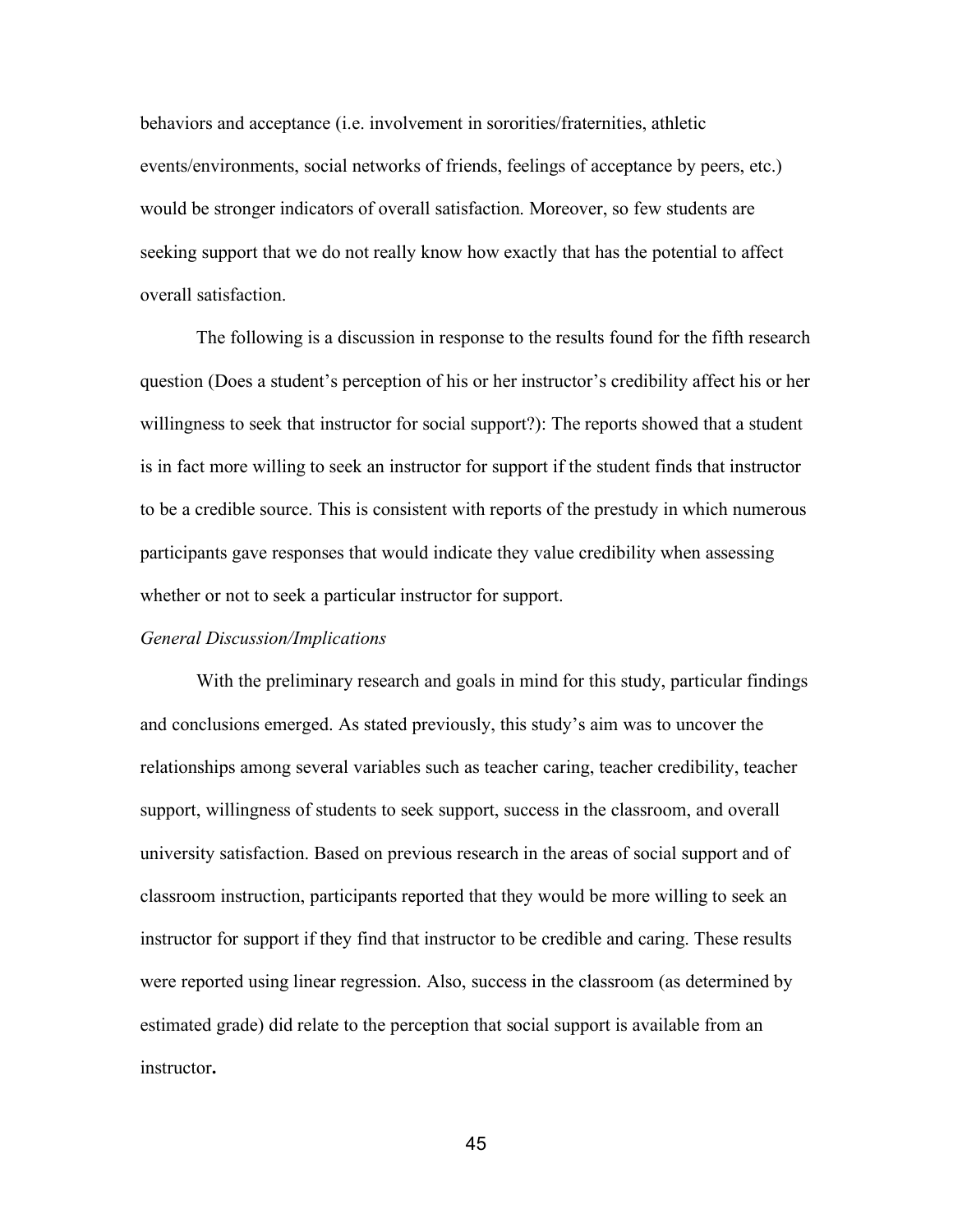Also, contrary to the initial hypothesis, a significant relationship was not reported between a participant's perception that social support was available to him or her and the participants' overall university satisfaction. This could be for many reasons. While students did indicate that they felt strongly that their instructors displayed socially supportive behavior, the means were not as high for their willingness to seek support from them, particularly in regards to personal issues. Even though there was a relationship found between the two variables, students still reported higher means in the area of "teacher support" than they did in "willingness to seek support." Thus, while the traits that have been established by students as ones which indicate that an instructor is supportive were reported as being present, there seems to be a disconnect with some students—possibly external reasons why they would choose not to seek out an instructor for support. It may not be that the teachers are not supportive, but instead that students do not feel comfortable seeking out an instructor in general, no matter their behaviors. Again, there could be many reasons for this fact, which would be a valuable area of future research.

The present research has many implications and holds importance for several reasons. Based on research evidence that states that students are dealing with a huge transitional strain when they enter college (D'Zurilla and Sheedy 1991) (thus, the importance of the college student sample), it is important to identify the role that their instructors can have in this transition. First, it is important to identify whether or not students perceive that social support is available to them from their instructors. Next, it is important to uncover how important that availability is to them and how it is impacting their success in the classroom as well as their satisfaction with their college experience.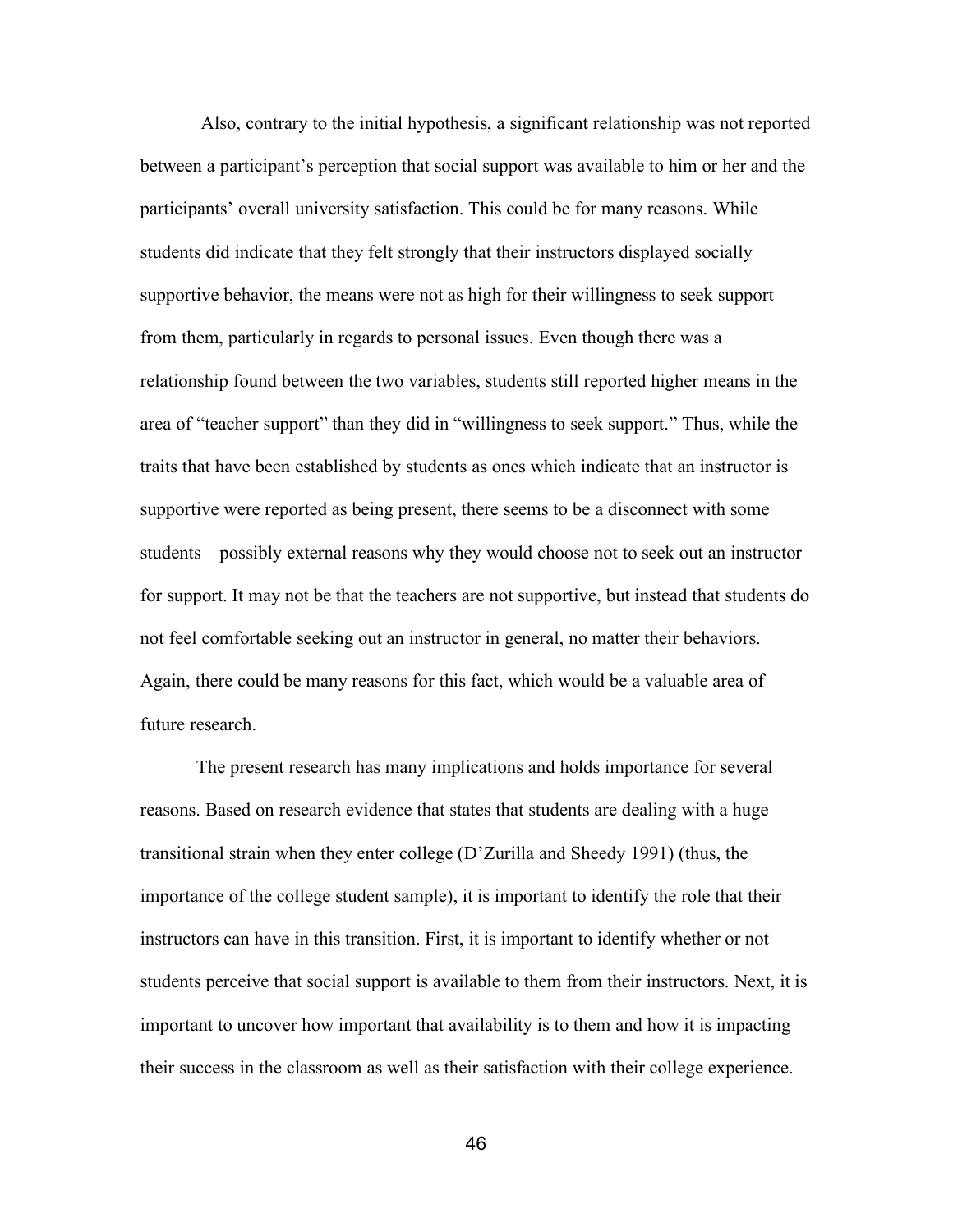Uncovering these relationships will hopefully lead to an understanding of the ways in which these variables interact to embody a large aspect of students' college experience.

As stated previously, Michael Fielding (2000) argues that "[Education] is about becoming more fully human, [and] must be linked to a view of human being and becoming; it must rest upon a view about how we become persons" (p.52). If we stand by this statement and contend that education should be centered on the social aspects of the process as well as the academic outcomes, then prioritizing a students' perception that social support is available to him or her from his or her faculty members and/or instructors could be highly beneficial to students as they transition to college. While the reports did not show that the availability of support was directly related to a students' satisfaction, there was a relationship to success in the classroom, and students were certainly more willing to seek instructors for support who they felt displayed supportive behavior in the classroom. These findings give us reason enough to know that supportive behaviors can have an impact on students' college experiences.

## *Limitations*

There were many limitations involved in this study. First, the sample was not representative of a wide range of regional demographics. The sample was a Southern one; therefore, it may be that the conclusions drawn would not be relevant in other regional areas across the country or internationally. Also, the sample did not represent a very wide range of academic divisions. Most of the participants reported that they were either Education or Communications majors; thus, it is difficult to predict whether or not these findings would be replicated across other disciplinary studies. Thirdly, there was not a wide range of ethnicities represented. The sample was primarily Caucasian (which is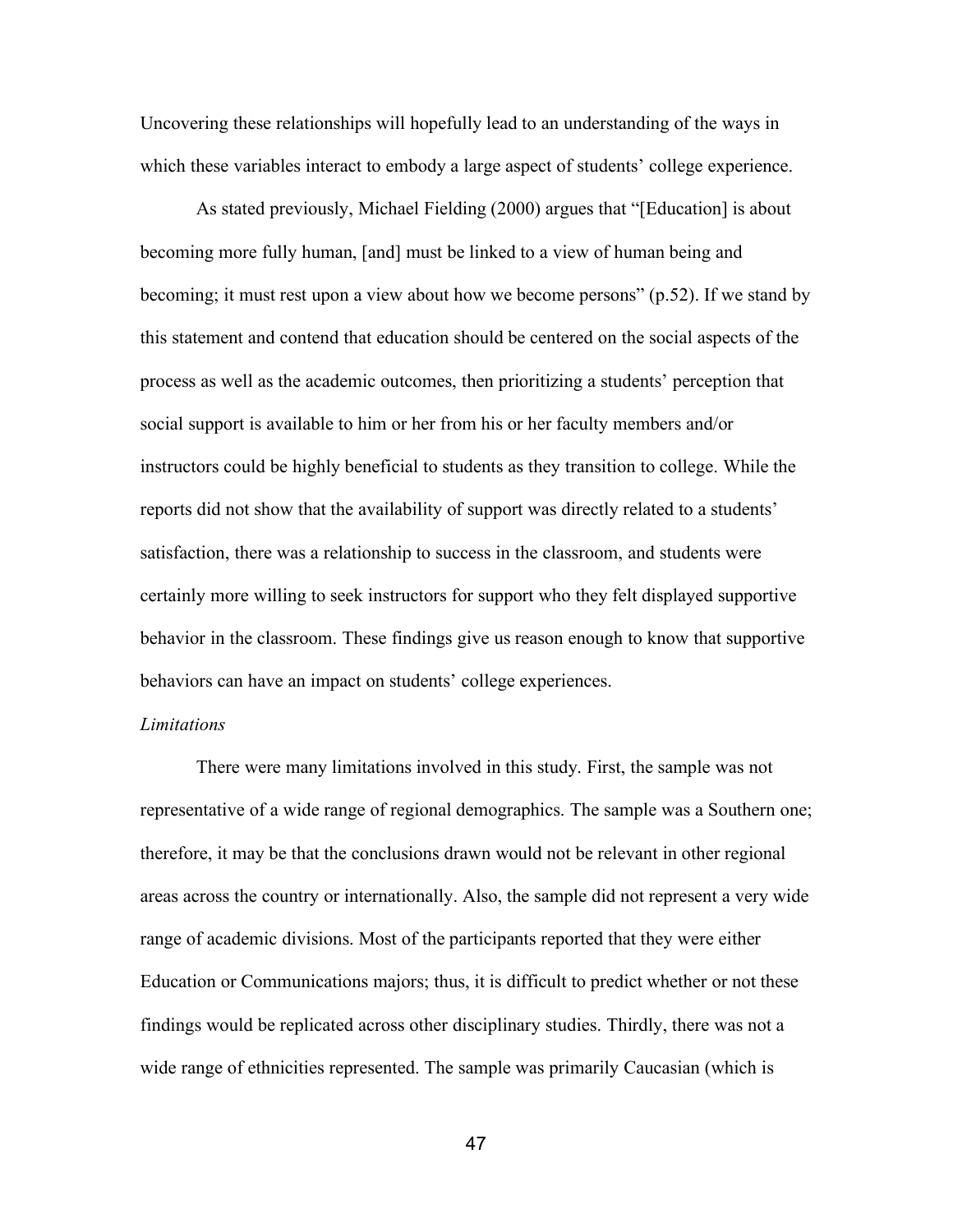consistent with the population of the university). Therefore, it would be difficult to know whether or not these results would emerge from samples that included a wider range of racial populations.

The study was conducted at a large, 4-year public, state university. It is possible that there would be different reports drawn from 2-year colleges, private universities, and/or a smaller school in general. At a smaller school, students may have more opportunities to develop personal relationships with instructors (due to smaller class sizes and more classes with the same instructors), which might lend itself to more of a willingness to seek those instructors for support, whether it be social support in general, academic support, career support, or support regarding personal issues. Also, at smaller teaching institutions, faculty members and/or instructors may have more time to devote to office hours or meetings with students who are in need of support, since they do not have the pressing deadlines of research that faculty members at larger state institutions typically experience. Finally, while the sample size was large enough to find significant results, I feel that the results could have been enhanced with a larger sample of participants.

## *Directions for Future Research*

In the future, I hope to continue this research at a smaller institution to test these results with a different sample in a different context. I am interested in exploring the ways in which students' interactions with instructors at smaller universities relates to their success in the classroom as well as their overall university satisfaction. I am also interested in exploring whether or not students at smaller schools are more likely to be willing to seek their faculty members for support when needed. I feel that a population at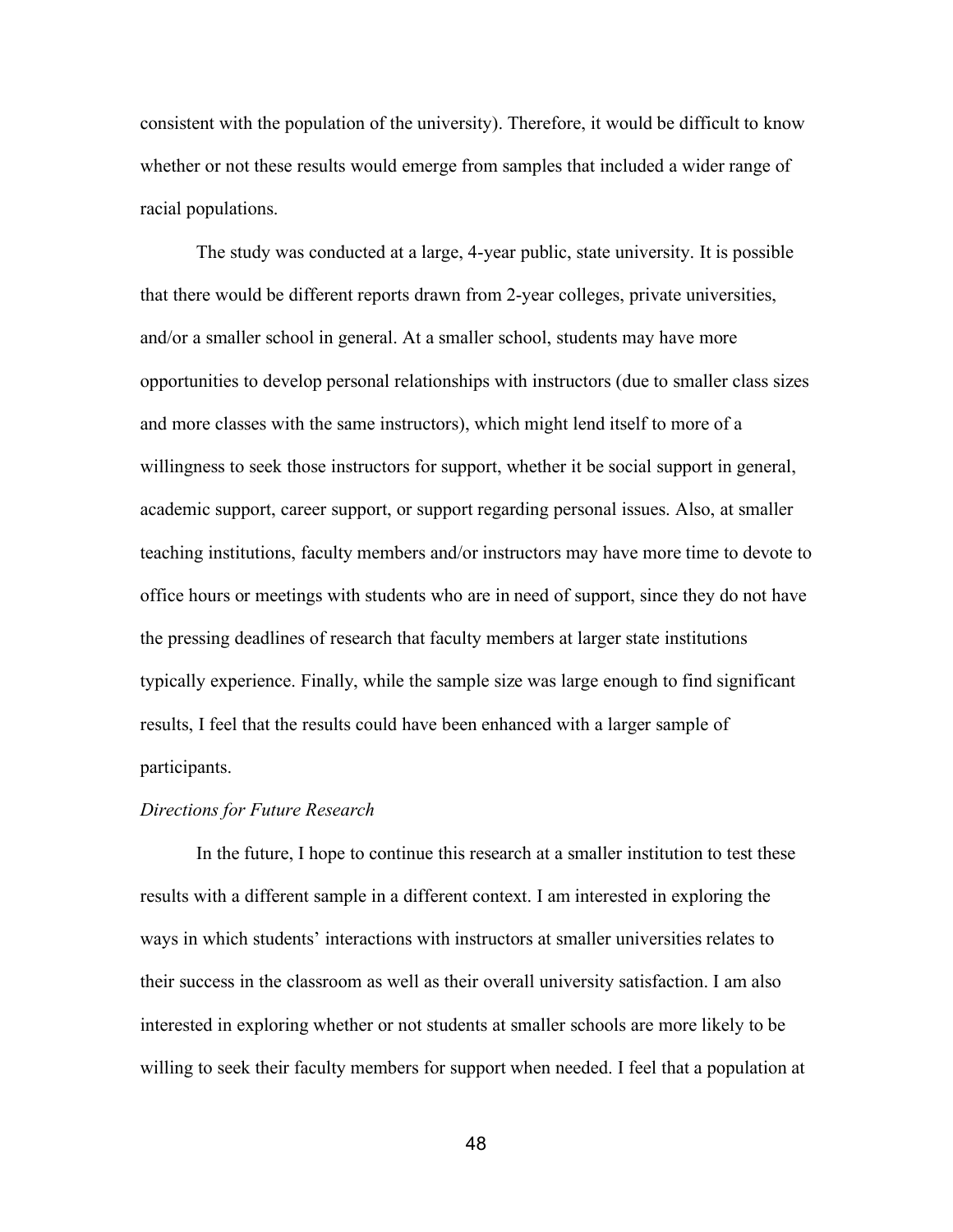a school of a smaller size would be an interesting sample to research due to the smaller teacher to student ratios, as well as the fact that most students at smaller universities will not have as many (if any) experiences with Teaching Assistants. Thus, I am interested to see how taking Teaching Assistants out of the equations would affect the results of that research.

Also, I would like to investigate the perceptions that students have of instructors in regard to whether or not they view them as more or less rigorous based on whether they see them as more or less supportive. I would be interested to research how an instructor displaying socially supportive behaviors (such as friendliness, availability, and helpfulness) affects the ways that a student perceives that instructor's grading style and classroom expectations. I would like to pursue some additional research questions that emerged after conducting this study that deal with whether or not a teacher's supportive behaviors influences students to perceive them as more lenient in their grading and/or standards.

Finally, a direction for future research could be to include factors such as identification with instructor and how this relates to perceived availability for support as well as students' willingness to seek support (i.e. if a student identifies with a faculty member based on political leaning, religious affiliation, etc, does that make him or her more likely to seek that instructor for support?). Also, attractiveness could be included in the analysis as to how it affects an instructor's likeability and thus, whether or not it in turn affects a students' perception that the instructor is available for social support and/or that students' willingness to seek out that support.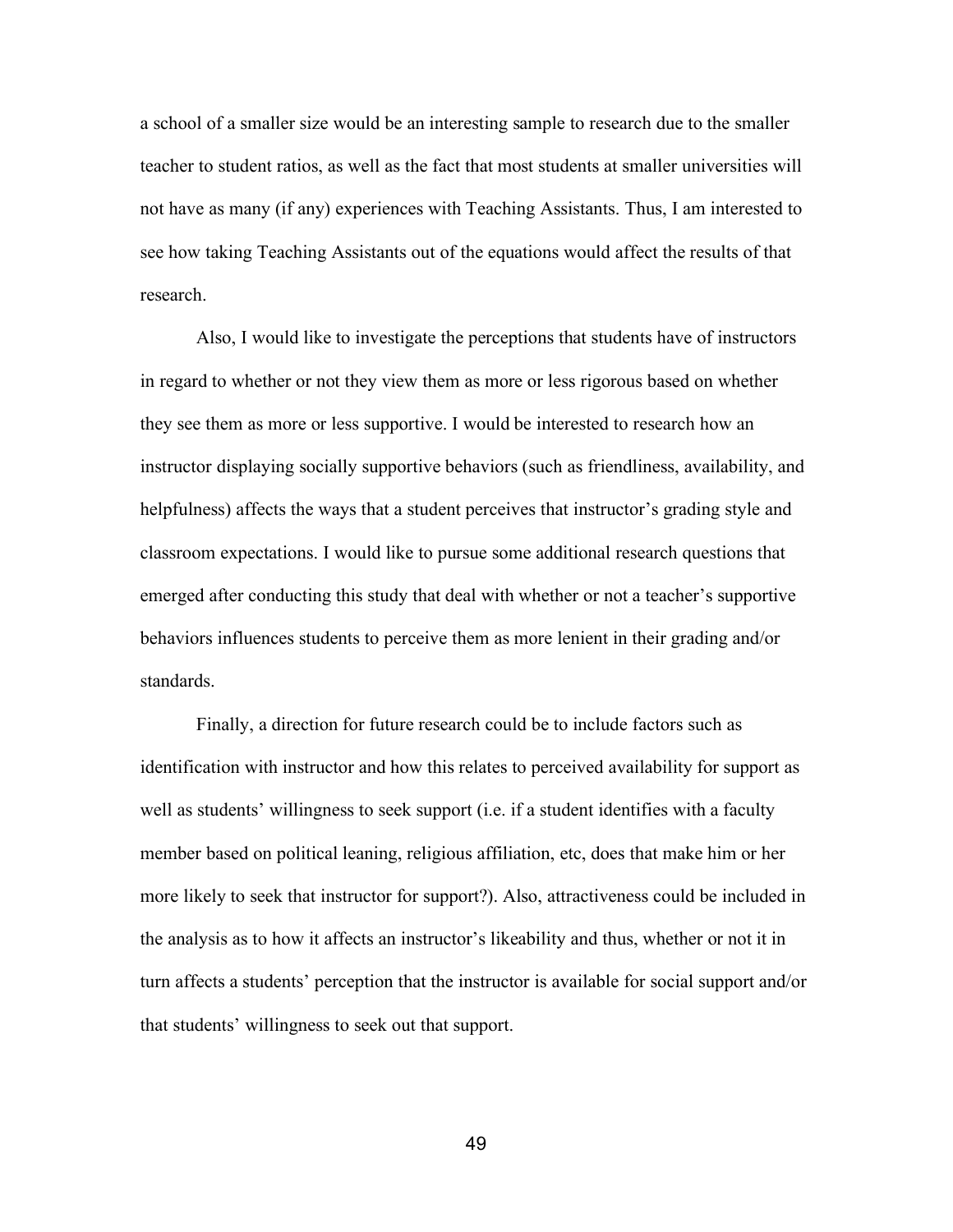## REFERENCES

- Aquino, J.A., Russell, D.W., Cutrona, C.E., Altmaier, E.M. (1996) Employment status, social support, and life satisfaction among the elderly. *Journal of Counseling Psychology, 43*, 480-489.
- Burleson, B.R. (2003). Emotional support skill. In J.O. Green & B.R. Burleson( Eds.), *Handbook of communication and social interaction skills* (pp.551-595)*.* New York: Routledge.
- Chickering, A., and Havighurst, R. (1988). The life cycle. In Chickering, A. and Associates (Eds.), *The Modem American College*. San Francisco: Jossey-Bass.
- Cohen, L. H., Burt, C., and Bjorck, J. (1987). Life stress and adjustment: Effects of life events experienced by young adolescents and their parents. *Developmental Psychology*, *23*, 583-592.
- D'Zurilla, T., & Sheedy, C. (1991, November). Relation between social problem-solving ability and subsequent level of psychological stress in college students. *Journal of Personality and Social Psychology*, *61*, 841-846.
- Eisenberg, E.M., Goodall, H.L. Jr., & Trethewey, A. (2007). *Organizational communication: Balancing creativity and constraint* (5<sup>th</sup> ed). Boston: Bedford/St. Martin's. 288.
- Edwards, A., Rose, L., Edwards, C., & Singer, L. (2008). An investigation of the relationships among implicit personal theories of communication, social support and loneliness. *Human Communication, 1*, 445-461.

Fielding, M (2000). The person-centered school. *Forum, 42*, 51-54.

- Greenberg, M.T., Weissberg, R.P, Utne, M.U. O'Brian, Zins, J.E., Fredericks, L., Resnik, H. et al. (2003). Enhancing school cased prevention and youth development through coordinated social, emotional, and academic learning. *American Psychologist, 58,* 466-74.
- Hamre, B. K., & Pianta, R.C. (2001). Early teacher-child relationships and the trajectory of children's school outcomes through eighth grade. *Child Development, 72*, 625-38.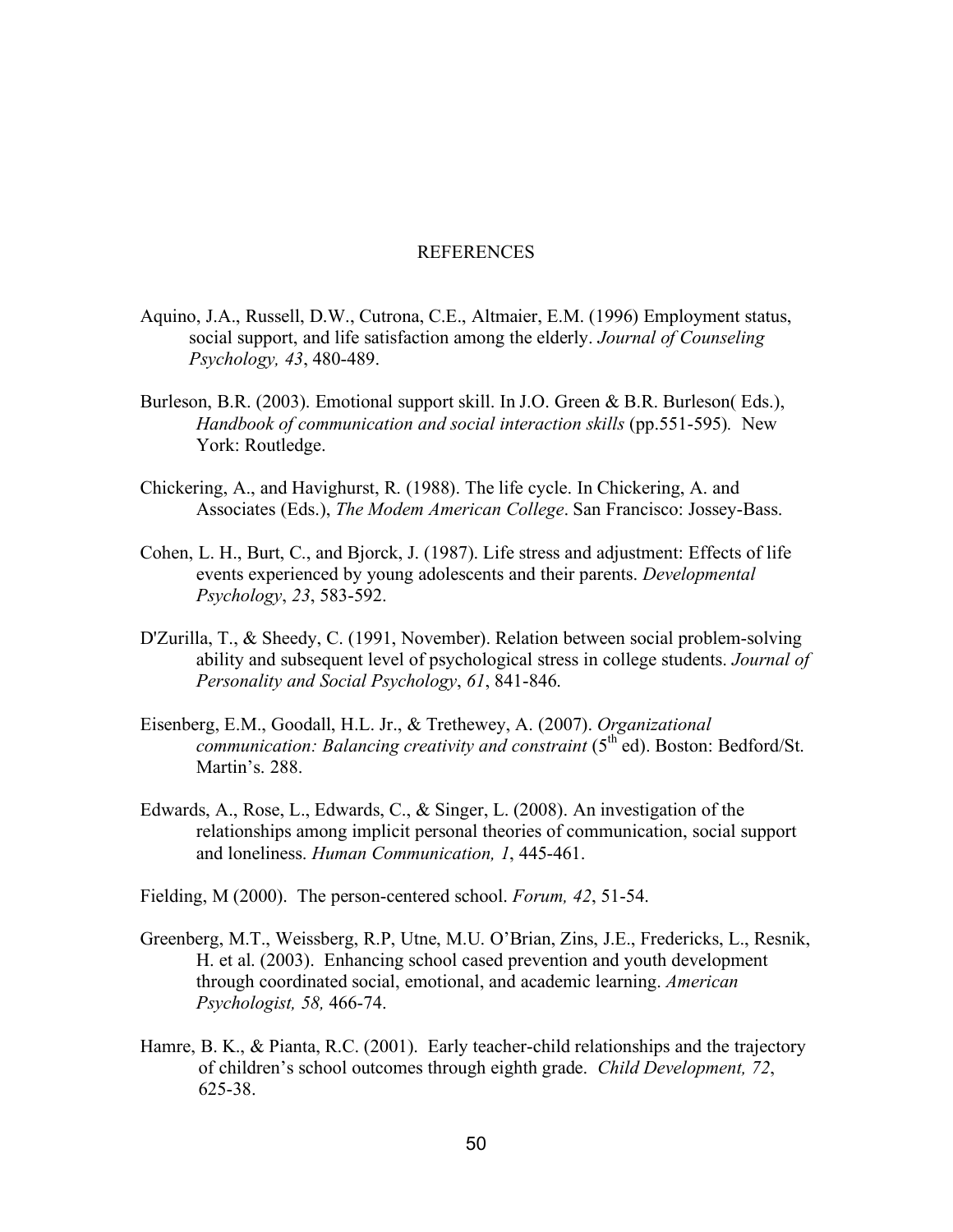- Hargreaves, A (2000). Mixed emotions: teachers' perceptions of their interactions with students. *Teaching and Teacher Education, 16*, 811-26.
- Jones, S., & Wirtz, J. (2007, March). "Sad Monkey See, Monkey Do:" Nonverbal Matching in Emotional Support Encounters. *Communication Studies*, *58*, 71-86.
- Justice, Madeline & Espinoza, Sue. (2007). Emotional intelligence and beginning teacher candidates. *Education, 127*, 456-461.
- MacGeorge, E., Samter, W., & Gillihan, S. (2005, October). Academic Stress, Supportive Communication, and Health. *Communication Education, 54*, 365-372.
- McCroskey, J.C. (1992). *An introduction to communication in the classroom.* Edina, MN: Burgess International Group.
- McCroskey, J., & Teven, J. (1999, March). Goodwill: A Reexamination of the Construct and its Measurement. *Communication Monographs, 66*, 90.
- Miczo, N. & Burgoon, J. K. (2004). Face work and conversational involvement in social support interactions among romantic dyads. Paper presented at the annual meeting of the National Communication Association, Chicago, IL.
- Pearlin, L. (1989). The sociological study of stress. *Journal of Health and Social Behavior, 30*, 241-256.
- Petrides, K.V., Frederickson, N & Furnham, A. (2004). The role of trait emotional intelligence in academic performance and deviant behavior at school. *Personality and Individual Differences, 36*, 277-93.
- Reinard, John C. (2008). *Introduction to Communication Research.* (E. Barrosse, Ed.) New York: McGraw-Hill.
- Rittenour, C., & Martin, M. (2008). Convergent Validity of the Communication Based Emotional Support Scale. Communication Studies, *59*, 235-241.
- Rizor, D. & Joiner, A. (2009). Too young? Too old? Too friendly? Too rude? : Exploring emotional support at the university level and what it takes to find an emotionally supportive educational environment. Unpublished Manuscript.
- Robinson, N. (1995). Evaluating the nature of perceived support and its relations to perceived self-worth in adolescents. *Journal of Research on Adolescence, 5*, 253- 280.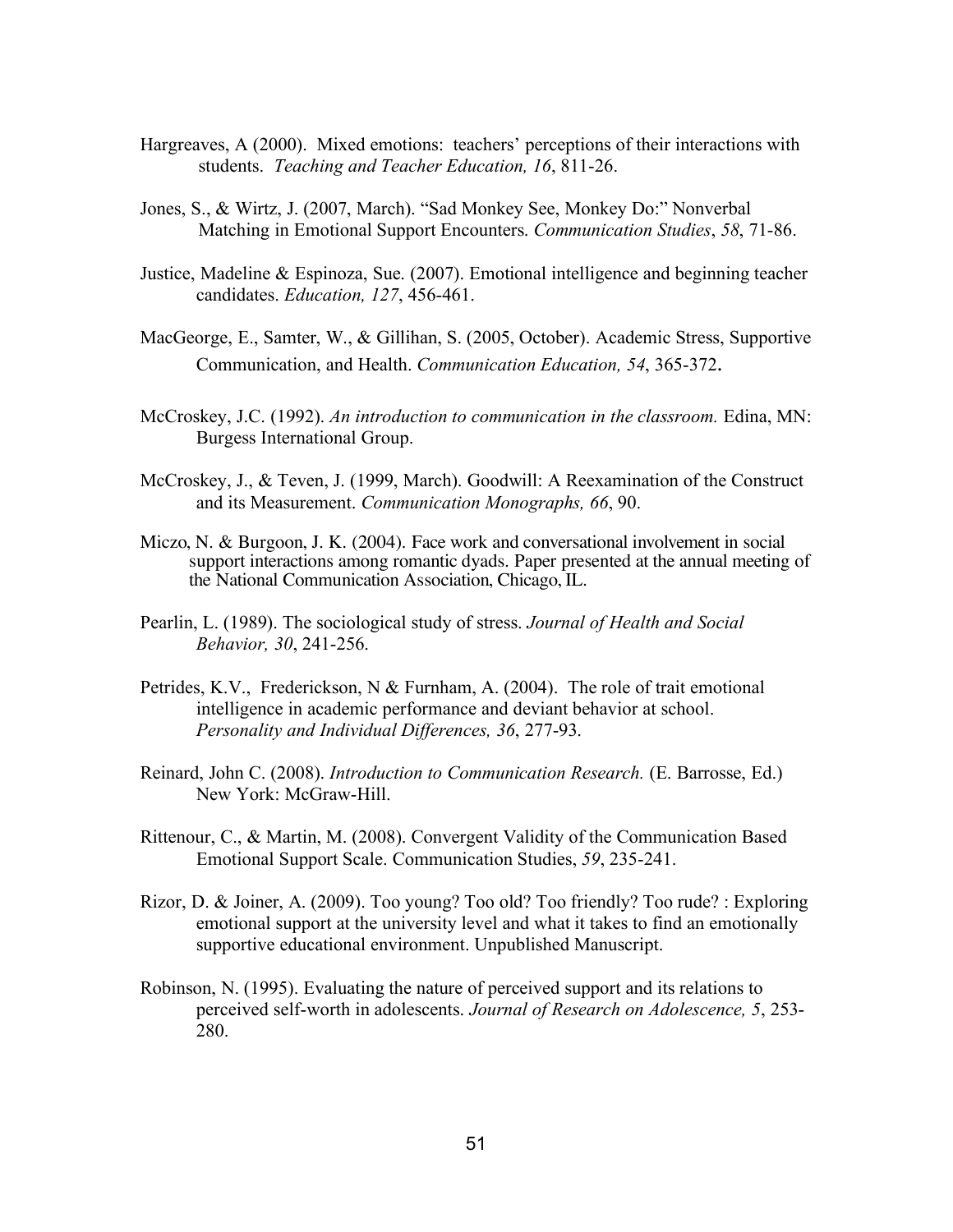- Roeser, R.W., Eccles, J.S., & Sameroff, A.J. (2000). School as a context of early adolescents' academic and social emotional development: a summary of research findings. *The Elementary School Journal, 100*, 443-549.
- Ross, S., Niebling, B., & Heckert, T. (1999, June). Sources of stress among college students. *College Student Journal, 33*, 312.
- Samdal, O., Nutbeam, D., Wold, B. & Kannas, L. (1998). Achieving health and educational goals through schools—a study of the importance of the school climate and the student's satisfaction with school. *Health Education Research, 13*, 383-397.
- Sherbourne, C.D., Meredith, L.S., Rogers, W., & Ware, J.E., Jr. (1992). Social support and stressful life events: age differences in their effects on health-related quality of life among the chronically ill. *Quality of Life Research, 1*, 235-246.
- Taylor, S.E., Sherman, D.K., Kim, H.S., Jarcho, J., Takagi, K., Dunagan, M.S. (2004). Culture and social support: Who seeks it and why? *Journal of Personality and Social Psychology, 87*, 354-362.
- Teven, J. (2007). Teacher temperament: correlates with teacher caring, burnout, and organizational outcomes. *Communication Education, 56*, 382-400.
- Teven, J. & Gorham, J. (1998). A qualitative analysis of low-inference student perceptions of teacher caring and non-caring behaviors within the college classroom. *Communication Research Reports, 15*, 288-298.
- Teven, J., & McCroskey, J. (1997, January). The relationship of perceived teacher caring with student learning and teacher evaluation. *Communication Education, 46*. 1-9.
- Towbes, L., & Cohen, L. (1996, April). Chronic stress in the lives of college students: Scale. *Journal of Youth & Adolescence, 25*, 199.
- Turman, P. & Schrodt, P. (2006, July). Student perceptions of teacher power as a function of perceived teacher confirmation. *Communication Education*, *55*, 265-279.
- Wethington, E. & Kessler, R. (1986). Perceived support, received support, and adjustment to stressful life events. *Journal of Health and Social Behavior, 27*, 78- 89.
- Wills, T. & Shinar, o. (2000). Measuring perceived and received social support. In S. Cohen, L.G. Underwood, & B.H. Gottlieb (Eds.), *Social Support Measurement and Intervention: A Guide for Health and Social Scientists* (pp. 86-135). New York: Oxford University Press.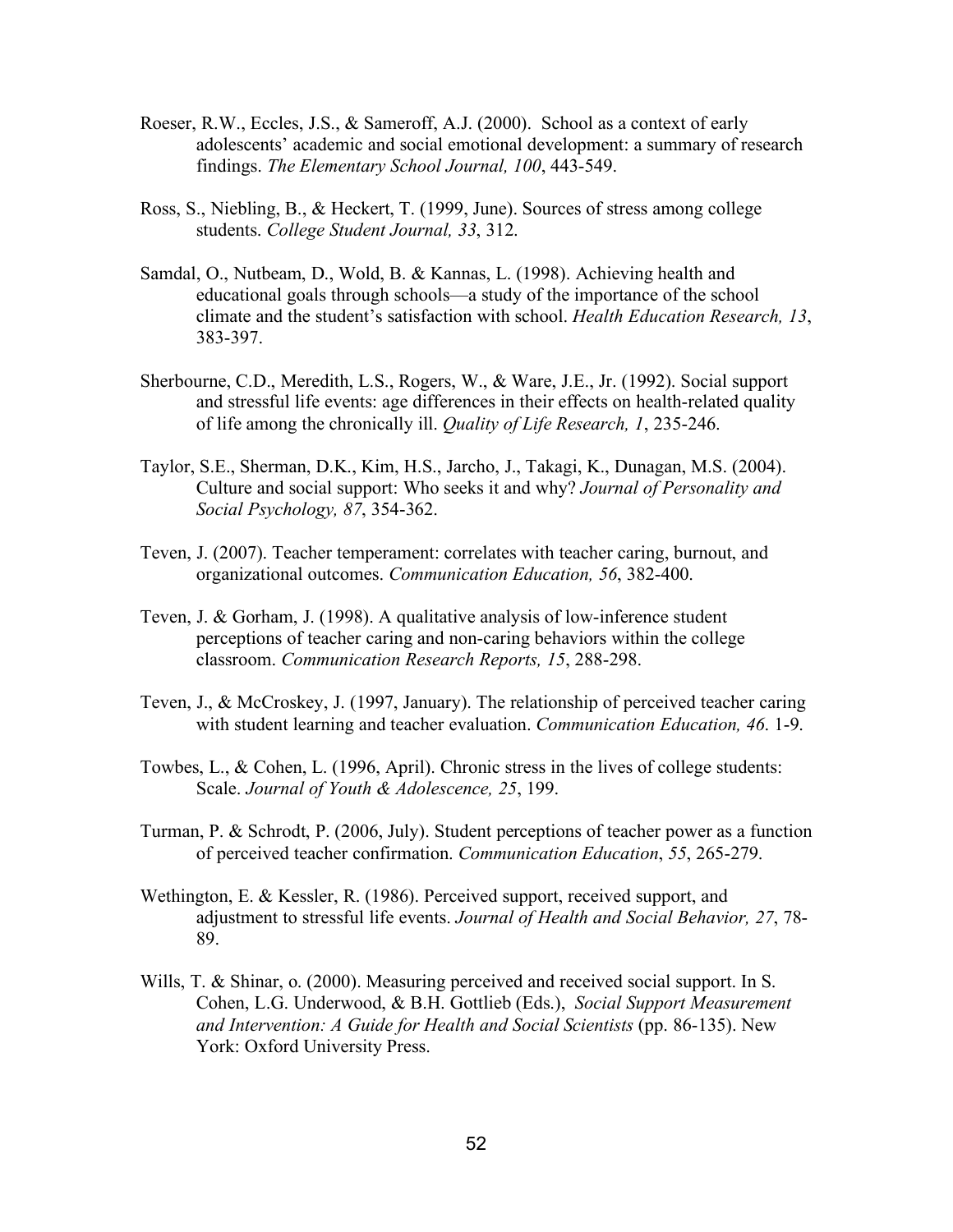Xu, Y & Burleson, B.R. (2004). The association of experienced spousal support with marital satisfaction: Evaluating the moderating effects of sex, ethnic culture, and type of support. *The Jounral of Family Communication, 4*, 123-145.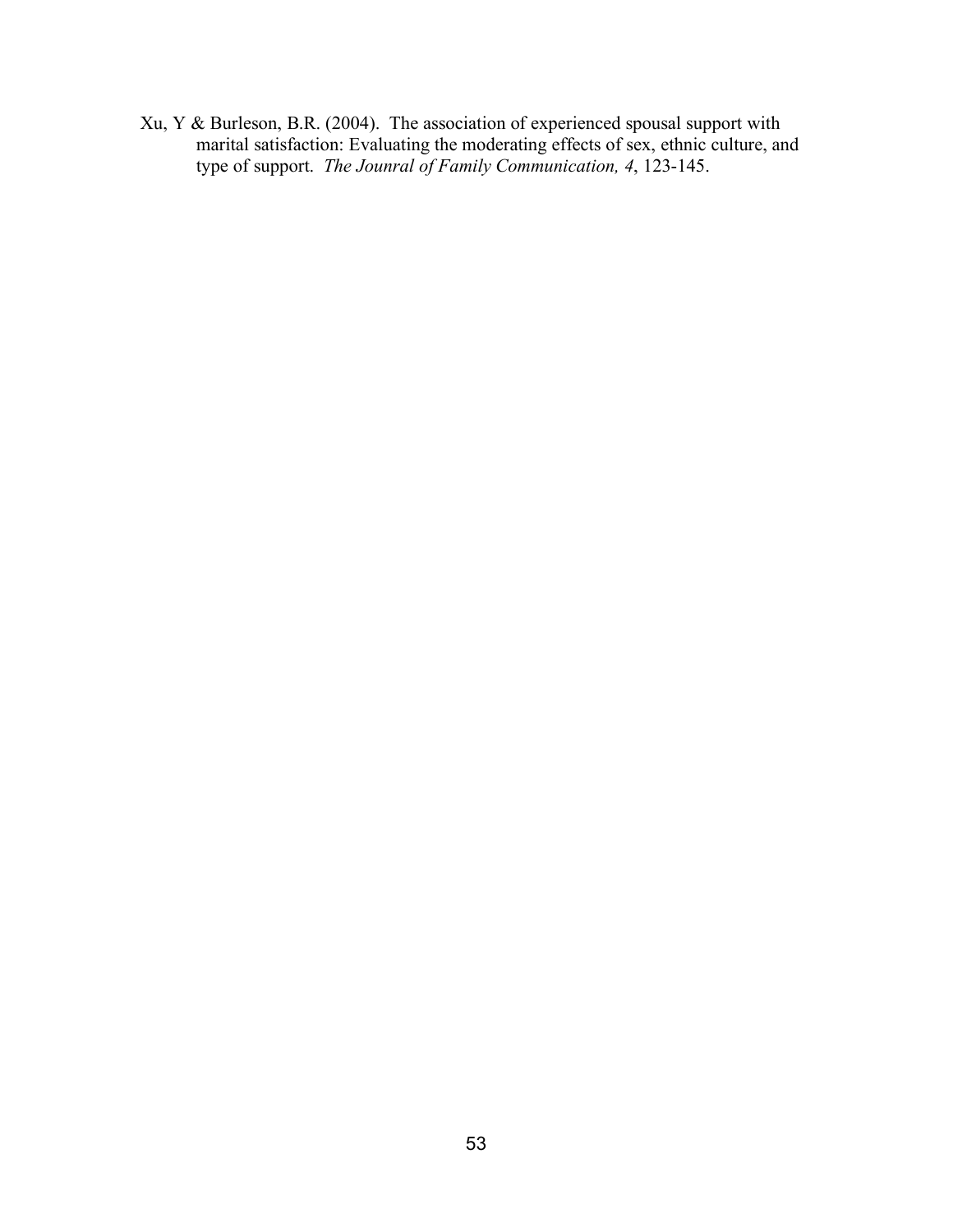## Appendix A

Survey Instrument for Prestudy:

Dear Participant,

Thank you for agreeing to participate in this study. Our goal for conducting this study is to gather information concerning how and from whom we seek social support on an important issue, particularly any stressful event in our own lives. Your participation will help us to understand and define social support guidelines in college classrooms. Participation in this study is voluntary, and you are free to withdraw at any time. Please respond to the following questions as accurately and completely as possible. Thank you again for your assistance.

| Age: | Sex: M |  |
|------|--------|--|

**College**: Arts and Sciences

Commerce and Business Administration

Communication and Information Sciences

Community Health Sciences

Continuing Studies

Education

Engineering

Graduate

Honors

Human Environmental Sciences

Law

Nursing

Social work

**Race** (check all that apply): American Indian Asian African American/Black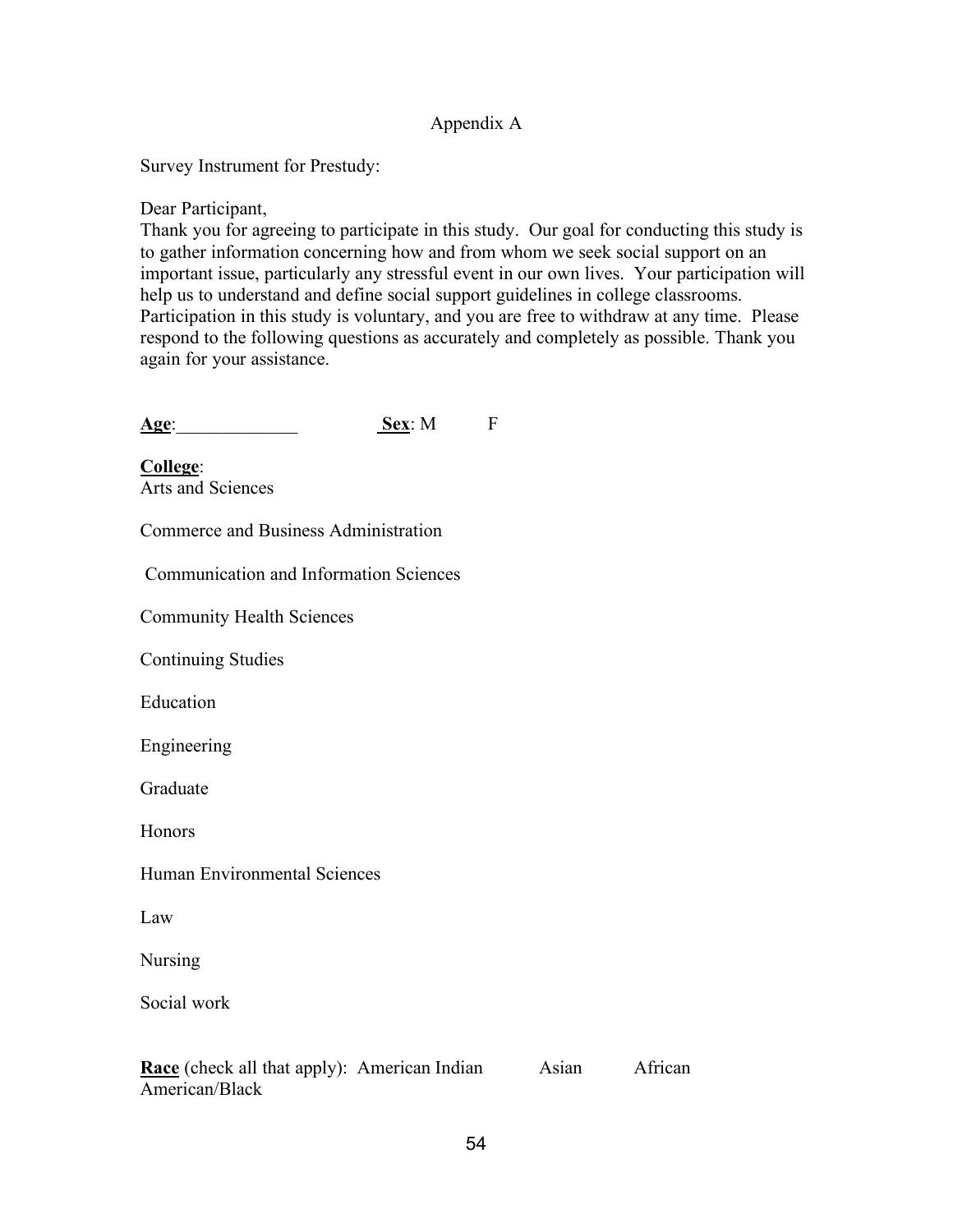White Hispanic

## **Instructions:**

Compile a mental list of all the instructors (including professors, teaching  $1)$ assistants, lab instructors, etc) that you have had for a class in the past year.

Now, think about which of those instructors you would have been willing to seek 2) social support from if you had been experiencing a problem that was unrelated to class. **Questions:** 

 $\overline{3}$ From your list, write down the top five qualities about any instructor that made them someone from which you would be likely to seek social support, and why.

| 2. |  |
|----|--|
|    |  |
|    |  |
|    |  |
|    |  |
|    |  |
|    |  |
| 3. |  |
|    |  |
|    |  |
|    |  |
|    |  |
|    |  |
|    |  |
| 4. |  |
|    |  |
|    |  |
|    |  |
|    |  |
|    |  |
|    |  |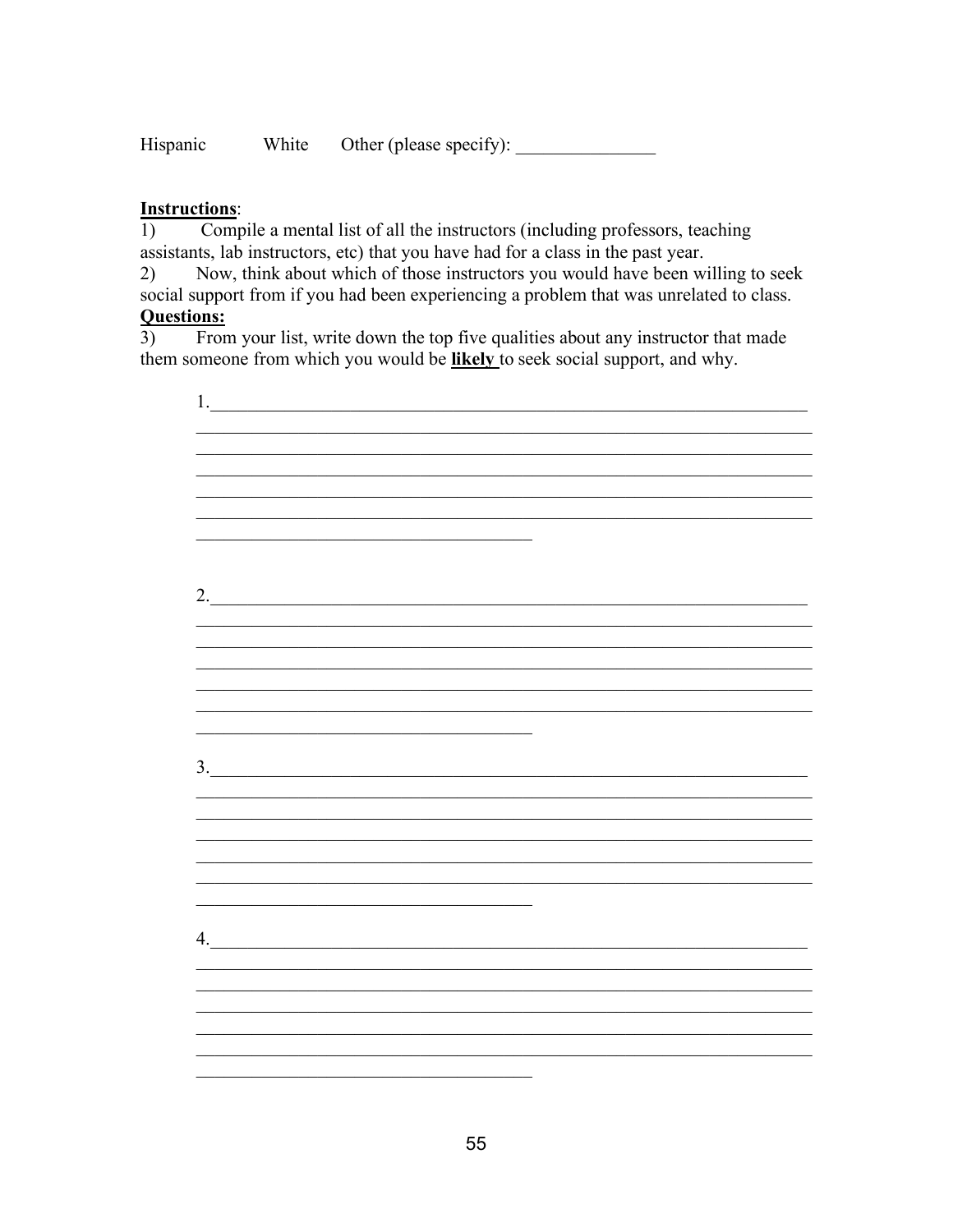4) Next, write down the top five qualities about any instructor that made them someone from which you **would not** be likely to seek social support, and why.

| <u> 1989 - Johann John Stein, market fan it ferskeart fan it ferskeart fan it ferskeart fan it ferskeart fan it f</u> |  |
|-----------------------------------------------------------------------------------------------------------------------|--|
| 2.                                                                                                                    |  |
|                                                                                                                       |  |
|                                                                                                                       |  |
|                                                                                                                       |  |
|                                                                                                                       |  |
| <u> 1989 - Johann Harry Harry Harry Harry Harry Harry Harry Harry Harry Harry Harry Harry Harry Harry Harry Harry</u> |  |
|                                                                                                                       |  |
| 3.                                                                                                                    |  |
|                                                                                                                       |  |
|                                                                                                                       |  |
|                                                                                                                       |  |
|                                                                                                                       |  |
|                                                                                                                       |  |
|                                                                                                                       |  |
|                                                                                                                       |  |
| 4.                                                                                                                    |  |
|                                                                                                                       |  |
| <u> 1989 - Johann Stoff, amerikansk politiker (d. 1989)</u>                                                           |  |
|                                                                                                                       |  |
|                                                                                                                       |  |
|                                                                                                                       |  |
|                                                                                                                       |  |
| 5.                                                                                                                    |  |
|                                                                                                                       |  |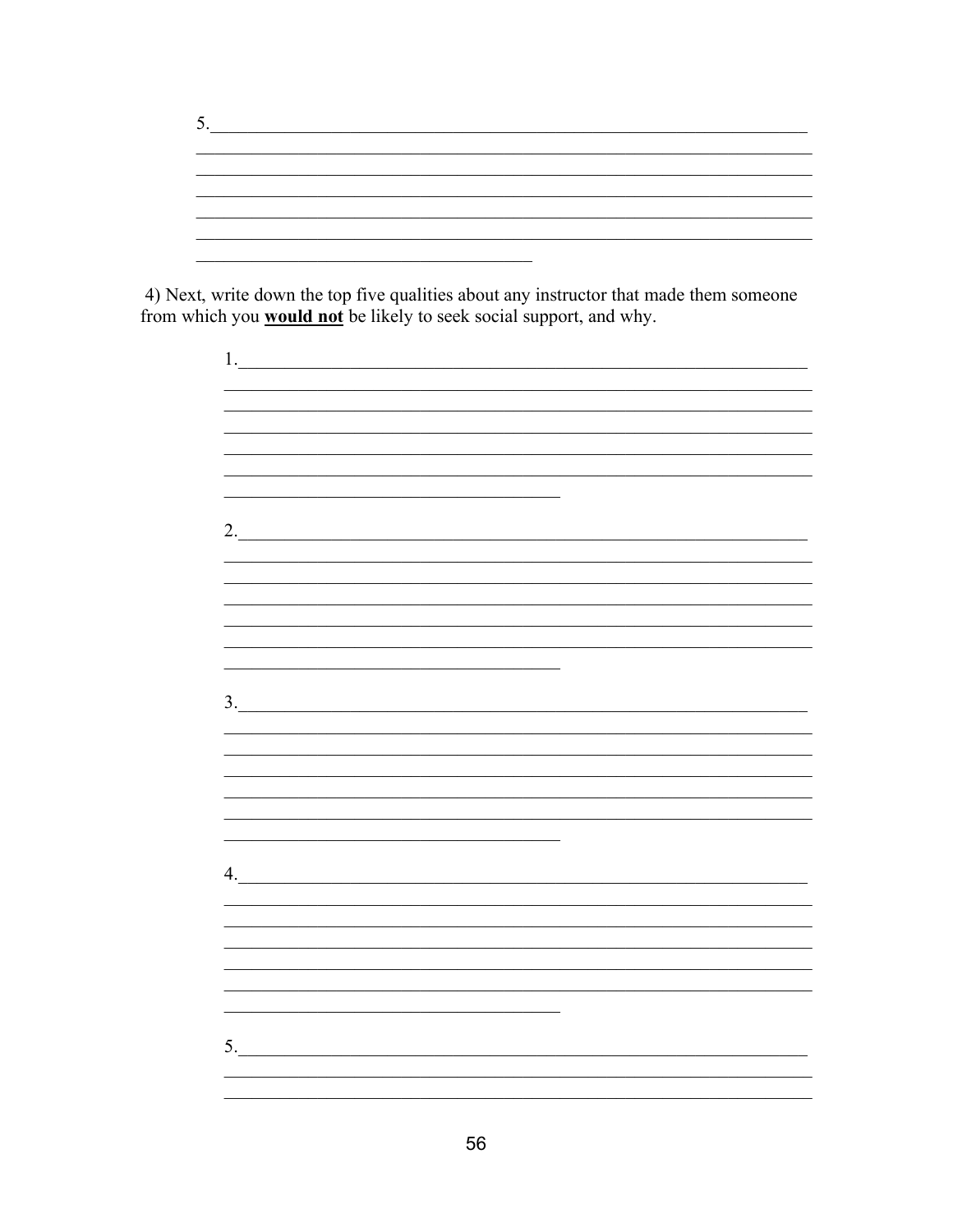5) Please tell us about anything else that you would like to share regarding your experience with social support in the classroom during the past year.

 $\mathcal{L}_\text{max} = \frac{1}{2} \sum_{i=1}^n \mathcal{L}_\text{max}(\mathbf{z}_i - \mathbf{z}_i)$ 

\_\_\_\_\_\_\_\_\_\_\_\_\_\_\_\_\_\_\_\_\_\_\_\_\_\_\_\_\_\_\_\_\_\_\_\_

 $\mathcal{L}_\text{max} = \mathcal{L}_\text{max} = \mathcal{L}_\text{max} = \mathcal{L}_\text{max} = \mathcal{L}_\text{max} = \mathcal{L}_\text{max} = \mathcal{L}_\text{max} = \mathcal{L}_\text{max} = \mathcal{L}_\text{max} = \mathcal{L}_\text{max} = \mathcal{L}_\text{max} = \mathcal{L}_\text{max} = \mathcal{L}_\text{max} = \mathcal{L}_\text{max} = \mathcal{L}_\text{max} = \mathcal{L}_\text{max} = \mathcal{L}_\text{max} = \mathcal{L}_\text{max} = \mathcal{$ \_\_\_\_\_\_\_\_\_\_\_\_\_\_\_\_\_\_\_\_\_\_\_\_\_\_\_\_\_\_\_\_\_\_\_\_\_\_\_\_\_\_\_\_\_\_\_\_\_\_\_\_\_\_\_\_\_\_\_\_\_\_\_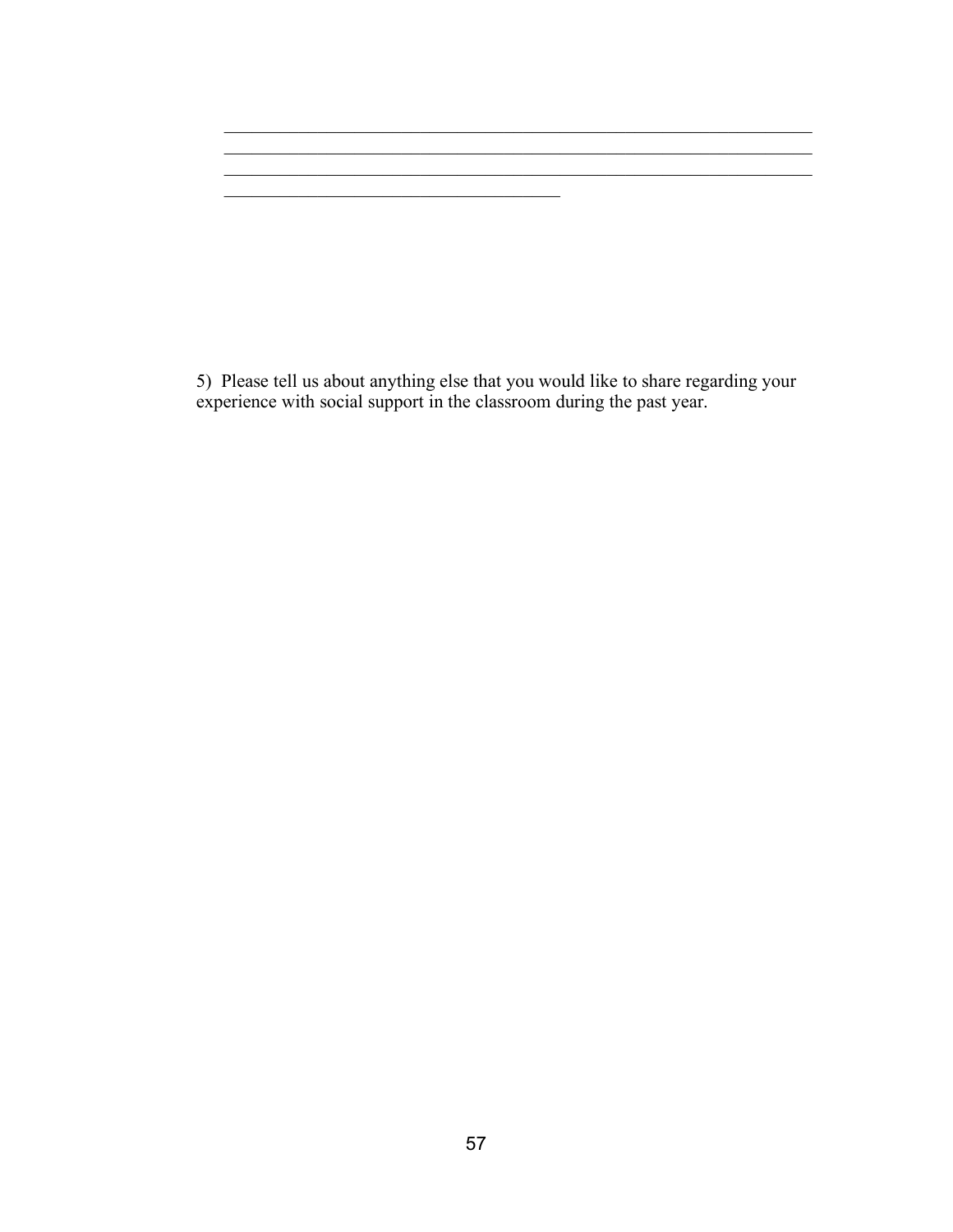## Appendix B

Prestudy Results/Typology

| Likelihood of              |                                                  |                                                   |                          |
|----------------------------|--------------------------------------------------|---------------------------------------------------|--------------------------|
| seeking support            |                                                  |                                                   |                          |
|                            | Trait                                            | <b>Friendliness/Approa Connection with</b>        |                          |
|                            |                                                  | chability                                         | <b>Students</b>          |
| Would be likely to         | <b>Friendly Nice Seemed</b>                      |                                                   |                          |
| seek social support        | cool Approachable Warm Down-to-                  |                                                   |                          |
|                            | earth Genuine Personable Easy-going              |                                                   |                          |
| <b>Would not be likely</b> | Closed Rude Harsh Cold Stern Intimidating Unkind |                                                   |                          |
| to seek social             | <b>Arrogant Unfriendly Distant</b>               |                                                   |                          |
| support                    |                                                  |                                                   |                          |
|                            |                                                  | Competency                                        | <b>Enthusiasm</b> in the |
|                            |                                                  |                                                   | classroom                |
| Would be likely to         |                                                  | Knowledgeable Hardworking Intelligent Confident G |                          |
| seek social support        | ood teacher Logical                              |                                                   |                          |
| <b>Would not be likely</b> | Careless Unorganized Inc Monotone Too quiet Too  |                                                   |                          |
| to seek social             | ompetent Do not teach                            | serious Not funny Never                           |                          |
|                            | well Lazy Non-                                   | smiles Doesn't look                               |                          |
| support                    | professional                                     | happy Boring                                      |                          |

| Likelihood of<br>seeking support |                                                                |                                                           |                                                                            |
|----------------------------------|----------------------------------------------------------------|-----------------------------------------------------------|----------------------------------------------------------------------------|
|                                  | Trait                                                          | <b>Self-Disclosure</b>                                    | Empathy                                                                    |
| Would be likely to               |                                                                |                                                           | Open about their personal Understanding Caring Supportive Sympathetic Good |
| seek social support              | life Shows vulnerability<br>Does not censor<br>himself/herself | listener                                                  |                                                                            |
| Would not be likely              | Not open about their personal life                             |                                                           | <b>Insensitive Not</b>                                                     |
| to seek social<br>support        |                                                                |                                                           | understanding Does not<br>display a caring attitude                        |
|                                  |                                                                | Trustworthiness                                           | <b>Helpfulness</b>                                                         |
| <b>Would be likely to</b>        | Trustworthy Honest Reali Helpful Gives good                    |                                                           |                                                                            |
| seek social support              | stic Truthful Loyal                                            | feedback Ability to think<br>critically                   |                                                                            |
| <b>Would not be likely</b>       | Gossiper Untrustworthy                                         | Unwilling to                                              |                                                                            |
| to seek social<br>support        | Would not keep<br>discussions confidential                     | help Unrealistic Sheltered<br><b>Impractical Critical</b> |                                                                            |

| Likelihood of   |  |  |
|-----------------|--|--|
| seeking support |  |  |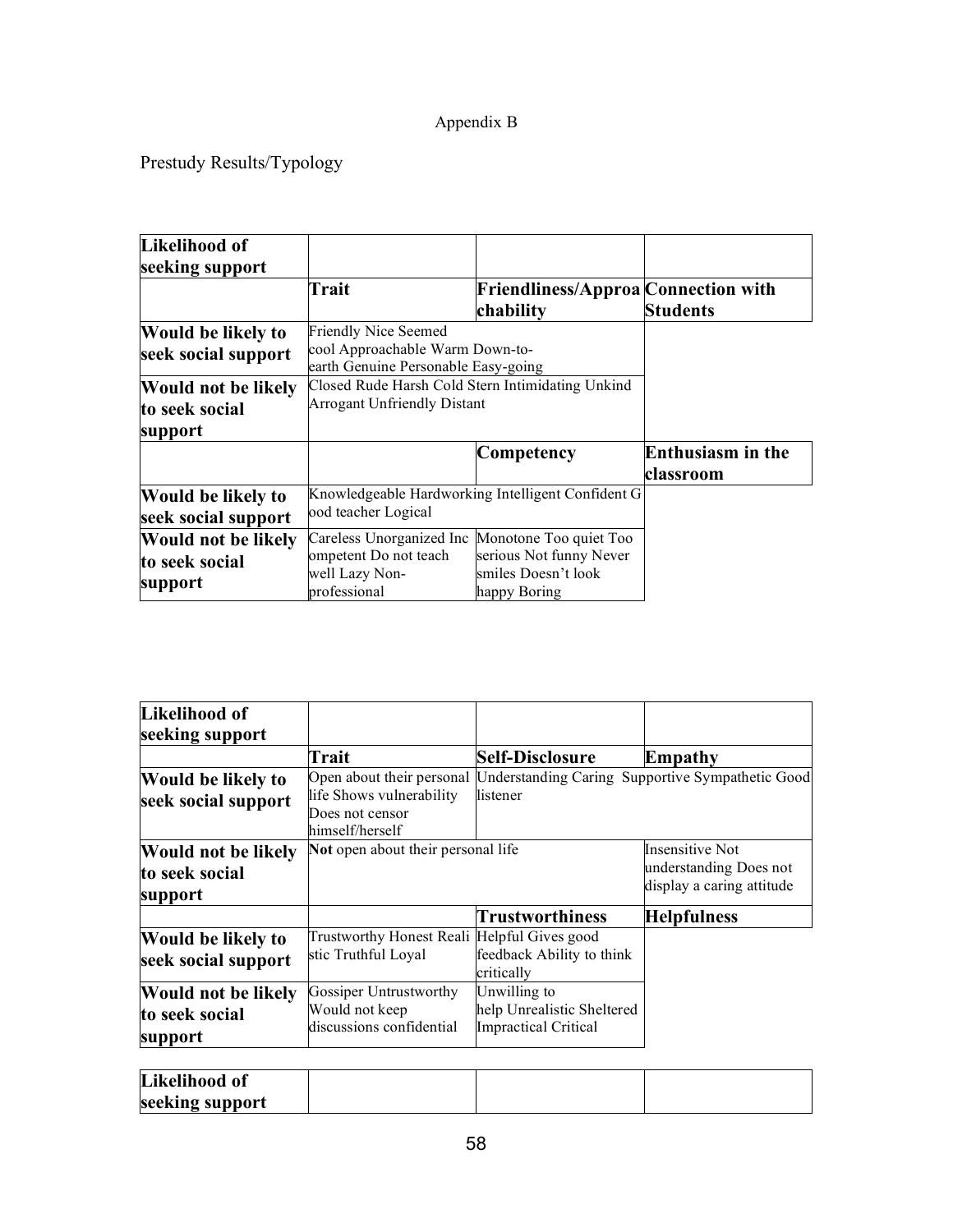|                            | <b>Trait</b>                                       | <b>Availability</b>    | Age |
|----------------------------|----------------------------------------------------|------------------------|-----|
| <b>Would be likely to</b>  | Has open office                                    | Young Close to my      |     |
| seek social support        | hours Always available                             | age Around college age |     |
|                            | for help Makes time for                            |                        |     |
|                            | students Always available                          |                        |     |
|                            | outside of class                                   |                        |     |
| <b>Would not be likely</b> | Not available Office hours Old Not in my age group |                        |     |
| to seek social             | by appointment                                     |                        |     |
|                            | only Always busy Never                             |                        |     |
| support                    | respond to emails                                  |                        |     |
|                            |                                                    | <b>Sex</b>             |     |
| <b>Would be likely to</b>  | Same sex (speaking of a                            |                        |     |
| seek social support        | female) Female                                     |                        |     |
| <b>Would not be likely</b> | Male Opposite sex                                  |                        |     |
| to seek social             | (speaking of a male)                               |                        |     |
| support                    |                                                    |                        |     |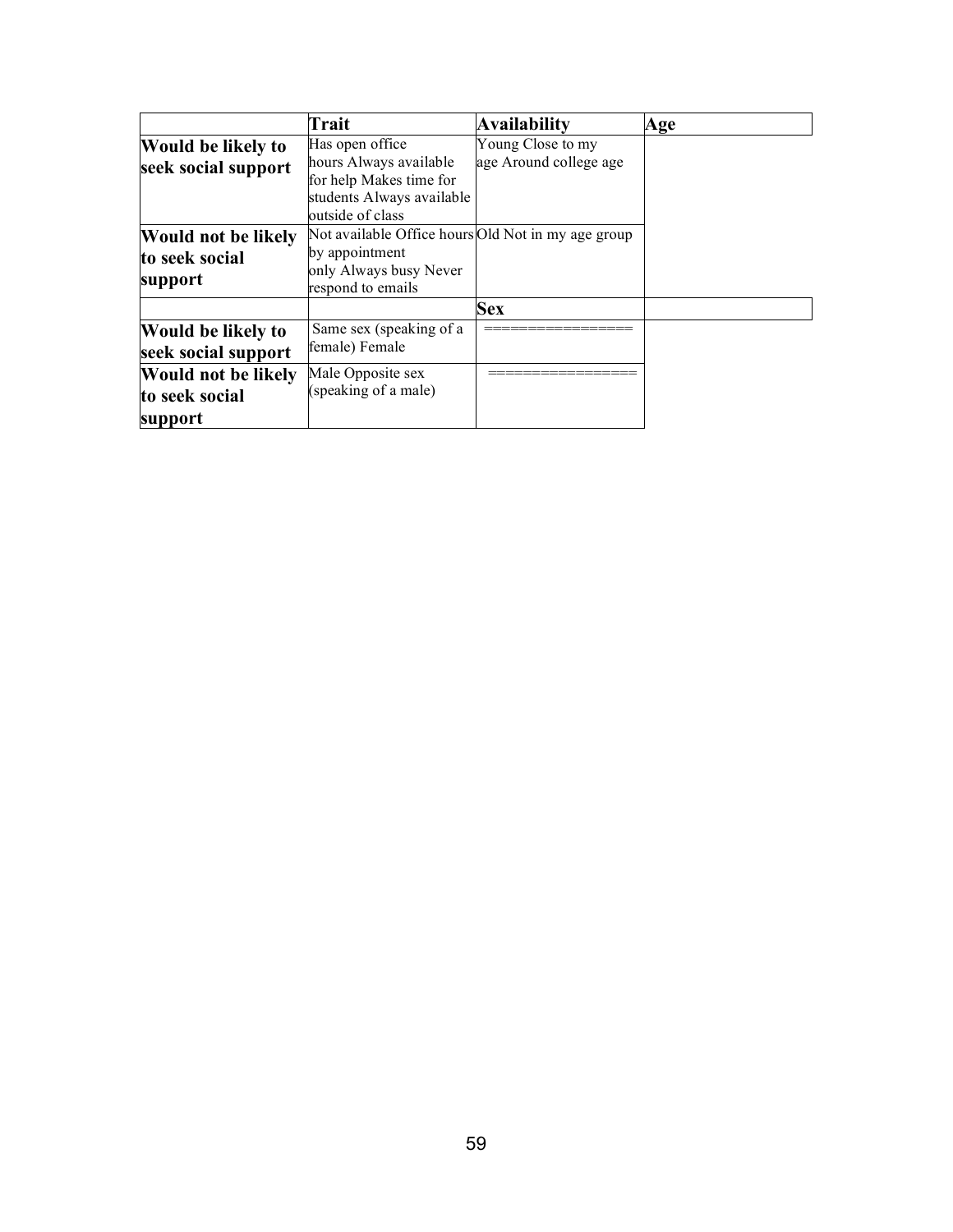## Appendix C

Survey Instrument for Present Study:

Dear Participant,

Thank you for agreeing to participate in this study. My goal for conducting this study is to gather information concerning social support in the university setting. Your participation will help me to understand how social support functions in college classrooms. Participation in this study is voluntary, and you are free to withdraw at any time. Please respond to the following questions as accurately and completely as possible. Thank you again for your assistance.

| Age:                                          | Sex: M | F |
|-----------------------------------------------|--------|---|
| College:<br>Arts and Sciences                 |        |   |
| Commerce and Business Administration          |        |   |
| <b>Communication and Information Sciences</b> |        |   |
| <b>Community Health Sciences</b>              |        |   |
| <b>Continuing Studies</b>                     |        |   |
| Education                                     |        |   |

Engineering

Graduate

Honors

Human Environmental Sciences

Law

Nursing

Social work

| <b>Race</b> (circle all that apply): American Indian |       | Asian                   | Hispanic |
|------------------------------------------------------|-------|-------------------------|----------|
| African American/Black                               | White | Other (please specify): |          |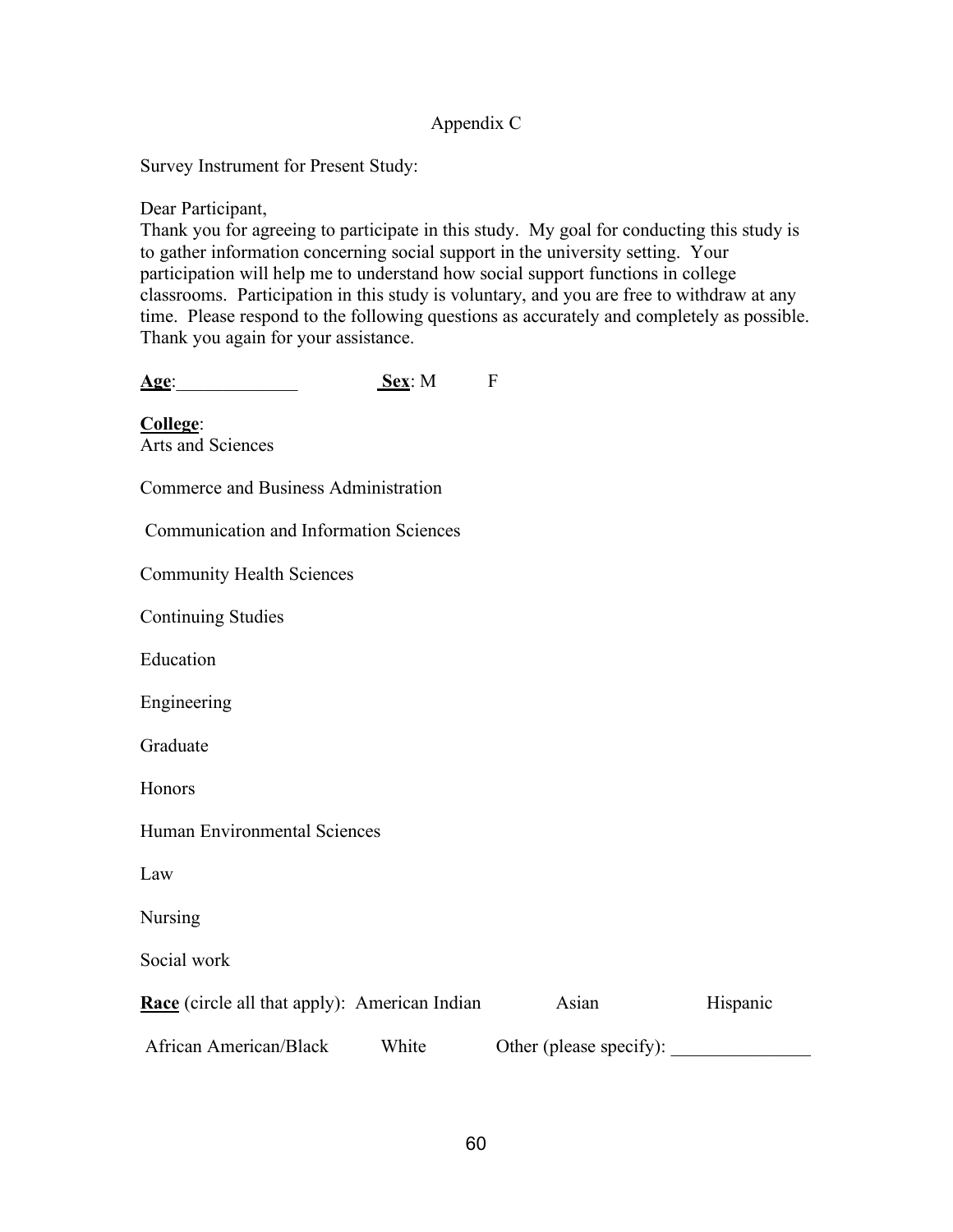Now, think about the instructor that you had for the **class right before this one**. If this is the first class that you have had today, think about the instructor of the **last class that you had yesterday**.

|               |                       | Approximate the number of students in that class:           |       |                |                |          |                         |   |                                                                                                                                                                                   |                           |
|---------------|-----------------------|-------------------------------------------------------------|-------|----------------|----------------|----------|-------------------------|---|-----------------------------------------------------------------------------------------------------------------------------------------------------------------------------------|---------------------------|
|               |                       | What is the sex of the instructor? (Circle one)             |       |                |                | M        | $\mathbf F$             |   |                                                                                                                                                                                   |                           |
|               |                       | What is the race of the instructor? (Circle all that apply) |       |                |                |          |                         |   |                                                                                                                                                                                   |                           |
|               | American Indian       |                                                             | Asian |                |                | Hispanic |                         |   |                                                                                                                                                                                   |                           |
|               |                       | African American/Black                                      |       | White          |                |          | Other (please specify): |   |                                                                                                                                                                                   |                           |
|               |                       | Estimate your current grade for that class (circle one):    |       |                |                |          |                         |   |                                                                                                                                                                                   |                           |
|               |                       | A+ A A- B+ B B- C+ C C-                                     |       |                |                |          |                         | D | $\mathbf F$                                                                                                                                                                       |                           |
|               |                       | A.) Teacher Caring Measure                                  |       |                |                |          |                         |   |                                                                                                                                                                                   |                           |
| him or her.   | 1. The instructor     |                                                             |       |                |                |          |                         |   | Now, Rate that instructor (the one who teaches the last class you had right before this<br>one) on these scales from one to seven. Circle the number that you feel best describes |                           |
|               | Doesn't care about me |                                                             |       |                |                |          |                         |   |                                                                                                                                                                                   | Cares About Me            |
| $\mathbf{1}$  |                       | 2                                                           |       | 3 <sup>1</sup> | $\overline{4}$ |          | 5                       |   | 6                                                                                                                                                                                 | 7                         |
|               | 2. The instructor     |                                                             |       |                |                |          |                         |   |                                                                                                                                                                                   |                           |
|               |                       | Doesn't have my interests at heart                          |       |                |                |          |                         |   |                                                                                                                                                                                   | Has my interests at heart |
| $\mathbf{1}$  |                       | $\overline{2}$                                              |       | 3              | 4              |          | 5                       |   | 6                                                                                                                                                                                 | 7                         |
|               | 3. The instructor is  |                                                             |       |                |                |          |                         |   |                                                                                                                                                                                   |                           |
| Self-Centered |                       |                                                             |       |                |                |          |                         |   |                                                                                                                                                                                   | Not Self-Centered         |
| 1             |                       | 2                                                           |       | 3              | 4              |          | 5                       |   | 6                                                                                                                                                                                 | 7                         |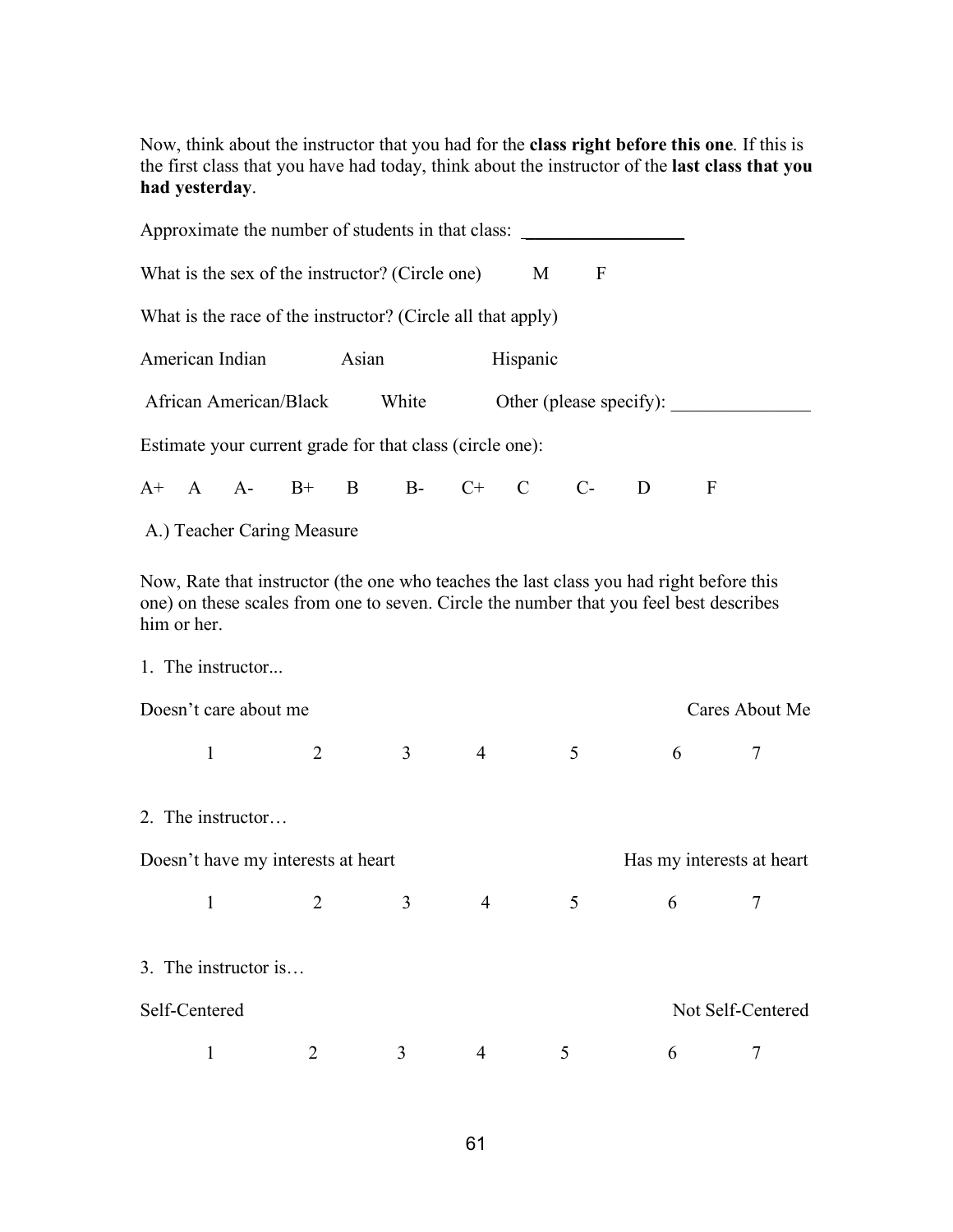4. The instructor is…

| Unconcerned with me<br>Concerned With Me                                                                                                                                                                                             |                |                |                |   |   |                |  |  |  |  |
|--------------------------------------------------------------------------------------------------------------------------------------------------------------------------------------------------------------------------------------|----------------|----------------|----------------|---|---|----------------|--|--|--|--|
| $\mathbf{1}$                                                                                                                                                                                                                         | $\overline{2}$ | $\overline{3}$ | $\overline{4}$ | 5 | 6 | 7              |  |  |  |  |
| 5. The instructor is                                                                                                                                                                                                                 |                |                |                |   |   |                |  |  |  |  |
| Insensitive                                                                                                                                                                                                                          |                |                |                |   |   | Sensitive      |  |  |  |  |
| $\mathbf{1}$                                                                                                                                                                                                                         | $\overline{2}$ | 3              | $\overline{4}$ | 5 | 6 | $\overline{7}$ |  |  |  |  |
| 6.) The instructor is                                                                                                                                                                                                                |                |                |                |   |   |                |  |  |  |  |
| Empathetic                                                                                                                                                                                                                           |                |                |                |   |   | Apathetic      |  |  |  |  |
| $\mathbf 1$                                                                                                                                                                                                                          | $\overline{2}$ | 3              | $\overline{4}$ | 5 | 6 | $\tau$         |  |  |  |  |
| 7. The instructor is                                                                                                                                                                                                                 |                |                |                |   |   |                |  |  |  |  |
| Not understanding                                                                                                                                                                                                                    |                |                |                |   |   | Understanding  |  |  |  |  |
| $\mathbf{1}$                                                                                                                                                                                                                         | $\overline{2}$ | $\overline{3}$ | $\overline{4}$ | 5 | 6 | $\overline{7}$ |  |  |  |  |
| 8. The instructor is                                                                                                                                                                                                                 |                |                |                |   |   |                |  |  |  |  |
| Unresponsive                                                                                                                                                                                                                         |                |                |                |   |   | Responsive     |  |  |  |  |
| $\mathbf{1}$                                                                                                                                                                                                                         | $\overline{2}$ | 3              | $\overline{4}$ | 5 | 6 | 7              |  |  |  |  |
| 9. The instructor                                                                                                                                                                                                                    |                |                |                |   |   |                |  |  |  |  |
| Doesn't understand how I feel<br>Understands how I feel                                                                                                                                                                              |                |                |                |   |   |                |  |  |  |  |
| $\mathbf{1}$                                                                                                                                                                                                                         | 2              | 3              | 4              | 5 | 6 | 7              |  |  |  |  |
| 10. The instructor                                                                                                                                                                                                                   |                |                |                |   |   |                |  |  |  |  |
| Doesn't understand how I think<br>Understands how I think                                                                                                                                                                            |                |                |                |   |   |                |  |  |  |  |
| 5<br>3<br>$\mathbf{1}$<br>2<br>$\overline{4}$<br>6<br>7<br>Teven, J., & McCroskey, J. (1997, January). The relationship of perceived teacher caring<br>with student learning and teacher evaluation. Communication Education, 46(1). |                |                |                |   |   |                |  |  |  |  |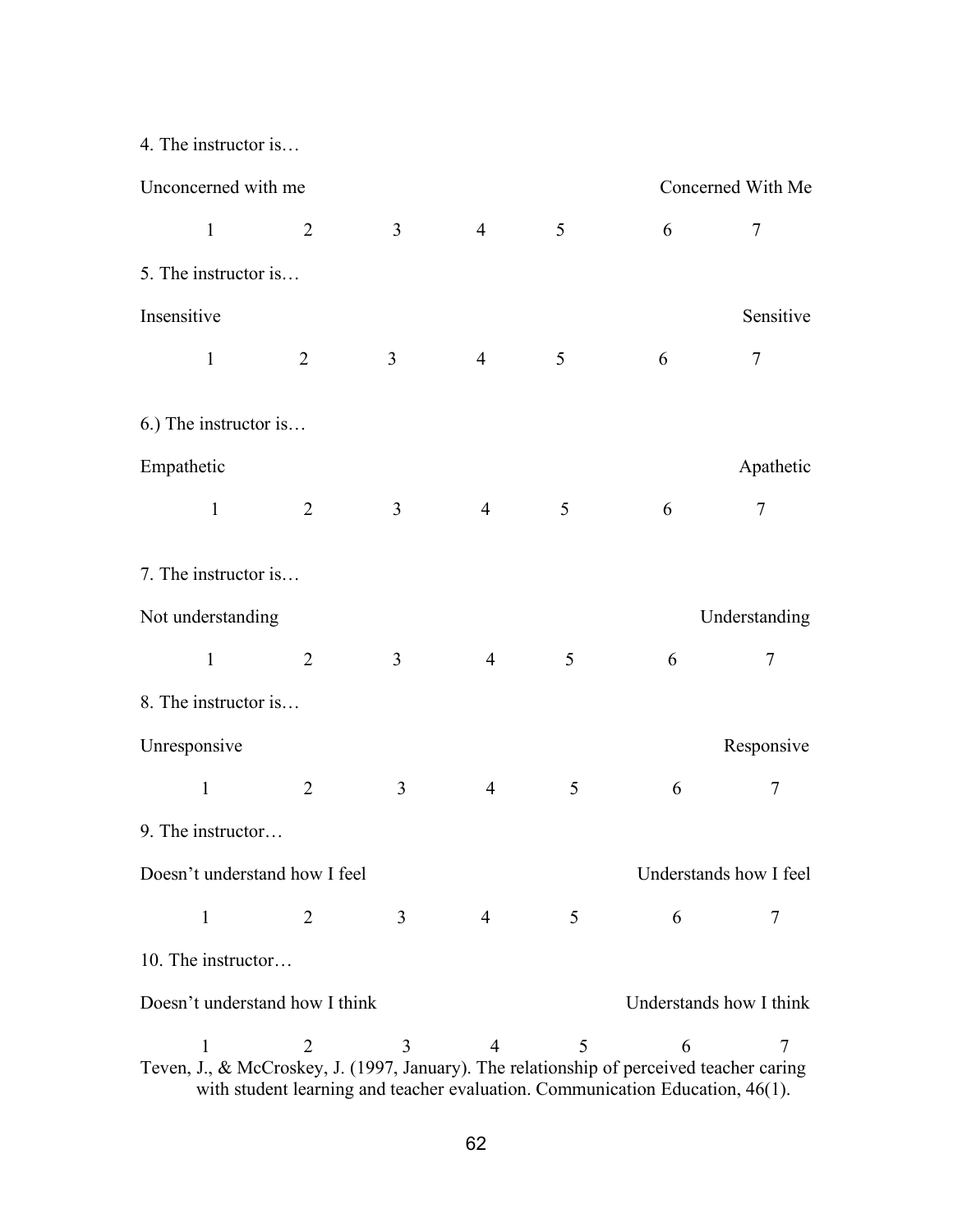## B.) Credibility Measure

Instructions: Again, considering the instructor that you had for the class **right before this one**, or if this is your first class today, the instructor for the **last class you had yesterday**, please indicate your impression of the instructor by circling the appropriate number between the pairs of adjectives below that you feel best describes him or her. The closer the number is to an adjective, the more certain you are of your evaluation.

## **Competence**

|                                                   |  |  |  | Intelligent 1 2 3 4 5 6 7 Unintelligent |                                   |
|---------------------------------------------------|--|--|--|-----------------------------------------|-----------------------------------|
| Untrained 1 2 3 4 5 6 7 Trained                   |  |  |  |                                         |                                   |
| In expert $1 \t2 \t3 \t4 \t5 \t6 \t7 \t$ Expert   |  |  |  |                                         |                                   |
|                                                   |  |  |  |                                         | Informed 1 2 3 4 5 6 7 Uninformed |
| Incompetent $1 \t2 \t3 \t4 \t5 \t6 \t7$ Competent |  |  |  |                                         |                                   |
| Bright 1 2 3 4 5 6 7 Stupid                       |  |  |  |                                         |                                   |
|                                                   |  |  |  |                                         |                                   |

## Goodwill

|                                               |  |  |  | Cares about me 1 2 3 4 5 6 7 Doesn't care about me                         |
|-----------------------------------------------|--|--|--|----------------------------------------------------------------------------|
|                                               |  |  |  | Has my interests at heart 1 2 3 4 5 6 7 Doesn't have my interests at heart |
|                                               |  |  |  | Self-centered 1 2 3 4 5 6 7 Not self-centered                              |
|                                               |  |  |  | Concerned with me 1 2 3 4 5 6 7 Unconcerned with me                        |
| Insensitive 1 2 3 4 5 6 7 Sensitive           |  |  |  |                                                                            |
| Not understanding 1 2 3 4 5 6 7 Understanding |  |  |  |                                                                            |

## **Trustworthiness**

|                                               |  |  |  | Honest $1 \t2 \t3 \t4 \t5 \t6 \t7$ Dishonest |
|-----------------------------------------------|--|--|--|----------------------------------------------|
| Untrustwothy 1 2 3 4 5 6 7 Trustworthy        |  |  |  |                                              |
|                                               |  |  |  | Honorable 1 2 3 4 5 6 7 Dishonorable         |
|                                               |  |  |  | Moral 1 2 3 4 5 6 7 Immoral                  |
| Unethical $1 \t2 \t3 \t4 \t5 \t6 \t7$ Ethical |  |  |  |                                              |
| Phoney 1 2 3 4 5 6 7 Genuine                  |  |  |  |                                              |

McCroskey, J., & Teven, J. (1999, March). Goodwill: A Reexamination of the Construct and its Measurement. Communication Monographs, 66(1), 90.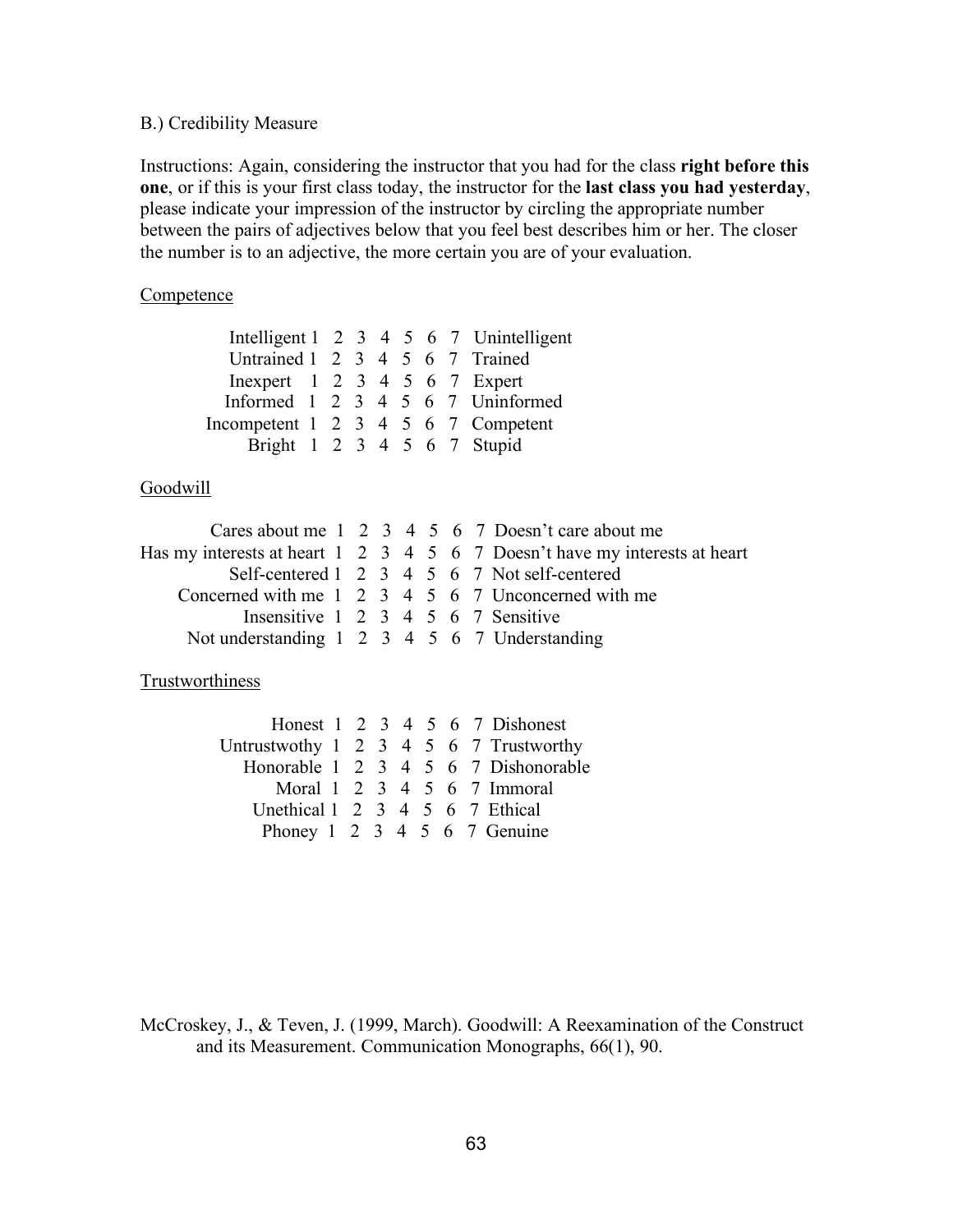## C.) Teacher Support Measure:

Instructions: Still basing your responses on the instructor you had **right before this class**, list whether or not you think that instructor exhibits the following traits. Rate them on a scale from 1 to 7 in each area, 1 being "He or she NEVER exhibits this trait" to 7 being "He or she ALWAYS exhibits this trait."

| 1.) Friendly                             |                                                  |        |                |           |               |        |  |  |  |  |  |
|------------------------------------------|--------------------------------------------------|--------|----------------|-----------|---------------|--------|--|--|--|--|--|
| $\mathbf{1}$                             | $\overline{2}$                                   | 3      | $\overline{4}$ | 5         | 6             | 7      |  |  |  |  |  |
| Never                                    | Almost Never                                     | Rarely | Occasionally   | Sometimes | Almost Always | Always |  |  |  |  |  |
|                                          | 2.) Easy-Going                                   |        |                |           |               |        |  |  |  |  |  |
| $\mathbf{1}$                             | $\overline{2}$                                   | 3      | $\overline{4}$ | 5         | 6             | 7      |  |  |  |  |  |
| Never                                    | Almost Never                                     | Rarely | Occasionally   | Sometimes | Almost Always | Always |  |  |  |  |  |
|                                          | 3.) Approachable                                 |        |                |           |               |        |  |  |  |  |  |
| $\mathbf{1}$                             | $\overline{2}$                                   | 3      | $\overline{4}$ | 5         | 6             | 7      |  |  |  |  |  |
| Never                                    | Almost Never                                     | Rarely | Occasionally   | Sometimes | Almost Always | Always |  |  |  |  |  |
|                                          | 4.) Treats Students With Respect                 |        |                |           |               |        |  |  |  |  |  |
| $\mathbf{1}$                             | $\overline{2}$                                   | 3      | $\overline{4}$ | 5         | 6             | 7      |  |  |  |  |  |
| Never                                    | Almost Never                                     | Rarely | Occasionally   | Sometimes | Almost Always | Always |  |  |  |  |  |
| 5.) Shows a Desire for Students to Learn |                                                  |        |                |           |               |        |  |  |  |  |  |
| $\mathbf{1}$                             | $\overline{2}$                                   | 3      | $\overline{4}$ | 5         | 6             | $\tau$ |  |  |  |  |  |
| Never                                    | Almost Never                                     | Rarely | Occasionally   | Sometimes | Almost Always | Always |  |  |  |  |  |
|                                          | 6.) Treats Students as Friends, Not Subordinates |        |                |           |               |        |  |  |  |  |  |
| $\mathbf{1}$                             | $\overline{2}$                                   | 3      | $\overline{4}$ | 5         | 6             | 7      |  |  |  |  |  |
| Never                                    | Almost Never                                     | Rarely | Occasionally   | Sometimes | Almost Always | Always |  |  |  |  |  |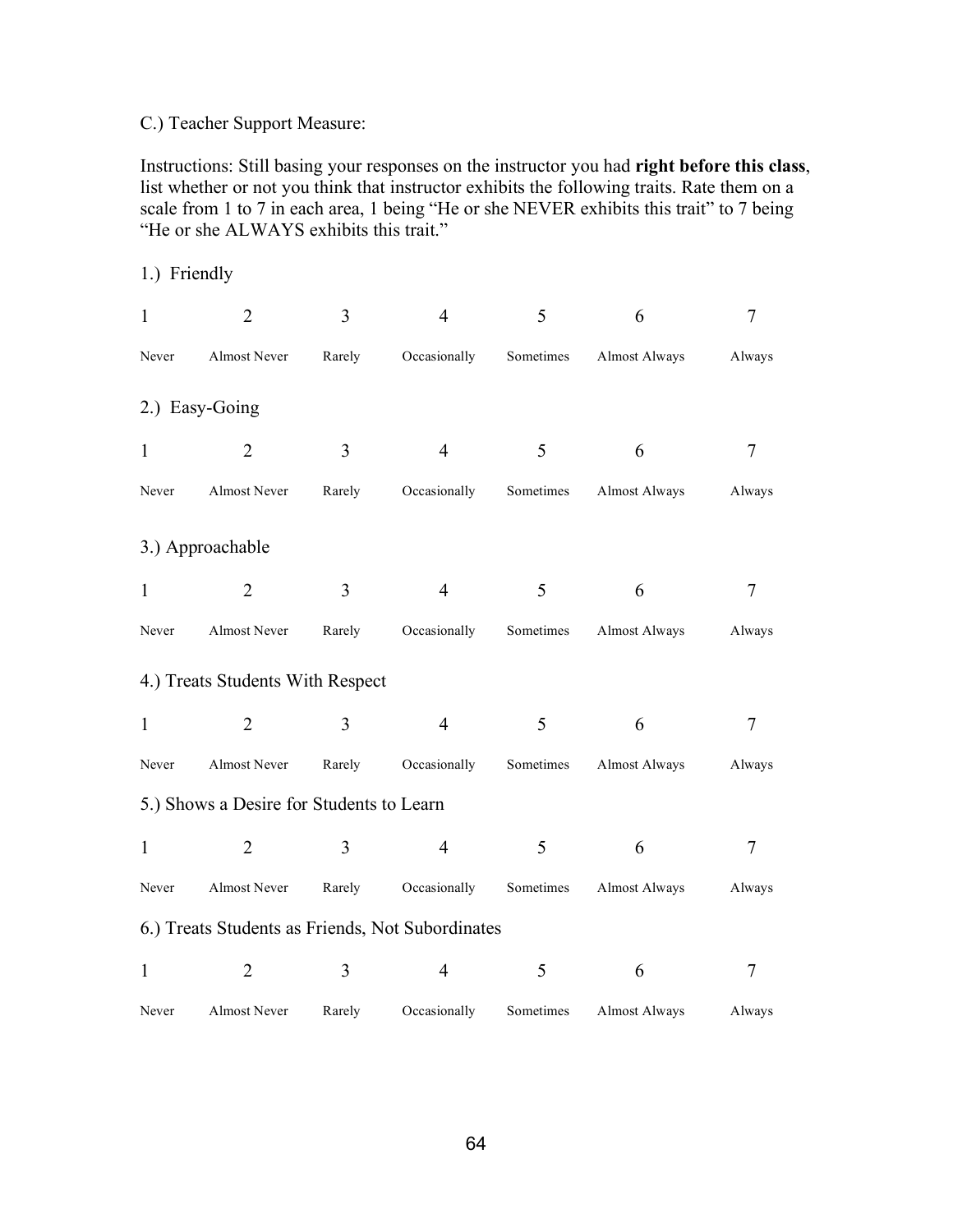### 7.) Talkative

| $\mathbf{1}$ | $\overline{2}$                        | 3      | $\overline{4}$ | 5         | 6             | 7      |
|--------------|---------------------------------------|--------|----------------|-----------|---------------|--------|
| Never        | Almost Never                          | Rarely | Occasionally   | Sometimes | Almost Always | Always |
| 8.) Upbeat   |                                       |        |                |           |               |        |
| $\mathbf{1}$ | $\overline{2}$                        | 3      | $\overline{4}$ | 5         | 6             | 7      |
| Never        | Almost Never                          | Rarely | Occasionally   | Sometimes | Almost Always | Always |
| 9.) Outgoing |                                       |        |                |           |               |        |
| $\mathbf{1}$ | $\overline{2}$                        | 3      | $\overline{4}$ | 5         | 6             | 7      |
| Never        | Almost Never                          | Rarely | Occasionally   | Sometimes | Almost Always | Always |
|              | 10.) Open about his/her Personal Life |        |                |           |               |        |
| $\mathbf{1}$ | $\overline{2}$                        | 3      | $\overline{4}$ | 5         | 6             | 7      |
| Never        | Almost Never                          | Rarely | Occasionally   | Sometimes | Almost Always | Always |
|              | 11.) Shows Vulnerability              |        |                |           |               |        |
| $\mathbf{1}$ | $\overline{2}$                        | 3      | $\overline{4}$ | 5         | 6             | 7      |
| Never        | Almost Never                          | Rarely | Occasionally   | Sometimes | Almost Always | Always |
|              | 12.) Does Not Censor him/herself      |        |                |           |               |        |
| $\mathbf{1}$ | 2                                     | 3      | 4              | 5         | 6             | 7      |
| Never        | Almost Never                          | Rarely | Occasionally   | Sometimes | Almost Always | Always |
|              | 13.) Understanding                    |        |                |           |               |        |
| $\mathbf{1}$ | $\overline{2}$                        | 3      | $\overline{4}$ | 5         | 6             | 7      |
| Never        | Almost Never                          | Rarely | Occasionally   | Sometimes | Almost Always | Always |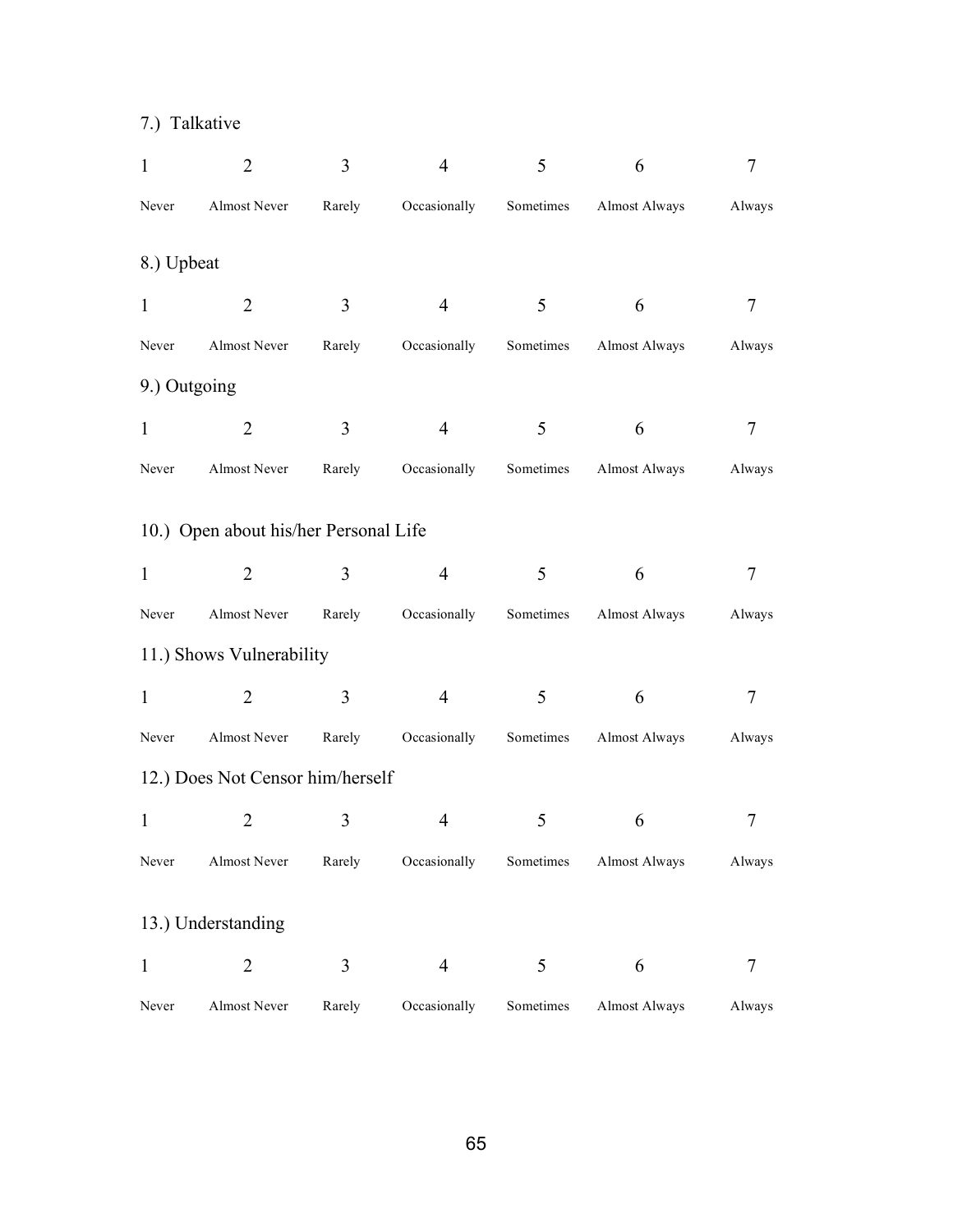# 14.) Caring

| $\mathbf{1}$ | $\overline{2}$           | 3      | $\overline{4}$ | 5         | 6             | 7      |
|--------------|--------------------------|--------|----------------|-----------|---------------|--------|
| Never        | Almost Never             | Rarely | Occasionally   | Sometimes | Almost Always | Always |
|              | 15.) Sympathetic         |        |                |           |               |        |
| $\mathbf{1}$ | $\overline{2}$           | 3      | $\overline{4}$ | 5         | 6             | 7      |
| Never        | Almost Never             | Rarely | Occasionally   | Sometimes | Almost Always | Always |
|              | 16.) Trustworthy         |        |                |           |               |        |
| $\mathbf{1}$ | $\overline{2}$           | 3      | $\overline{4}$ | 5         | 6             | 7      |
| Never        | Almost Never             | Rarely | Occasionally   | Sometimes | Almost Always | Always |
| 17.) Honest  |                          |        |                |           |               |        |
| $\mathbf{1}$ | $\overline{2}$           | 3      | $\overline{4}$ | 5         | 6             | 7      |
| Never        | Almost Never             | Rarely | Occasionally   | Sometimes | Almost Always | Always |
| 18.) Loyal   |                          |        |                |           |               |        |
| $\mathbf{1}$ | $\overline{2}$           | 3      | $\overline{4}$ | 5         | 6             | 7      |
| Never        | Almost Never             | Rarely | Occasionally   | Sometimes | Almost Always | Always |
| 19.) Helpful |                          |        |                |           |               |        |
| $\mathbf{1}$ | $\overline{2}$           | 3      | 4              | 5         | 6             | 7      |
| Never        | Almost Never             | Rarely | Occasionally   | Sometimes | Almost Always | Always |
|              | 20.) Gives Good Feedback |        |                |           |               |        |
| $\mathbf{1}$ | $\overline{2}$           | 3      | $\overline{4}$ | 5         | 6             | 7      |
| Never        | Almost Never             | Rarely | Occasionally   | Sometimes | Almost Always | Always |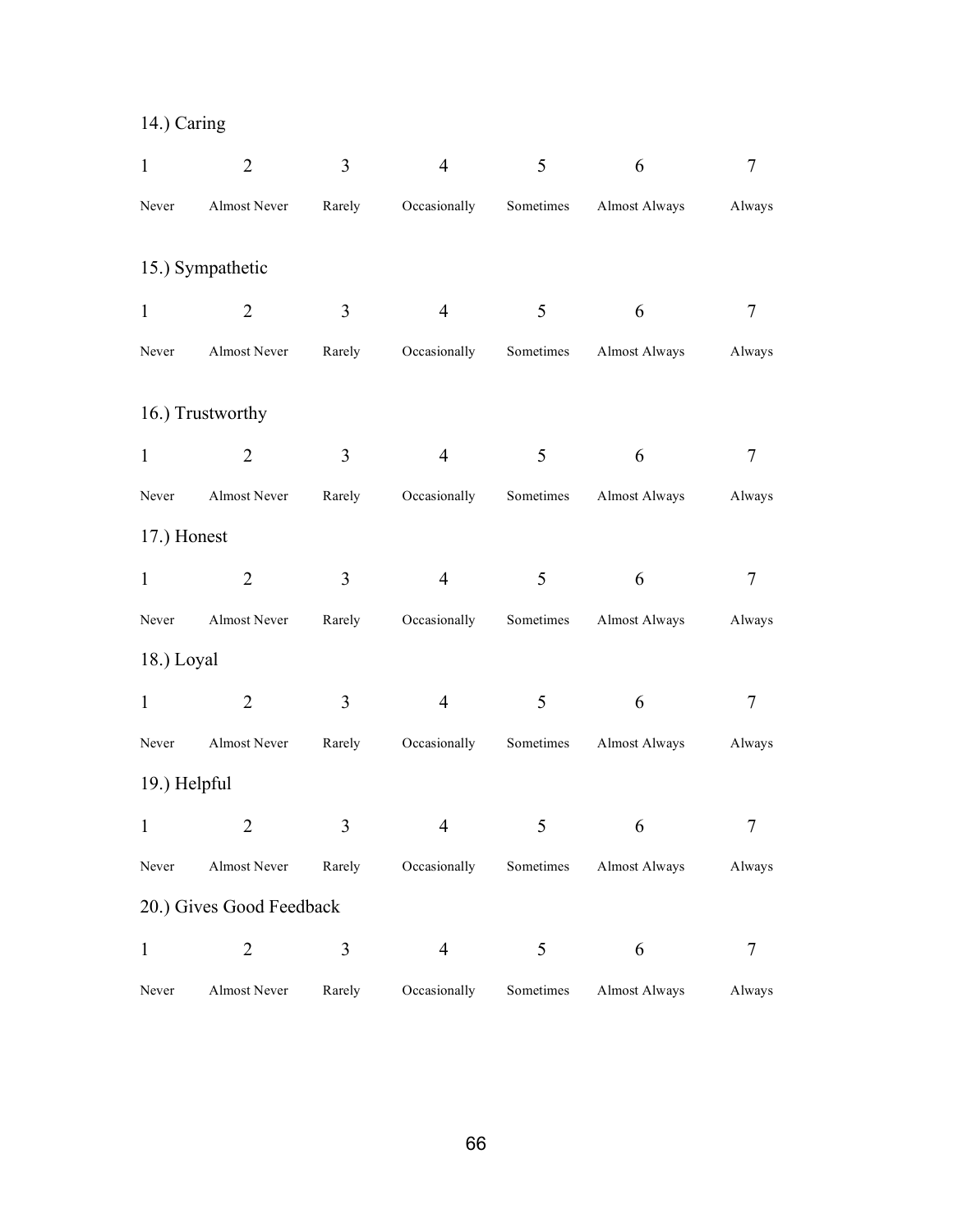# 21.) Ability to Think Critically

| $\mathbf{1}$ | $\overline{2}$                 | 3      | 4              | 5         | 6                    | 7      |
|--------------|--------------------------------|--------|----------------|-----------|----------------------|--------|
| Never        | Almost Never                   | Rarely | Occasionally   | Sometimes | <b>Almost Always</b> | Always |
|              | 22.) Has Open Office Hours     |        |                |           |                      |        |
| $\mathbf{1}$ | $\overline{2}$                 | 3      | 4              | 5         | 6                    |        |
| Never        | Almost Never                   | Rarely | Occasionally   | Sometimes | Almost Always        | Always |
|              | 23.) Always Available for Help |        |                |           |                      |        |
| $\mathbf{1}$ | 2                              | 3      | 4              | 5         | 6                    |        |
| Never        | Almost Never                   | Rarely | Occasionally   | Sometimes | Almost Always        | Always |
|              | 24.) Makes time for Students   |        |                |           |                      |        |
| $\mathbf{1}$ | 2                              | 3      | $\overline{4}$ | 5         | 6                    | 7      |
| Never        | Almost Never                   | Rarely | Occasionally   | Sometimes | <b>Almost Always</b> | Always |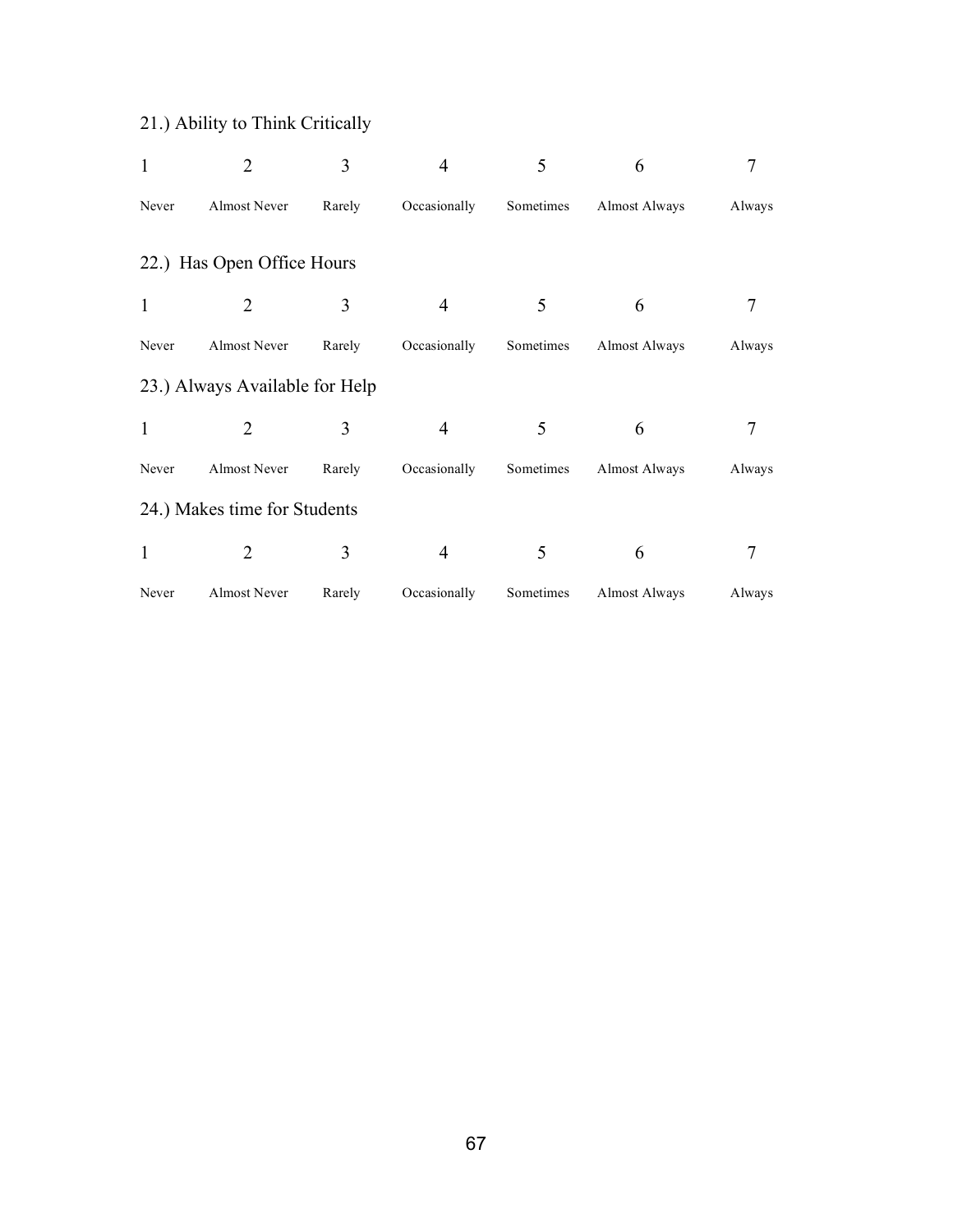#### D.) Willingness to Seek Support Measure

Instructions: Still based on the instructor you had **right before this class**, respond to these questions based on the 1 to 7 scale (one being "definitely not" and 7 being "very likely") regarding how likely you would be to seek support from this instructor based on the circumstance given.

1.) If I were struggling academically, I feel like I could go to this instructor for support.

| $\mathbf{1}$          | $\overline{2}$                                     | 3        | $\overline{4}$                                                                          | 5        | 6        | $\overline{7}$                                                                               |
|-----------------------|----------------------------------------------------|----------|-----------------------------------------------------------------------------------------|----------|----------|----------------------------------------------------------------------------------------------|
| Definitely not        | Very Unlikely                                      | Unlikely | Not Sure                                                                                | Possibly | Probably | Very likely                                                                                  |
| help.                 |                                                    |          | 2.) If I were feeling overwhelmed with my schoolwork, I would seek this instructor for  |          |          |                                                                                              |
| $\mathbf{1}$          | $\overline{2}$                                     | 3        | $\overline{4}$                                                                          | 5        | 6        | $\overline{7}$                                                                               |
| Definitely not        | Very Unlikely                                      | Unlikely | Not Sure                                                                                | Possibly | Probably | Very likely                                                                                  |
| for help.             |                                                    |          |                                                                                         |          |          | 3.) If I had questions about an assignment, I would feel comfortable asking this instructor  |
| 1                     | $\overline{2}$                                     | 3        | $\overline{4}$                                                                          | 5        | 6        | 7                                                                                            |
| Definitely not        | Very Unlikely                                      | Unlikely | Not Sure                                                                                | Possibly | Probably | Very likely                                                                                  |
|                       | instructor for advice about the situation.         |          | 4.) If I were debating about whether or not to change my major, I would seek out this   |          |          |                                                                                              |
| $\mathbf{1}$          | $\overline{2}$                                     | 3        | $\overline{4}$                                                                          | 5        | 6        | $\overline{7}$                                                                               |
| Definitely not        | Very Unlikely                                      | Unlikely | Not Sure                                                                                | Possibly | Probably | Very likely                                                                                  |
|                       | help from this instructor regarding this decision. |          | 5.) If I were struggling with which career path to choose, I would consider seeking out |          |          |                                                                                              |
| $\mathbf{1}$          | $\overline{2}$                                     | 3        | $\overline{4}$                                                                          | 5        | 6        | 7                                                                                            |
| Definitely not        | Very Unlikely                                      | Unlikely | Not Sure                                                                                | Possibly | Probably | Very likely                                                                                  |
| from this instructor. |                                                    |          |                                                                                         |          |          | 6.) If I were trying to prepare for a job interview, I would feel comfortable seeking advice |

| Definitely not Very Unlikely Unlikely | Not Sure | Possibly | Probably | Very likely |
|---------------------------------------|----------|----------|----------|-------------|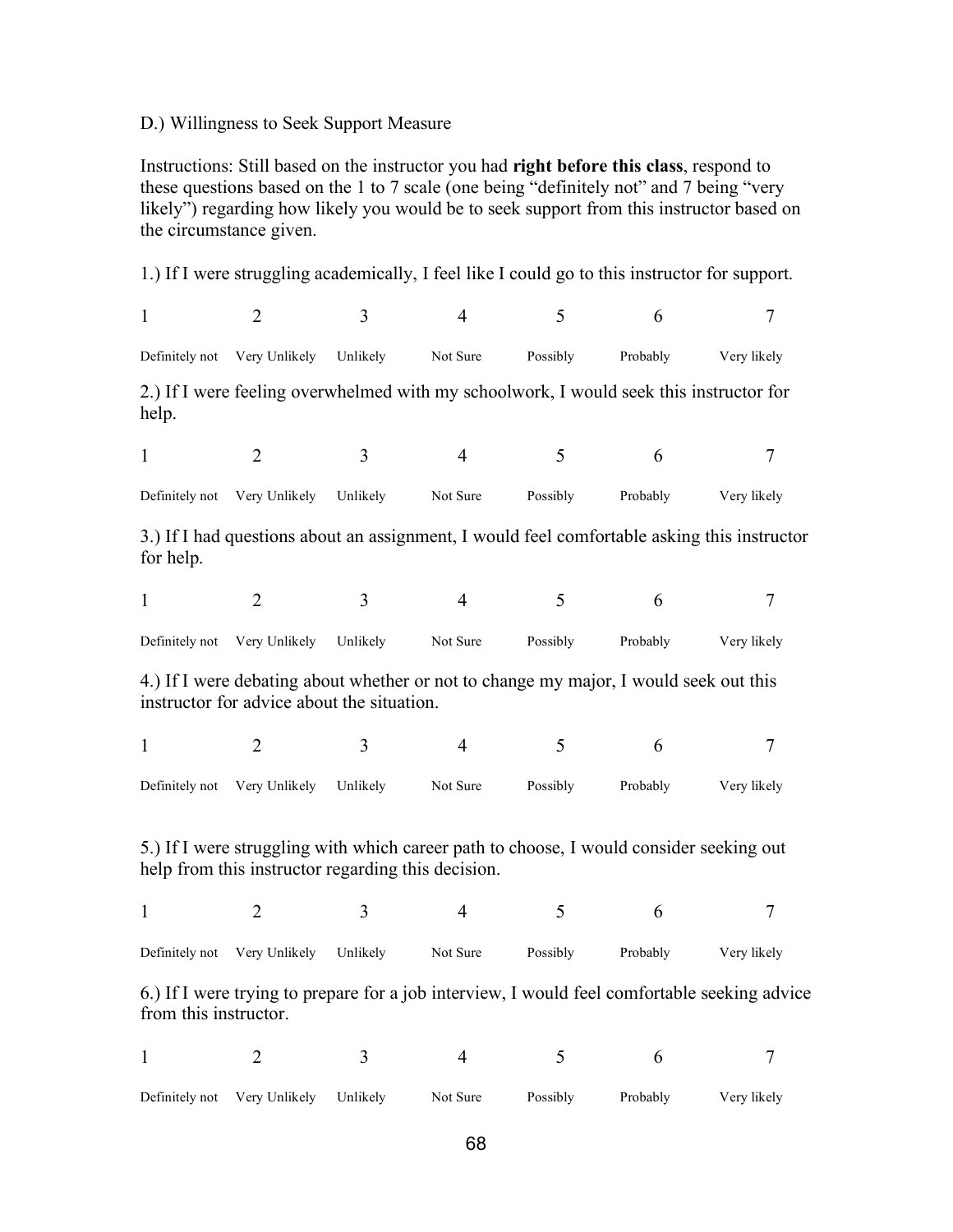7.) If I were having a bad day in regards to my personal life, I would consider this instructor a good person to talk to.

|                |                                                                                                                       |          |          |          | 6        |             |
|----------------|-----------------------------------------------------------------------------------------------------------------------|----------|----------|----------|----------|-------------|
| Definitely not | Very Unlikely                                                                                                         | Unlikely | Not Sure | Possibly | Probably | Very likely |
| instructor.    | 8.) If I had just broken up with my significant other, I would seek support from this                                 |          |          |          |          |             |
| 1              |                                                                                                                       |          | 4        |          | 6        |             |
| Definitely not | Very Unlikely                                                                                                         | Unlikely | Not Sure | Possibly | Probably | Very likely |
|                | 9.) If I were going through a hard time with my family, this instructor is someone from<br>whom I would seek support. |          |          |          |          |             |
| 1              |                                                                                                                       |          |          |          | 6        |             |

| Definitely not Very Unlikely Unlikely | Not Sure | Possibly | Probably | Very likely |
|---------------------------------------|----------|----------|----------|-------------|
|                                       |          |          |          |             |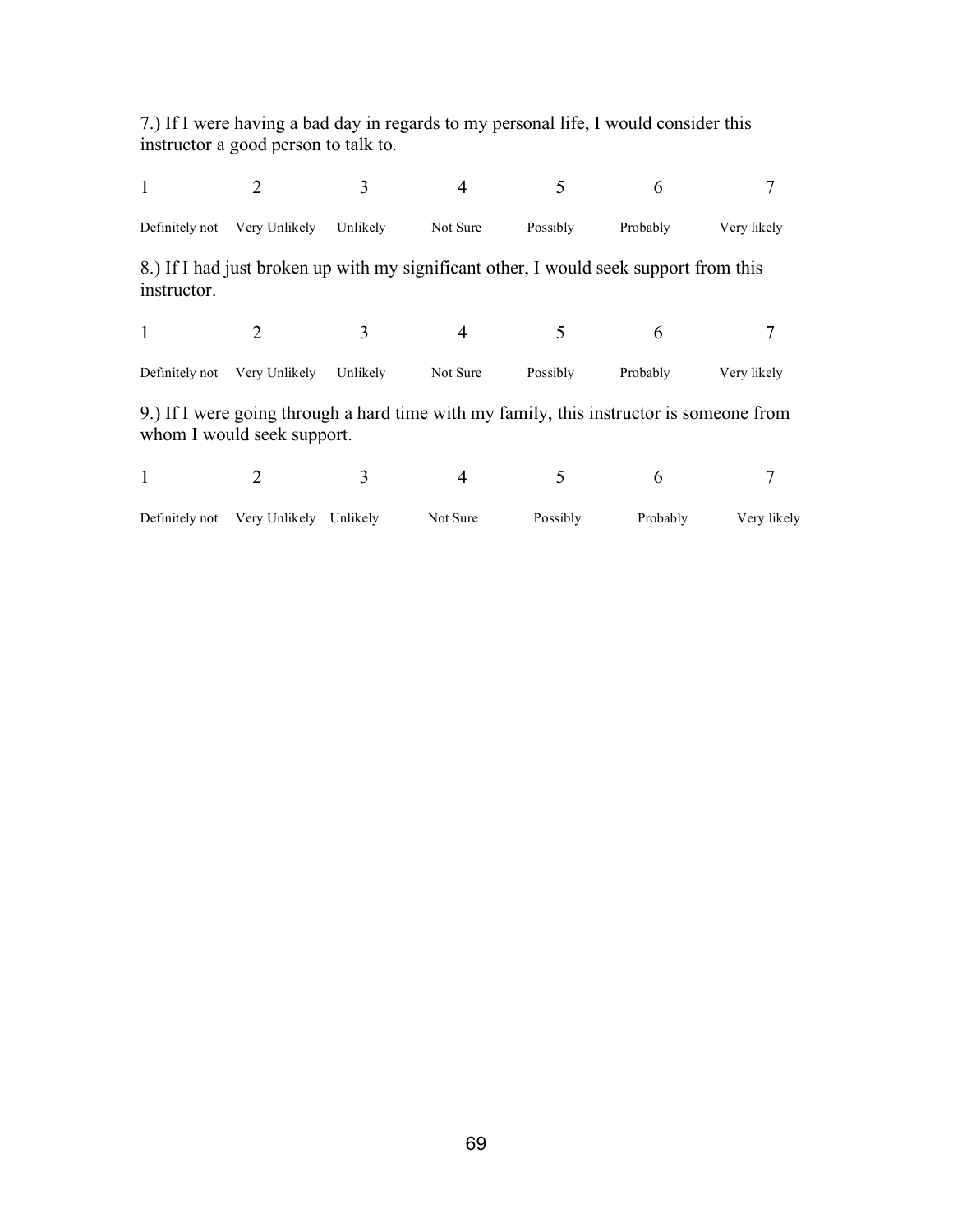#### E.) University Satisfaction Measure

Now, think about your feelings about your university experience as a whole. Respond to these questions accordingly. Circle the response that you feel best reflects your experience and whether you agree or disagree with the statements.

1.) Overall, I am satisfied with my university experience.

| Strongly<br>Disagree | Disagree | Sometimes<br>Disagree | Unsure | Sometimes<br>Agree | Agree | Stronlgy<br>Agree |
|----------------------|----------|-----------------------|--------|--------------------|-------|-------------------|

2.) I plan to return next semester to the university which I attend (if you plan to graduate this semester, respond as to whether or not you would return next semester if you were not graduating).

|                      |          |                       |        | $\overline{\phantom{a}}$ |       |                   |
|----------------------|----------|-----------------------|--------|--------------------------|-------|-------------------|
| Strongly<br>Disagree | Disagree | Sometimes<br>Disagree | ∪nsure | Sometimes<br>Agree       | Agree | Stronlgy<br>Agree |

3.) My university experience has met and/or exceeded my expectations.

| Strongly<br>Disagree | Disagree | Sometimes<br>Disagree | Unsure | Sometimes<br>Agree | Agree | Stronlgy<br>Agree |
|----------------------|----------|-----------------------|--------|--------------------|-------|-------------------|

4.) I would recommend the university which I attend to someone who was applying to schools.

| Strongly<br>Disagree | Disagree | Sometimes<br>Disagree | Unsure | Sometimes<br>Agree | Agree | Stronlgy<br>Agree |
|----------------------|----------|-----------------------|--------|--------------------|-------|-------------------|

5.) I am glad that I chose the university that I did.

| Strongly<br>Disagree | Disagree | Sometimes<br>Disagree | Unsure | Sometimes<br>Agree | Agree | Stronlgy<br>Agree |
|----------------------|----------|-----------------------|--------|--------------------|-------|-------------------|